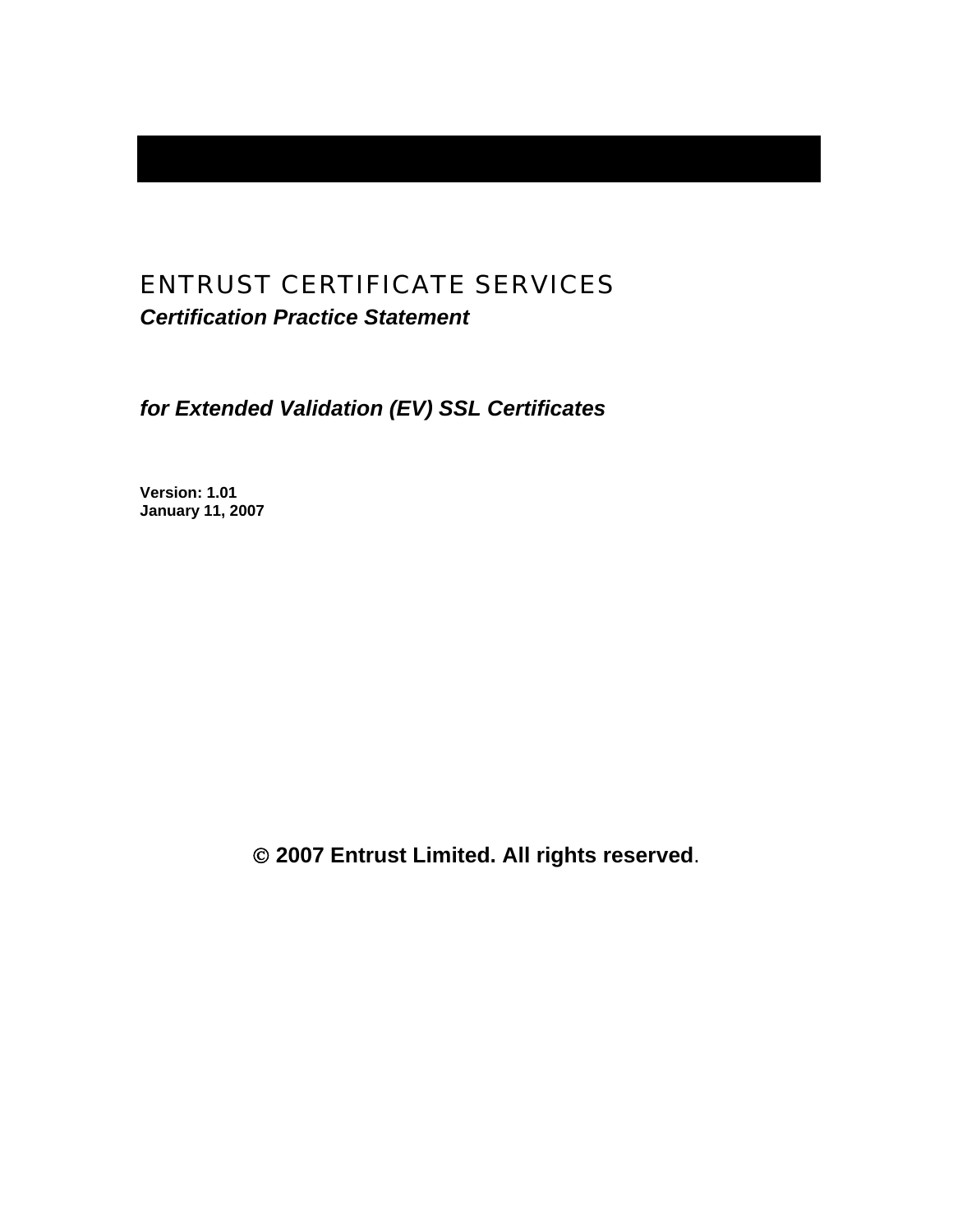# **Revision History**

| <i>Issue</i> | Date                                 | Changes in this Revision |
|--------------|--------------------------------------|--------------------------|
|              | November 30, 2006   Initial version. |                          |
| 1.01         | January 11, 2007                     | Initial Release          |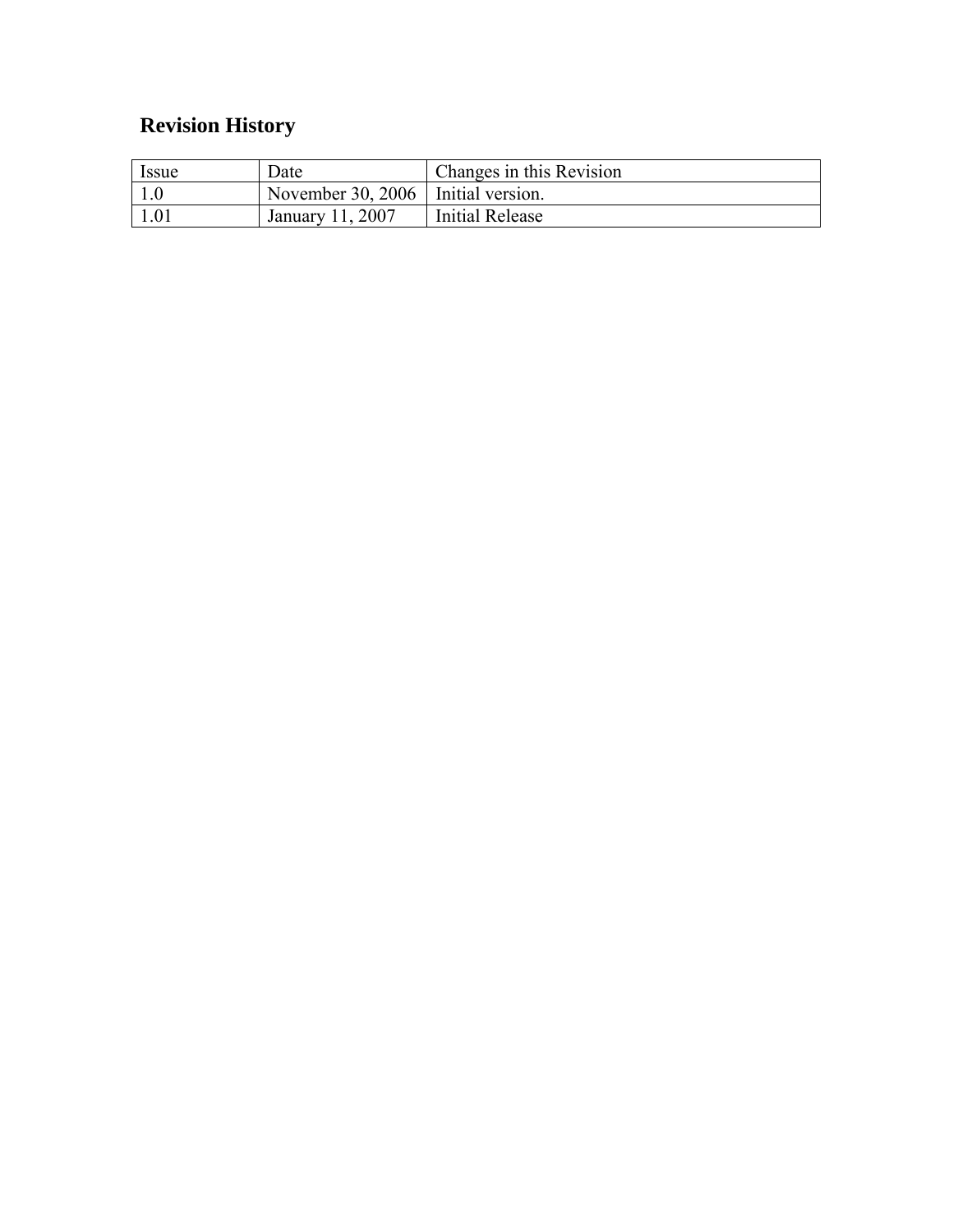# **TABLE OF CONTENTS**

| $\mathbf{I}$ . |                                                  |  |
|----------------|--------------------------------------------------|--|
|                | 1.1                                              |  |
|                | 1.2                                              |  |
|                | 1.3<br>1.3.1<br>1.3.2<br>1.3.3<br>1.3.4          |  |
|                | 1.4<br>1.4.1<br>1.4.2                            |  |
| 2.             |                                                  |  |
|                | 2.1<br>2.1.1<br>2.1.2<br>2.1.3<br>2.1.4<br>2.1.5 |  |
|                | 2.2                                              |  |
|                | 2.2.1                                            |  |
|                | 2.2.2                                            |  |
|                | 2.3<br>2.3.1<br>2.3.2<br>2.3.3                   |  |
|                | 2.4                                              |  |
|                | 2.4.1<br>2.4.2<br>2.4.3                          |  |
|                | $2.5^{\circ}$                                    |  |
|                | 2.5.1<br>2.5.2                                   |  |
|                | 2.5.3                                            |  |
|                | 2.5.4<br>2.5.5                                   |  |
|                | 2.6                                              |  |
|                | 2.6.1<br>2.6.2                                   |  |
|                | 2.6.3                                            |  |
|                | 2.6.4                                            |  |
|                | 2.7                                              |  |
|                | 2.7.1                                            |  |
|                | 2.7.2<br>2.7.3                                   |  |
|                | 2.7.4                                            |  |
|                |                                                  |  |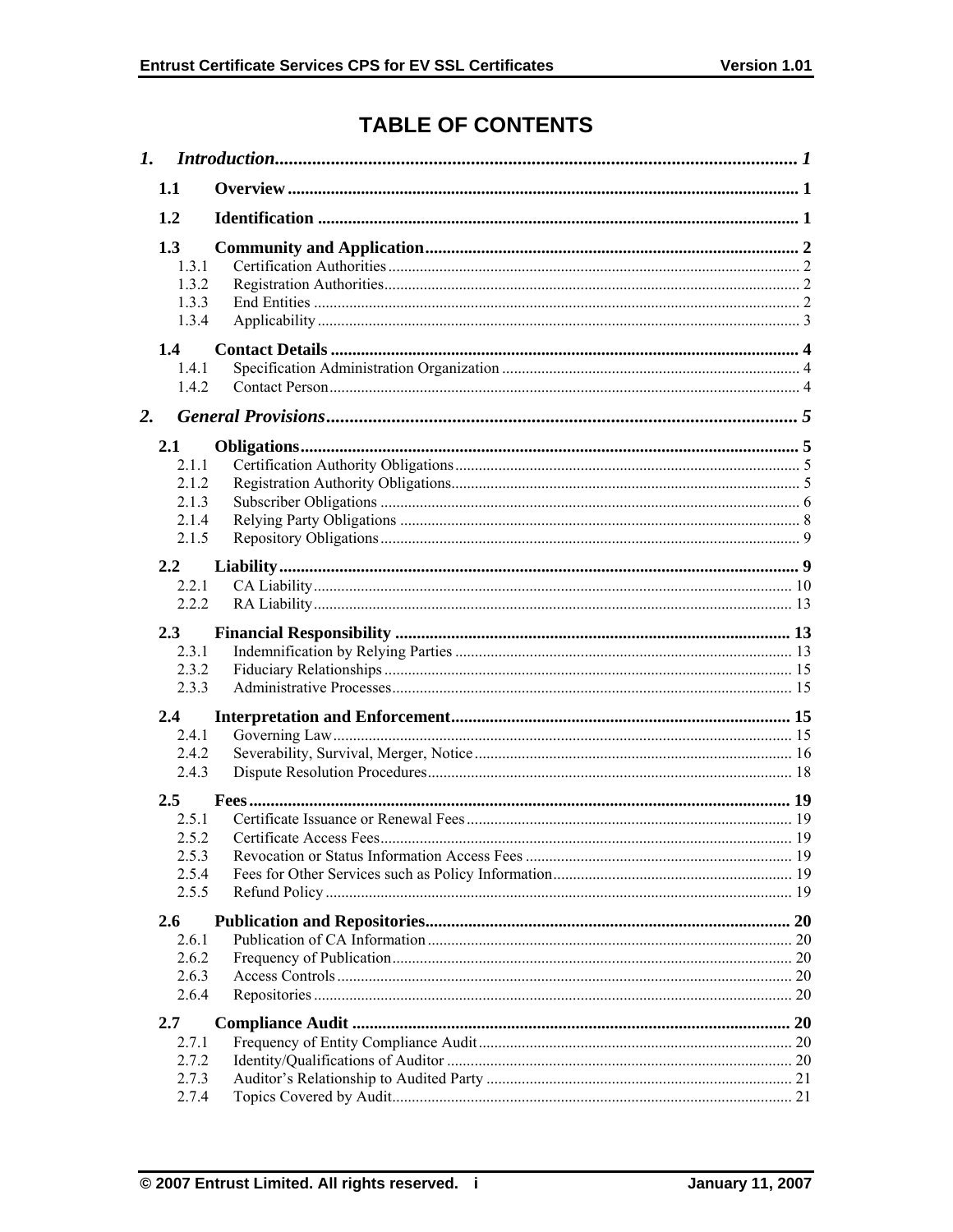|   | 2.7.5  |  |
|---|--------|--|
|   | 2.7.6  |  |
|   | 2.8    |  |
|   | 2.8.1  |  |
|   | 2.8.2  |  |
|   | 2.8.3  |  |
|   | 2.8.4  |  |
|   | 2.8.5  |  |
|   | 2.8.6  |  |
|   | 2.8.7  |  |
|   | 2.9    |  |
| 3 |        |  |
|   | 3.1    |  |
|   | 3.1.1  |  |
|   | 3.1.2  |  |
|   | 3.1.3  |  |
|   | 3.1.4  |  |
|   | 3.1.5  |  |
|   | 3.1.6  |  |
|   | 3.1.7  |  |
|   | 3.1.8  |  |
|   | 3.1.9  |  |
|   | 3.2    |  |
|   | 3.3    |  |
|   | 3.4    |  |
| 4 |        |  |
|   | 4.1    |  |
|   | 4.2    |  |
|   | 4.3    |  |
|   | 4.4    |  |
|   | 4.4.1  |  |
|   | 4.4.2  |  |
|   | 4.4.3  |  |
|   | 4.4.4  |  |
|   | 4.4.5  |  |
|   | 4.4.6  |  |
|   | 4.4.7  |  |
|   | 4.4.8  |  |
|   | 4.4.9  |  |
|   | 4.4.10 |  |
|   | 4.4.11 |  |
|   | 4.4.12 |  |
|   | 4.4.13 |  |
|   | 4.4.14 |  |
|   | 4.4.15 |  |
|   | 4.5    |  |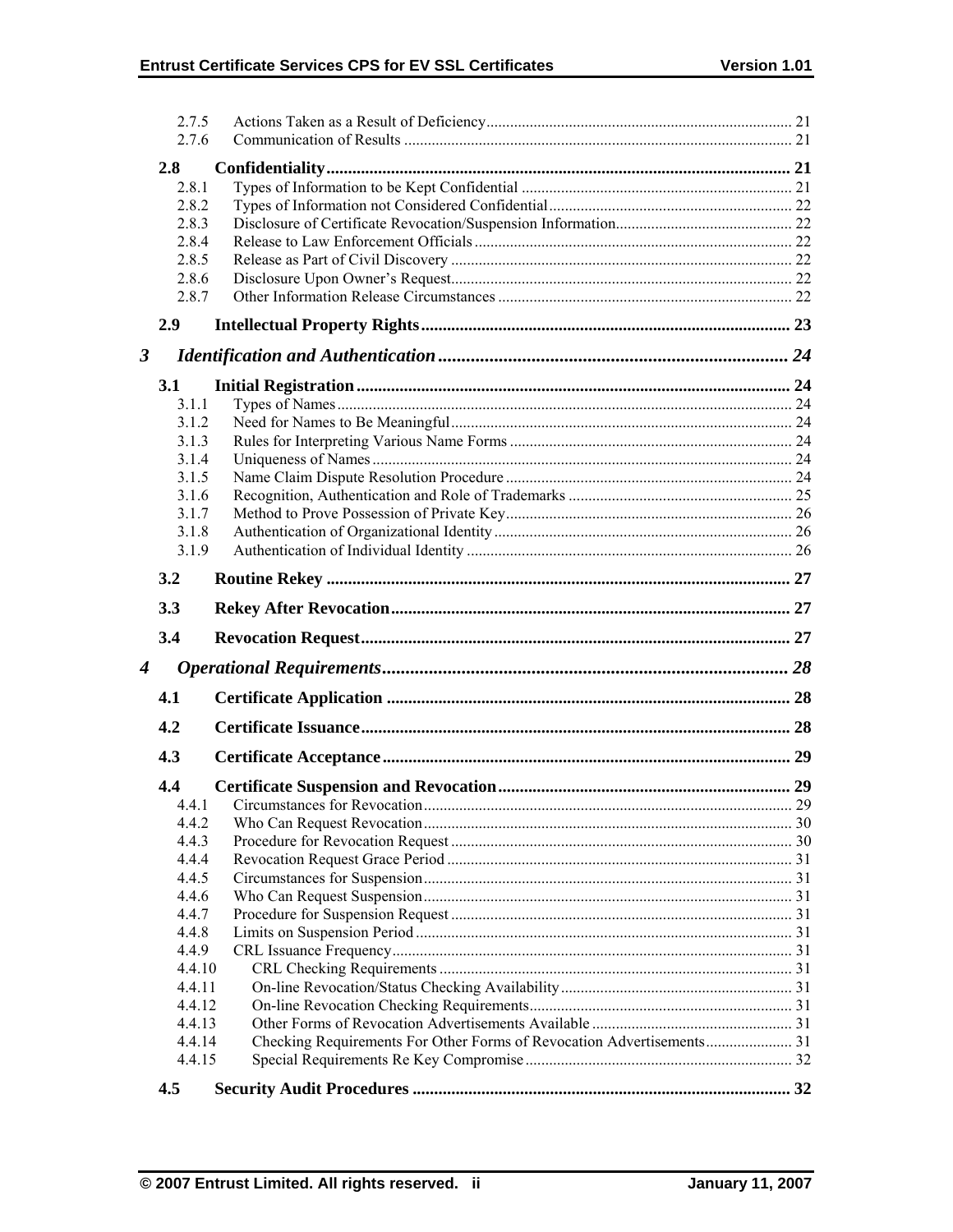|   | 4.6            |  |
|---|----------------|--|
|   | 4.7            |  |
|   | 4.8            |  |
|   | 4.9            |  |
| 5 |                |  |
|   | 5.1            |  |
|   | 5.2            |  |
|   | 5.3            |  |
|   |                |  |
| 6 |                |  |
|   | 6.1            |  |
|   | 6.1.1          |  |
|   | 6.1.2<br>6.1.3 |  |
|   | 6.1.4          |  |
|   | 6.1.5          |  |
|   | 6.1.6          |  |
|   | 6.1.7          |  |
|   | 6.1.8          |  |
|   | 6.1.9          |  |
|   | 6.2            |  |
|   |                |  |
|   | 6.3            |  |
|   | 6.4            |  |
|   | 6.5            |  |
|   | 6.6            |  |
|   | 6.7            |  |
|   | 6.8            |  |
| 7 |                |  |
|   | 7.1            |  |
|   | 7.2            |  |
| 8 |                |  |
|   | 8.1            |  |
|   | 8.2            |  |
|   | 8.3            |  |
| 9 |                |  |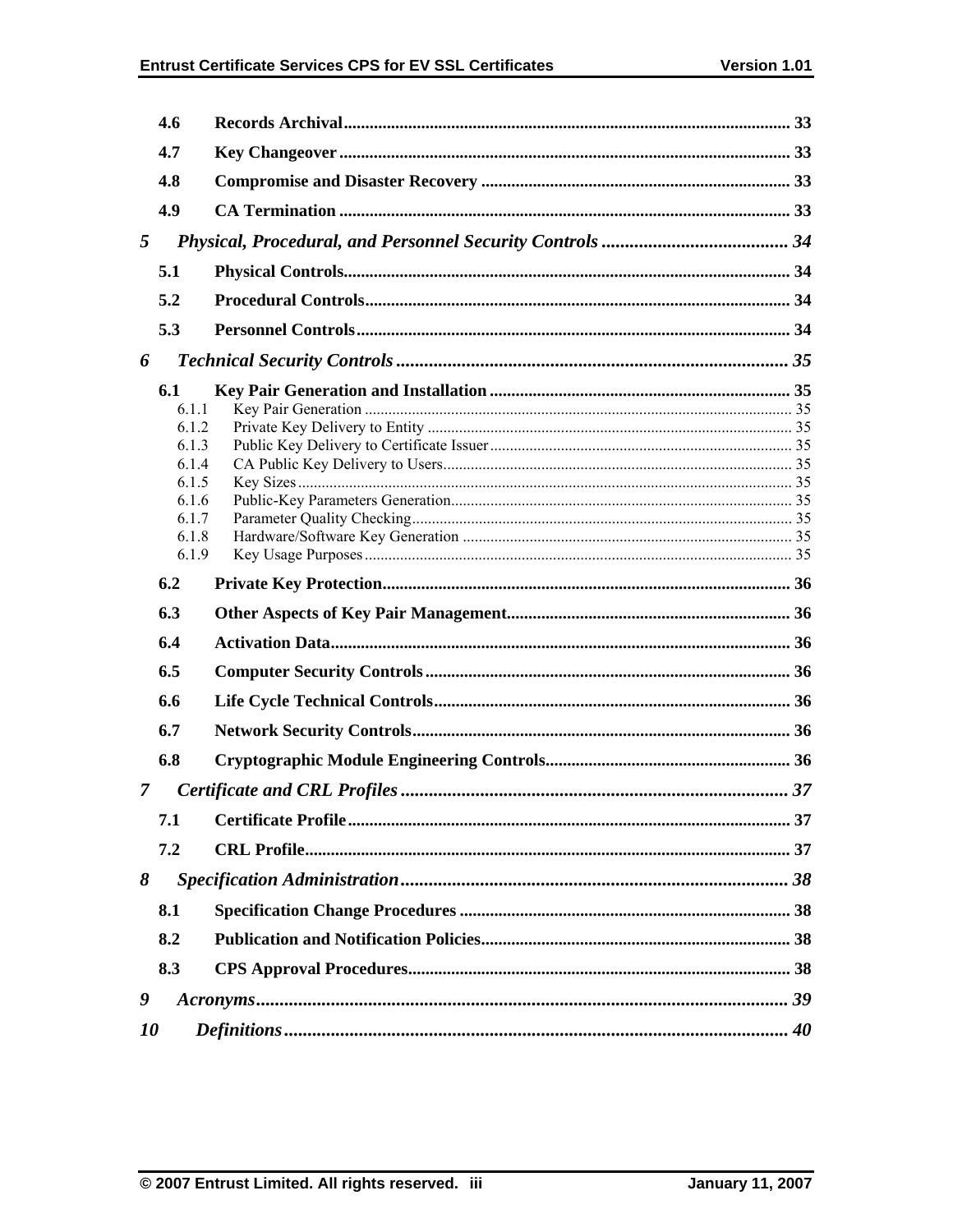# <span id="page-5-0"></span>**1. Introduction**

The Entrust Certificate Services Extended Validation (EV) Secure Sockets Layer (SSL) Certification Authorities issue Entrust EV SSL Certificates to support more secure communications between World Wide Web servers and browsers using the Secure Sockets Layer protocol. Entrust Limited ("Entrust") uses Entrust's award winning Entrust Authority™ family of software products to provide standardscompliant digital certificates that enable more secure on-line communications.

The Entrust Certificate Services Certification Practice Statement for EV SSL Certificates ("CPS") conforms to the current version of the CA/Browser Forum Guidelines for Extended Validation Certificates ("Guidelines") published at [http://www.cabforum.org](http://www.cabforum.org/). The Guidelines describe certain of the minimum requirements that a Certification Authority (CA) must meet in order to issue Extended Validation SSL Certificates ("EV SSL Certificates"). Organization information from valid EV SSL Certificates may be displayed in a special manner by certain software applications (e.g., browser software) in order to provide users with a trustworthy confirmation of the identity of the entity that controls the website they are accessing. In the event of any inconsistency between this CPS and the Guidelines, the Guidelines take precedence over this CPS.

# **1.1 Overview**

This Entrust Certificate Services Certification Practice Statement for EV SSL Certificates describes the practices and procedures of (i) the Entrust EV SSL Certification Authorities, and (ii) Registration Authorities operating under the Entrust EV SSL Certification Authorities. This Entrust EV SSL Certification Practice Statement also describes the terms and conditions under which Entrust makes Certification Authority and Registration Authority services available in respect to Entrust EV SSL Certificates. This Entrust EV SSL Certification Practice Statement is applicable to all persons, entities, and organizations, including, without limitation, all Applicants, Subscribers, Relying Parties, Resellers, Comarketers and any other persons, entities, or organizations that have a relationship with (i) Entrust in respect to Entrust EV SSL Certificates and/or any services provided by Entrust in respect to Entrust EV SSL Certificates, or (ii) any Registration Authorities operating under an Entrust EV SSL Certification Authorities, or any Resellers or Co-marketers providing any services in respect to Entrust EV SSL Certificates. This Entrust EV SSL Certification Practice Statement is incorporated by reference into all Entrust EV SSL Certificates issued by an Entrust EV SSL Certification Authorities. This Entrust EV SSL Certification Practice Statement provides Applicants, Subscribers, Relying Parties, Resellers, Co-marketers and other persons, entities, and organizations with a statement of the practices and policies of the Entrust EV SSL Certification Authorities and also of the Registration Authorities operating under the Entrust EV SSL Certification Authorities. This Entrust EV SSL Certification Practice Statement also provides a statement of the rights and obligations of Entrust, any third parties that are operating Registration Authorities under the Entrust EV SSL Certification Authorities, Applicants, Subscribers, Relying Parties, Resellers, Co-marketers and any other persons, entities, or organizations that may use or rely on Entrust EV SSL Certificates or have a relationship with an Entrust EV SSL Certification Authority or a Registration Authority operating under an Entrust EV SSL Certification Authority in respect to Entrust EV SSL Certificates and/or any services in respect to Entrust EV SSL Certificates.

# **1.2 Identification**

This document is called the Entrust Certificate Services Certification Practice Statement for Extended Validation SSL Certificates.

Each EV SSL Certificate issued by the Entrust EV SSL CA to a Subscriber contains an Object Identifier (OID) defined by the Entrust EV SSL CA in the certificate's certificatePolicies extension that:

1. indicates which Entrust EV SSL CA policy statement (i.e. this CPS) relates to that certificate,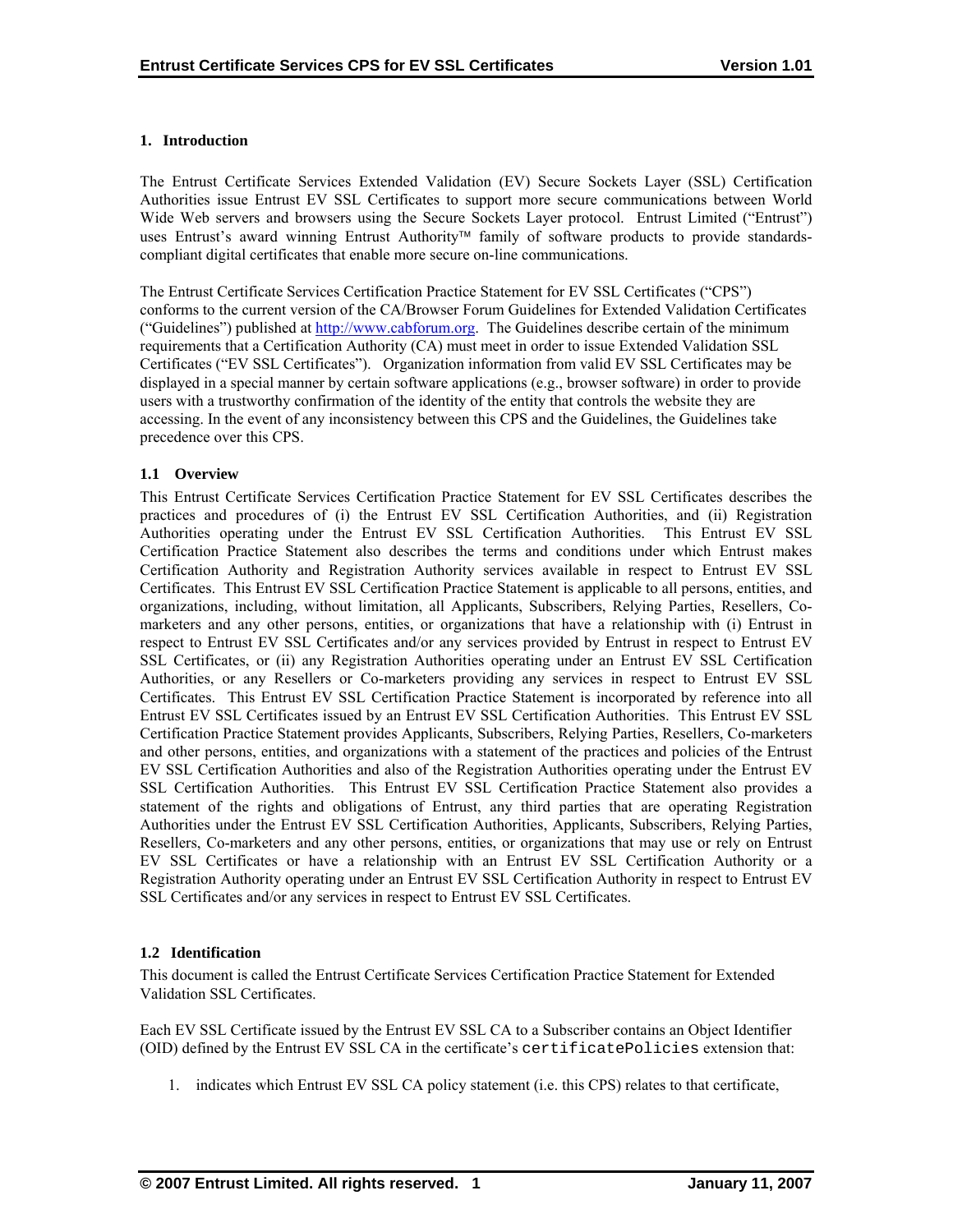- <span id="page-6-0"></span>2. asserts the Entrust EV SSL CA's adherence to and compliance with this CPS and the Guidelines, and which
- 3. by pre-agreement with Application Software Vendors, marks the certificate as being an EV SSL Certificate.

The following OID has been registered by the Entrust EV SSL CA for inclusion in EV SSL Certificates:

#### **2.16.840.1.114028.10.1.2**

#### **1.3 Community and Application**

Use of Entrust EV SSL Certificates is restricted to World Wide Web servers using the Secure Sockets Layer protocol. Any other use of Entrust EV SSL Certificates is prohibited.

# **1.3.1 Certification Authorities**

In the Entrust EV SSL public-key infrastructure, Certification Authorities may accept Certificate Signing Requests (CSRs) and Public Keys from Applicants whose identity has been verified as provided herein by an Entrust-operated Registration Authority or by an independent third-party Registration Authority operating under an Entrust EV SSL Certification Authority. If an Entrust EV SSL Certificate Application is verified, the verifying Registration Authority will send a request to an Entrust EV SSL Certification Authority for the issuance of an Entrust EV SSL Certificate. The Entrust EV SSL Certification Authority will create an Entrust EV SSL Certificate containing the Public Key and identification information contained in the request sent by the Registration Authority to that Entrust EV SSL Certification Authority. The Entrust EV SSL Certificate created in response to the request will be digitally signed by the Entrust EV SSL Certification Authority.

Only Certification Authorities authorized by Entrust are permitted to issue Entrust EV SSL Certificates. In the event that more than one Certification Authority is authorized to issue Entrust EV SSL Certificates, Entrust will post a list of authorized Certification Authorities in the Entrust Repository.

#### **1.3.2 Registration Authorities**

In the Entrust EV SSL public-key infrastructure, Registration Authorities under the Entrust EV SSL Certification Authorities may accept Entrust EV SSL Certificate Applications from Applicants and perform a verification of the information contained in such Entrust EV SSL Certificate Applications. The information provided is verified according to the procedures established by the Entrust Policy Authority, which conform to the Guidelines published by the CA/Browser Forum. Upon successful verification a Registration Authority operating under an Entrust EV SSL Certification Authority may send a request to such Entrust EV SSL Certification Authority to issue an Entrust EV SSL Certificate to the Applicant.

Only Registration Authorities authorized by Entrust are permitted to submit requests to an Entrust EV SSL Certification Authority for the issuance of Entrust EV SSL Certificates.

#### **1.3.3 End Entities**

End entities for the Entrust SSL web server public-key infrastructure consist of:

- 1. **Applicants** An Applicant is a Private Organization or Government Entity that has applied for, but has not yet been issued, an Entrust EV SSL Certificate. Eligible Private Organizations and Government Entities are stipulated in the Guidelines.
- 2. **Subscribers**  A Subscriber is a Private Organization or Government Entity that has been issued an Entrust EV SSL Certificate.
- 3. **Relying Parties**  A Relying Party is a person, entity, or organization that relies on or uses a Entrust EV SSL Certificate and/or any other information provided in an Entrust Repository to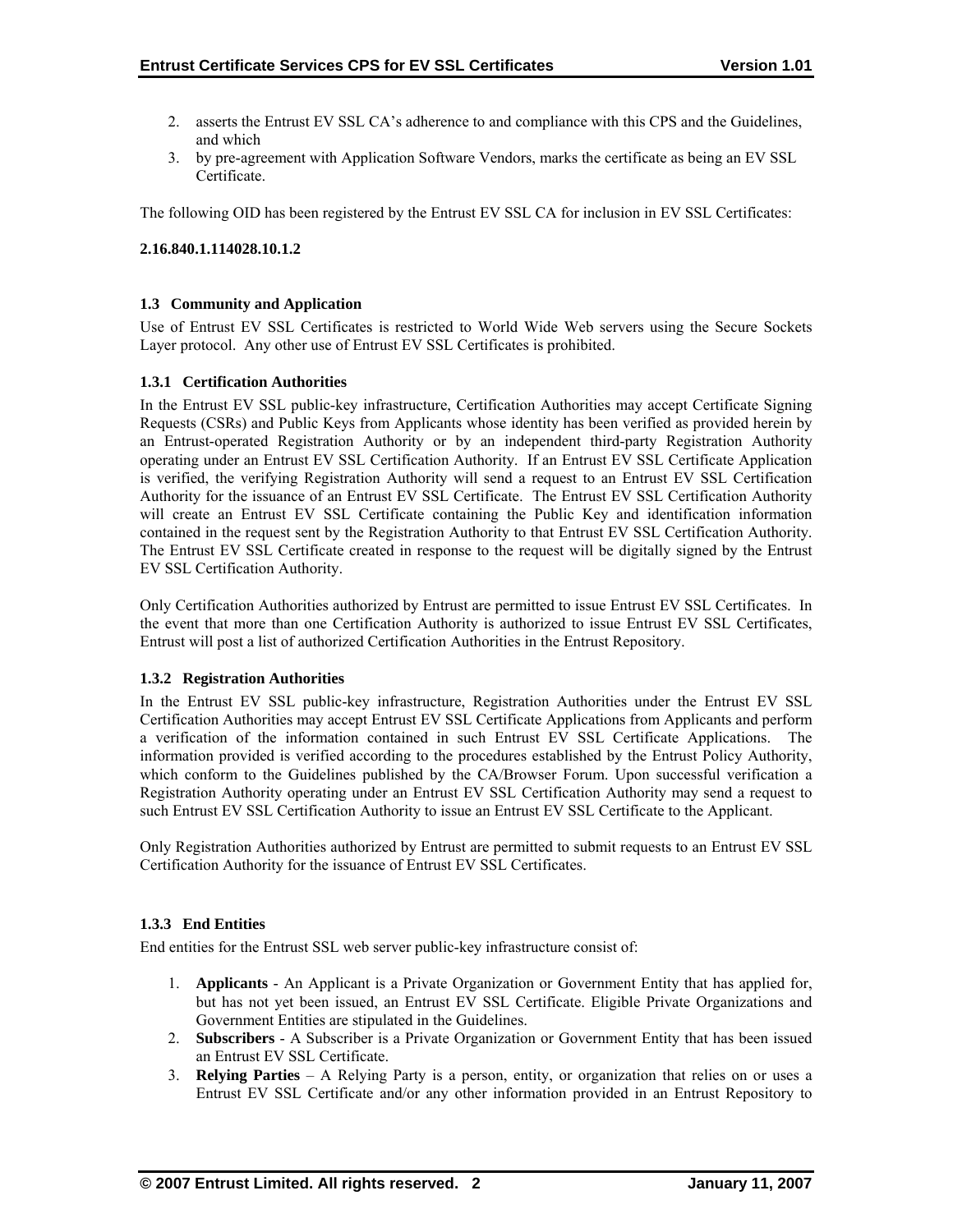verify the identity and Public Key of a Subscriber and/or use such Public Key to send or receive encrypted communications to or from a Subscriber.

<span id="page-7-0"></span>Additionally, certain licensors of Entrust are third party beneficiaries of this CPS and all agreements into which it is incorporated, including Microsoft Corporation.

# **1.3.3.1 Excluded Subjects**

The Entrust EV SSL CA MUST NOT issue EV Certificates to any person or any organization or entity that does not satisfy the requirements above, including but not limited to the following:

- 1. General partnerships;
- 2. Unincorporated associations;
- 3. Sole proprietorships; and
- 4. Individuals (natural persons).

# **1.3.4 Applicability**

This Entrust Certificate Services Certification Practice Statement for EV SSL Certificates is applicable to Entrust EV SSL Certificates issued by Entrust EV SSL Certification Authorities. EV SSL Certificates are intended for use in establishing web-based data communication conduits via TLS/SSL protocols. Entrust EV SSL Certificates conform to the requirements of the Guidelines, which are based on the ITU-T X.509 v3 standard with SSL extensions.

# **1.3.4.1 Primary Purposes**

The primary purposes of an EV Certificate are to:

- 1. Identify the legal entity that controls a website: Provide a reasonable assurance to the user of an Internet browser that the website the user is accessing is controlled by a specific legal entity identified in the EV SSL Certificate by name, address of Place of Business, Jurisdiction of Incorporation, and Registration Number; and
- 2. Enable/encrypted communications with a website: Facilitate the exchange of encryption keys in order to enable the encrypted communication of information over the Internet between the user of an Internet browser and a website.

#### **1.3.4.2 Secondary Purposes**

The secondary purposes of an EV SSL Certificate are to help establish the legitimacy of a business claiming to operate a website by confirming its legal and physical existence, and to provide a vehicle that can be used to assist in addressing problems related to phishing and other forms of online identity fraud. By providing more reliable third-party verified identity and address information regarding the owner of a website, EV SSL Certificates may help to:

- 1. Make it more difficult to mount phishing and other online identity fraud attacks using SSL certificates;
- 2. Assist companies that may be the target of phishing attacks or online identity fraud by providing them with a tool to better identify themselves and their legitimate websites to users; and
- 3. Assist law enforcement in investigations of phishing and other online identity fraud, including where appropriate, contacting, investigating, or taking legal action against the Subject.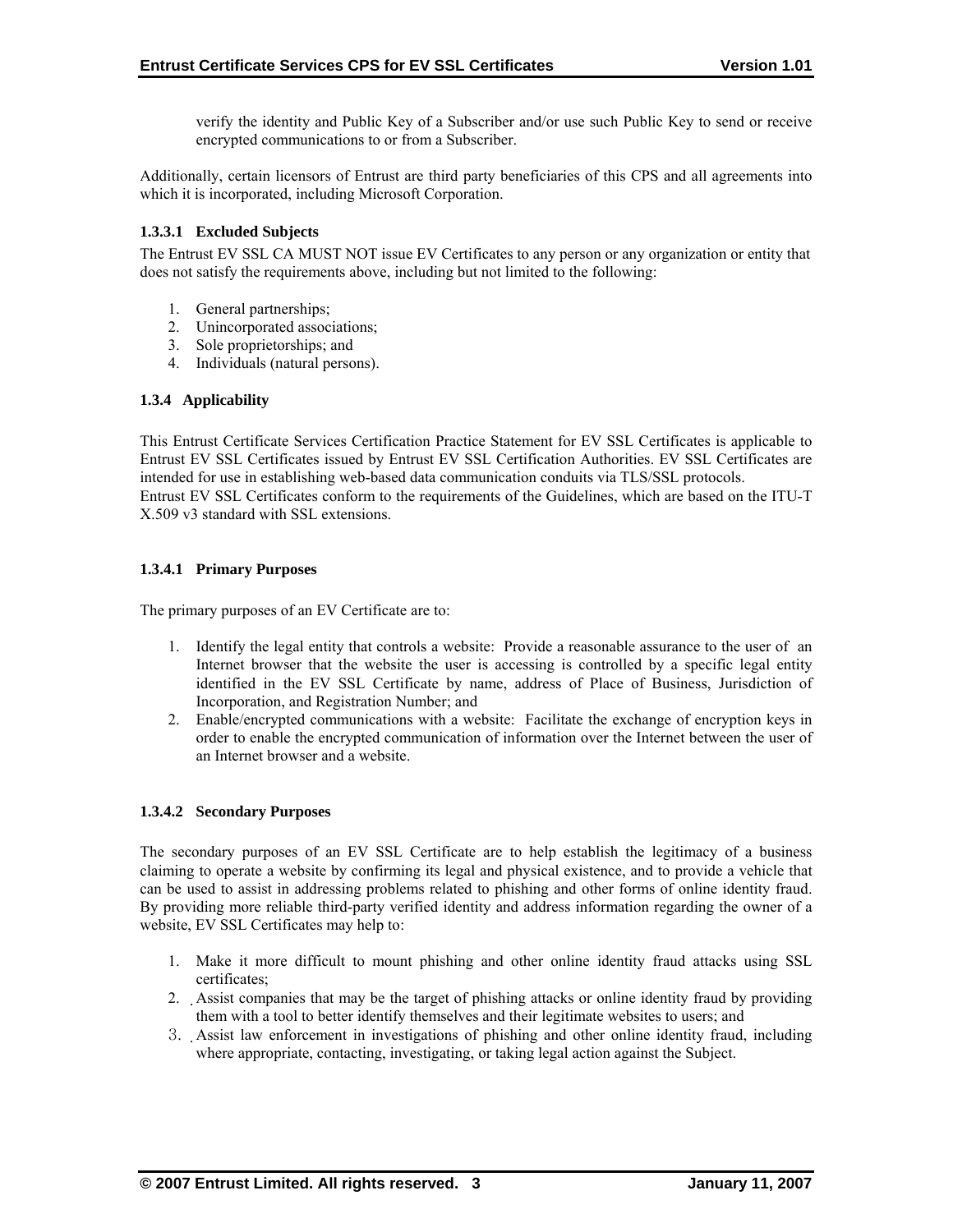# <span id="page-8-0"></span>**1.3.4.3 Excluded Purposes**

EV SSL Certificates focus only on the identity of the Subject named in the Certificate, and not on the behavior of the Subject. As such, an EV SSL Certificate is not intended to provide any assurances, or otherwise represent or warrant:

- 1. That the Subject named in the EV SSL Certificate is actively engaged in doing business;
- 2. That the Subject named in the EV SSL Certificate complies with applicable laws;
- 3. That the Subject named in the EV SSL Certificate is trustworthy, honest, or reputable in its business dealings; or
- 4. That it is "safe" to do business with the Subject named in the EV SSL Certificate.

# **1.4 Contact Details**

# **1.4.1 Specification Administration Organization**

The Entrust Certificate Services Certification Practice Statement for EV SSL Certificates is administered by the Entrust Policy Authority; it is based on the policies established by Entrust Limited and the Guidelines published by the CA/Browser Forum.

# **1.4.2 Contact Person**

The contact information for questions about Entrust EV SSL Certificates is:

 Entrust Limited 1000 Innovation Drive Ottawa, Ontario Canada K2K 3E7 Attn: Entrust Certificate Services

 Tel: 1-877-368-7483 Fax: 1-877-839-3538

Email: certserv.support@Entrust.com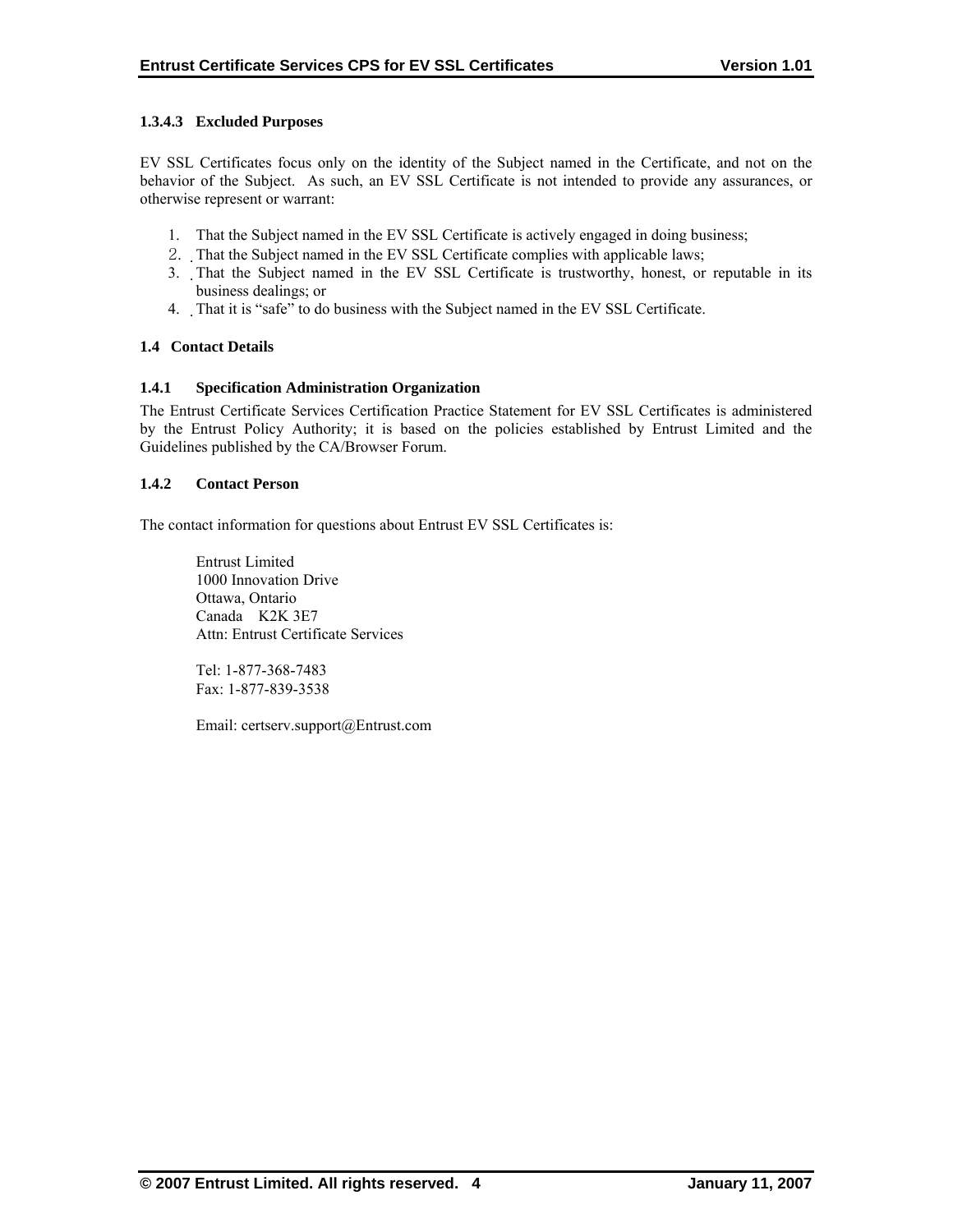# <span id="page-9-0"></span>**2. General Provisions**

#### **2.1 Obligations**

# **2.1.1 Certification Authority Obligations**

An Entrust EV SSL Certification Authority shall:

- (i) provide Certification Authority services in accordance with the terms and conditions of the Entrust EV SSL Certification Practice Statement;
- (ii) upon receipt of a request from a Registration Authority operating under such Entrust EV SSL Certification Authority, issue an Entrust EV SSL Certificate in accordance with the terms and conditions of the Entrust EV SSL Certification Practice Statement;
- (iii) make available Entrust EV SSL Certificate revocation information by issuing Entrust EV SSL Certificates and by issuing and making available Entrust EV SSL Certificate CRLs in an Entrust Repository in accordance with the terms and conditions of the Entrust EV SSL Certification Practice Statement;
- (iv) issue and publish Entrust EV SSL Certificate CRLs on a regular schedule in accordance with the terms and conditions of the Entrust EV SSL Certification Practice Statement; and
- (v) upon receipt of a revocation request from a Registration Authority operating under such Entrust EV SSL Certification Authority, revoke the specified Entrust EV SSL Certificate in accordance with the terms and conditions of the Entrust EV SSL Certification Practice **Statement**

In operating the Entrust EV SSL Certification Authorities, Entrust may use one or more representatives or agents to perform its obligations under the Entrust EV SSL Certification Practice Statement, any Subscription Agreements, or any Relying Party Agreements, provided that Entrust shall remain responsible for its performance.

# **2.1.2 Registration Authority Obligations**

A Registration Authority operating under an Entrust EV SSL Certification Authority shall:

- (i) receive Entrust EV SSL Certificate Applications in accordance with the terms and conditions of the Entrust EV SSL Certification Practice Statement;
- (ii) perform verification of information submitted by Applicants when applying for Entrust EV SSL Certificates, and if such verification is successful, submit a request to an Entrust EV SSL Certification Authority for the issuance of an Entrust EV SSL Certificate, all in accordance with the terms and conditions of the Entrust EV SSL Certification Practice Statement, which conform to the Guidelines published by the CA/Browser Forum;
- (iii) receive and verify requests from Subscribers for the revocation of Entrust EV SSL Certificates, and if the verification of a revocation request is successful, submit a request to an Entrust EV SSL Certification Authority for the revocation of such Entrust EV SSL Certificate, all in accordance with the terms and conditions of the Entrust EV SSL Certification Practice Statement;
- (iv) notify Subscribers, in accordance with the terms and conditions of the Entrust EV SSL Certification Practice Statement, that an Entrust EV SSL Certificate has been issued to them; and
- (v) notify Subscribers, in accordance with the terms and conditions of the Entrust EV SSL Certification Practice Statement, that an Entrust EV SSL Certificate issued to them has been revoked or will soon expire.

Entrust may use one or more representatives or agents to perform its obligations in respect of an Entrustoperated Registration Authority under the Entrust EV SSL Certification Practice Statement, any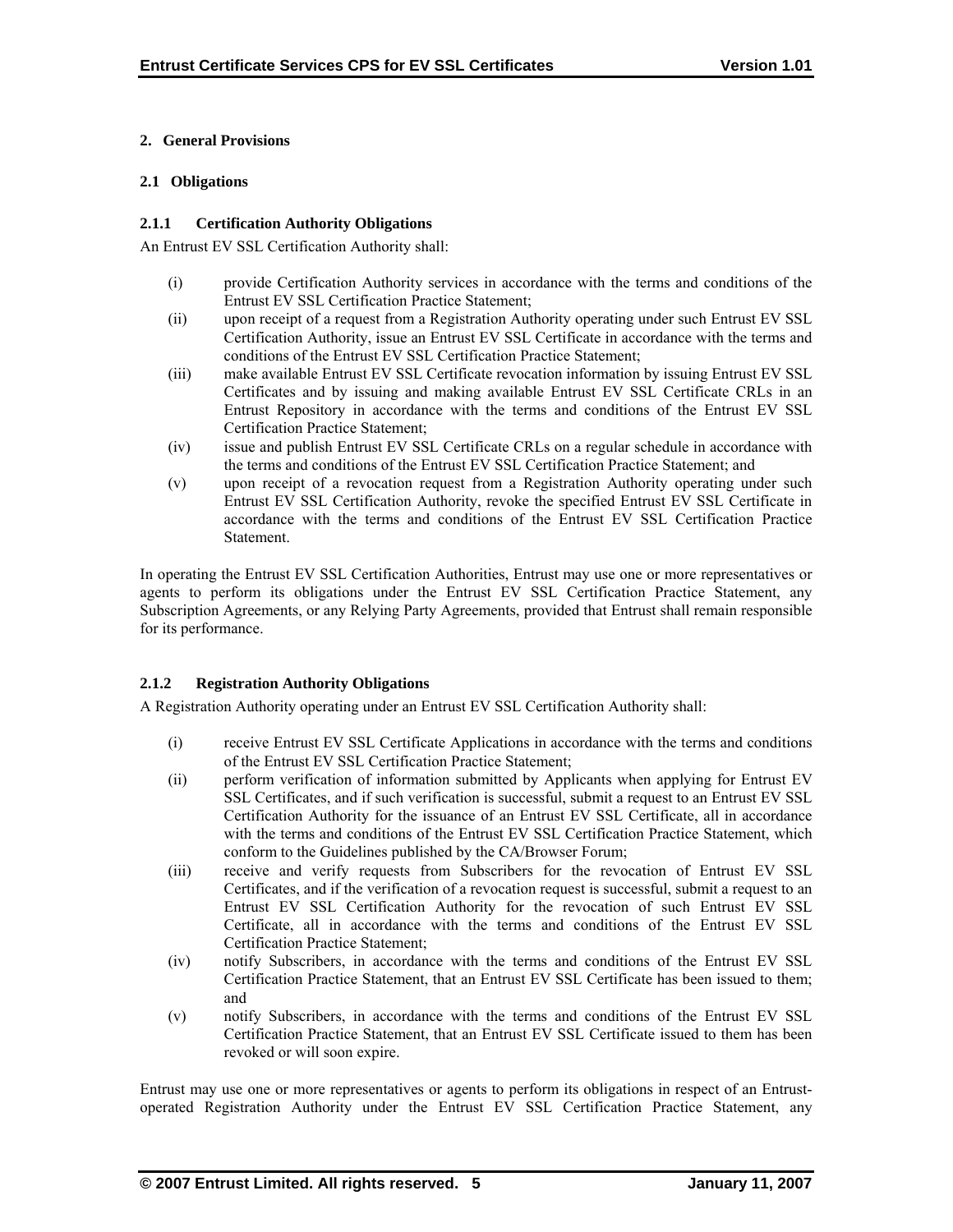<span id="page-10-0"></span>Subscription Agreements, or any Relying Party Agreements, provided that Entrust shall remain responsible for the performance of such representatives or agents under the Entrust EV SSL Certification Practice Statement, any Subscription Agreements, or any Relying Party Agreements. Entrust may appoint independent third parties to act as Registration Authorities under an Entrust EV SSL Certification Authority. Such independent third-party Registration Authorities shall be responsible for their performance under the Entrust EV SSL Certification Practice Statement, any Subscription Agreements, or any Relying Party Agreements. Independent third-party Registration Authorities may use one or more representatives or agents to perform their obligations when acting as a Registration Authority under an Entrust EV SSL Certification Authority. Independent third-party Registration Authorities shall remain responsible for the performance of such representatives or agents under the Entrust EV SSL Certification Practice Statement, any Subscription Agreements, or any Relying Party Agreements. Entrust may appoint Resellers and Co-marketers for (i) Entrust EV SSL Certificates, and (ii) services provided in respect to Entrust EV SSL Certificates. Such Resellers and Co-marketers shall be responsible for their performance under the Entrust EV SSL Certification Practice Statement, any Subscription Agreements, or any Relying Party Agreements. Resellers and Co-marketers may use one or more representatives or agents to perform their obligations under the Entrust EV SSL Certification Practice Statement, any Subscription Agreements, or any Relying Party Agreements. Resellers and Co-marketers shall remain responsible for the performance of such representatives or agents under the Entrust EV SSL Certification Practice Statement, any Subscription Agreements, or any Relying Party Agreements. Independent third-party Registration Authorities, Resellers, and Co-marketers shall be entitled to receive all of the benefit of all (i) disclaimers of representations, warranties, and conditions, (ii) limitations of liability, (iii) representations and warranties from Applicants, Subscribers, and Relying Parties, and (iv) indemnities from Applicants, Subscribers, and Relying Parties, set forth in this Entrust EV SSL Certification Practice Statement, any Subscription Agreements, and any Relying Party Agreements.

# **2.1.3 Subscriber Obligations**

Subscribers and Applicants shall:

- (i) understand and, if necessary, receive proper education in the use of Public-Key cryptography and Certificates including Entrust EV SSL Certificates;
- (ii) provide, in any communications with Entrust or an independent third-party Registration Authority, correct information with no errors, misrepresentations, or omissions;
- (iii) generate a new, secure, and cryptographically sound Key Pair to be used in association with the Subscriber's Entrust EV SSL Certificate or Applicant's Entrust EV SSL Certificate Application;
- (iv) read and agree to all terms and conditions of the Entrust EV SSL Certification Practice Statement and Subscription Agreement;
- (v) refrain from modifying the contents of an Entrust EV SSL Certificate;
- (vi) use Entrust EV SSL Certificates exclusively for legal and authorized purposes in accordance with the terms and conditions of the Entrust EV SSL Certification Practice Statement and applicable laws;
- (vii) only use an Entrust EV SSL Certificate on behalf of the organization listed as the Subject in such Entrust EV SSL Certificate;
- (viii) keep confidential and properly protect the Subscriber's or Applicant's Private Keys;
- (ix) notify Entrust as soon as reasonably practicable of any change to any information included in the Applicant's Entrust EV SSL Certificate Application or any change in any circumstances that would make the information in the Applicant's Entrust EV SSL Certificate Application misleading or inaccurate;
- (x) notify Entrust as soon as reasonably practicable of any change to any information included in the Subscriber's Entrust EV SSL Certificate or any change in any circumstances that would make the information in the Subscriber's Entrust EV SSL Certificate misleading or inaccurate;
- (xi) immediately cease to use an Entrust EV SSL Certificate if any information included in the Subscriber's Entrust EV SSL Certificate or if any change in any circumstances would make the information in the Subscriber's Entrust EV SSL Certificate misleading or inaccurate;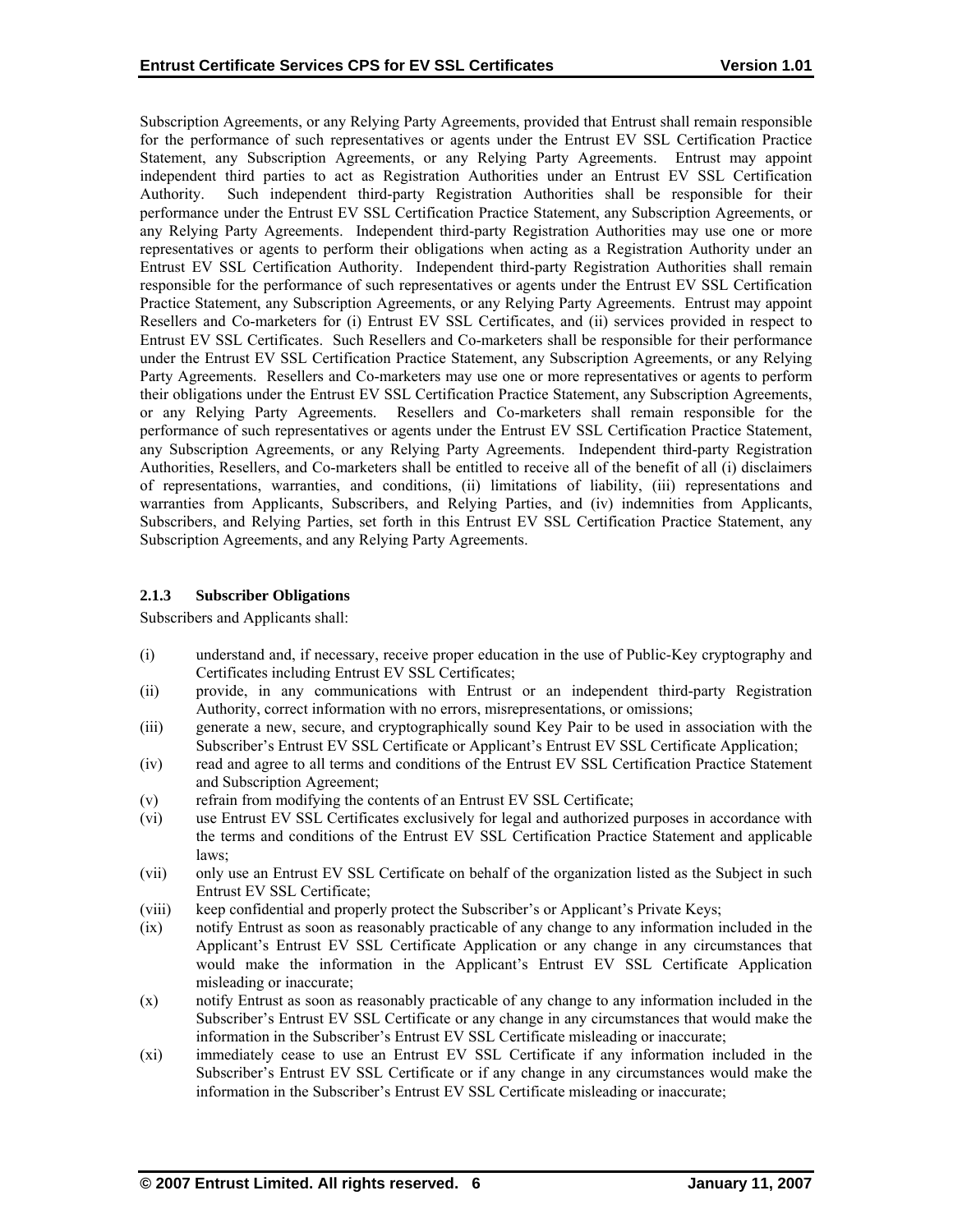- (xii) notify Entrust immediately of any suspected or actual Compromise of the Subscriber's or Applicant's Private Keys and request the revocation of such Entrust EV SSL Certificate;
- (xiii) immediately cease to use the Subscriber's Entrust EV SSL Certificate upon (a) expiration or revocation of such Entrust EV SSL Certificate, or (b) any suspected or actual Compromise of the Private Key corresponding to the Public Key in such Entrust EV SSL Certificate, and remove such Entrust EV SSL Certificate from the devices and/or software in which it has been installed;
- (xiv) only install the Subscriber's Entrust EV SSL Certificate on one (1) of Subscriber's World Wide Web server and only use such Entrust EV SSL Certificate in connection with such server unless, otherwise expressly permitted by Entrust in writing;
- (xv) refrain from using the Subscriber's Private Key corresponding to the Public Key in the Subscriber's Entrust EV SSL Certificate to sign other Certificates; and
- (xvi) use the Subscriber's or Applicant's own judgment about whether it is appropriate, given the level of security and trust provided by an Entrust EV SSL Certificate, to use an Entrust EV SSL Certificate in any given circumstance.

Entrust EV SSL Certificates and related information may be subject to export, import, and/or use restrictions. Subscribers shall comply with all laws and regulations applicable to a Subscriber's right to export, import, and/or use Entrust EV SSL Certificates or related information, including, without limitation, all laws and regulations in respect to nuclear, chemical or biological weapons proliferation. Subscribers shall be responsible for procuring all required licenses and permissions for any export, import, and/or use of Entrust EV SSL Certificates or related information. Certain cryptographic techniques, software, hardware, and firmware ("Technology") that may be used in processing or in conjunction with Entrust EV SSL Certificates may be subject to export, import, and/or use restrictions. Subscribers shall comply with all laws and regulations applicable to a Subscriber's right to export, import, and/or use such Technology or related information. Subscribers shall be responsible for procuring all required licenses and permissions for any export, import, and/or use of such Technology or related information.

#### **2.1.3.1 Subscriber and Applicant Representations and Warranties**

Subscribers and Applicants represent and warrant to Entrust and all third parties who rely or use the Entrust EV SSL Certificate issued to such Subscriber, that:

- (i) all information provided to Entrust or to any independent third-party Registration Authorities, both in the EV SSL Certificate Request and as otherwise requested by Entrust in connection with the issuance of the EV SSL Certificate(s) to be supplied by Entrust, is accurate and complete and does not contain any errors, omissions, or misrepresentations;
- (ii) the Private Key corresponding to the Public Key submitted to Entrust in connection with an Entrust EV SSL Certificate Application was created using sound cryptographic techniques and all measures necessary have been taken to maintain sole control of, keep confidential, and properly protect the Private Key (and any associated access information or device  $-$  e.g., password or token) at all times;
- (iii) any information provided to Entrust or to any independent third-party Registration Authorities in connection with an Entrust EV SSL Certificate Application does not infringe, misappropriate, dilute, unfairly compete with, or otherwise violate the intellectual property, or other rights of any person, entity, or organization in any jurisdiction;
- (iv) the EV SSL Certificate(s) shall not be installed or used until it has reviewed and verified the accuracy of the data in each EV SSL Certificate;
- (v) the EV SSL Certificate shall be installed only on the server accessible at the domain name listed on the EV SSL Certificate, and will only be used in compliance with all applicable laws, solely for authorized company business, and solely in accordance with the Subscription Agreement and the CPS;
- (vi) Entrust shall be immediately notified if any information included in the Entrust EV SSL Certificate Application changes or if any change in any circumstances would make the information in the Entrust EV SSL Certificate Application misleading or inaccurate;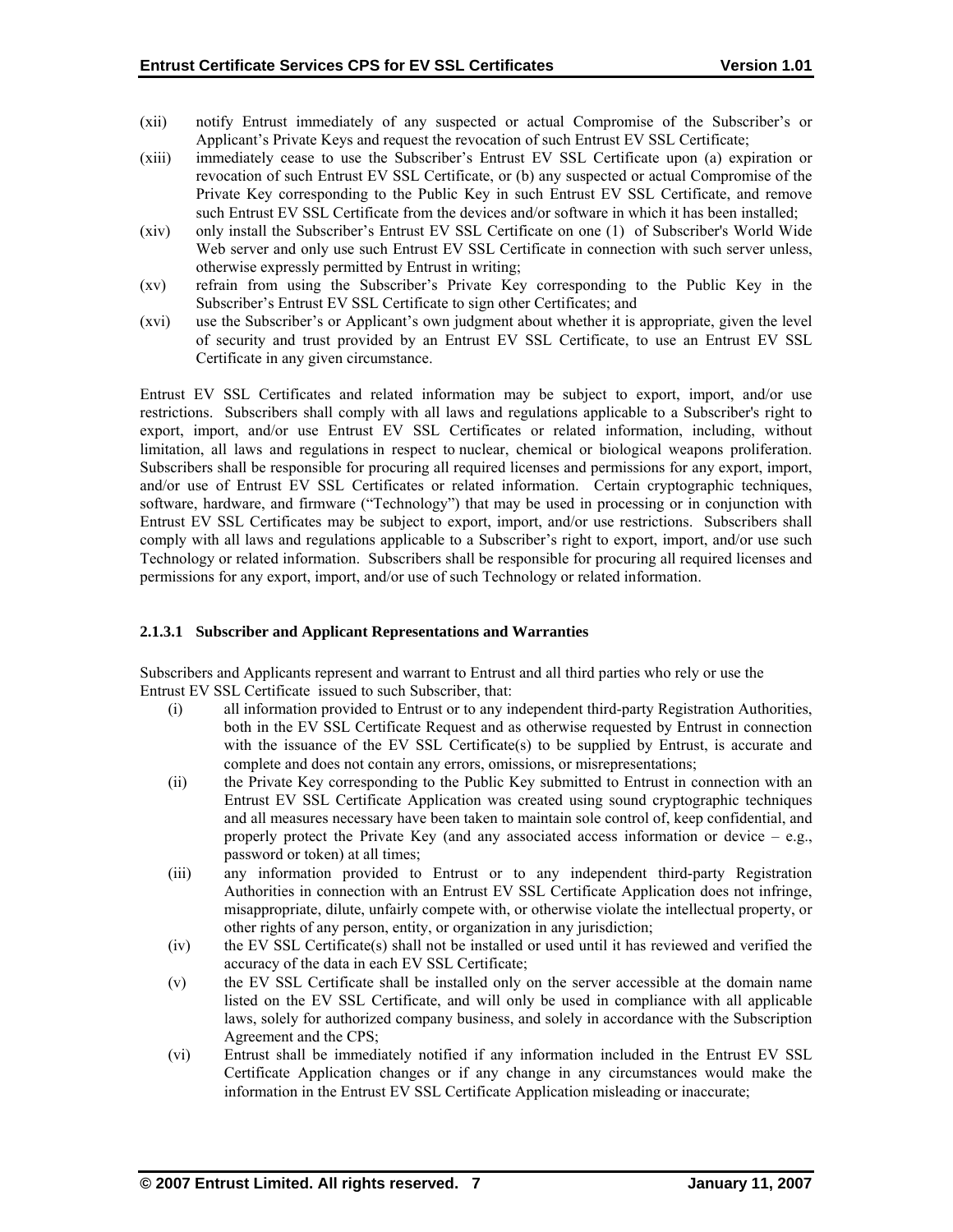- <span id="page-12-0"></span>(vii) all use of the Entrust EV SSL Certificate and its associated private key shall cease immediately, and the Subscriber will promptly request the revocation of the Entrust EV SSL Certificate, if (1) any information included in the Subscriber's Entrust EV SSL Certificate changes or if any change in any circumstances would make the information in the Subscriber's Entrust EV SSL Certificate misleading or inaccurate; or (2) there is any actual or suspected misue or compromise of the Private Key associated with the Public Key in the Entrust EV SSL Certificate;
- (viii) all use of the Entrust EV SSL Certificate shall cease upon expiration or revocation of such Entrust EV SSL Certificate, and such Entrust EV SSL Certificate shall be removed from the devices and/or software in which it has been installed;
- (vii) the Entrust EV SSL Certificates will not be used for any hazardous or unlawful (including tortious) activities;
- (viii) the subject named in the EV Certificate corresponds to the Subscriber, and that it legally exists as a valid entity in the jurisdiction of incorporation specified in the Entrust EV SSL Certificates; and
- (ix) the Subscriber has the exclusive right to use the domain name listed in the Entrust EV SSL Certificate;

# **2.1.3.2 Subscriber Notice Requirements**

Subscriber shall display the following notice in a prominent location on Subscriber's World Wide Web site that may be viewed by Relying Parties (for example, in the "legal" or "disclaimers" section of Subscriber's World Wide Web site):

> "Reliance on Entrust EV SSL Certificates is governed by the terms and conditions of the Entrust EV SSL Certification Practice Statement (located at [www.entrust.net/CPS\)](http://www.entrust.net/CPS) and by the Relying Party Agreement (located at [www.entrust.net/CPS\)](http://www.entrust.net/CPS). Reliance on an Entrust EV SSL Certificate shall constitute acceptance of the terms and conditions of the Entrust EV SSL Certification Practice Statement and the Relying Party Agreement."

# **2.1.4 Relying Party Obligations**

Relying Parties shall:

- (i) understand and, if necessary, receive proper education in the use of Public-Key cryptography and Certificates including Entrust EV SSL Certificates;
- (ii) read and agree to all terms and conditions of the Entrust EV SSL Certification Practice Statement and the Relying Party Agreement;
- (iii) verify Entrust EV SSL Certificates, including use of CRLs, in accordance with the certification path validation procedure specified in ITU-T Rec. X.509:1997 | ISO/IEC 9594-8 (1997), taking into account any critical extensions and approved technical corrigenda as appropriate;
- (iv) trust and make use of an Entrust EV SSL Certificate only if the Entrust EV SSL Certificate has not expired or been revoked and if a proper chain of trust can be established to a trustworthy root; and
- (v) make their own judgment and rely on an Entrust EV SSL Certificate only if such reliance is reasonable in the circumstances, including determining whether such reliance is reasonable given the nature of the security and trust provided by an Entrust EV SSL Certificate and the value of any transaction that may involve the use of an Entrust EV SSL Certificate.

Entrust EV SSL Certificates and related information may be subject to export, import, and/or use restrictions. Relying Parties shall comply with all laws and regulations applicable to a Relying Party's right to use Entrust EV SSL Certificates and/or related information, including, without limitation, all laws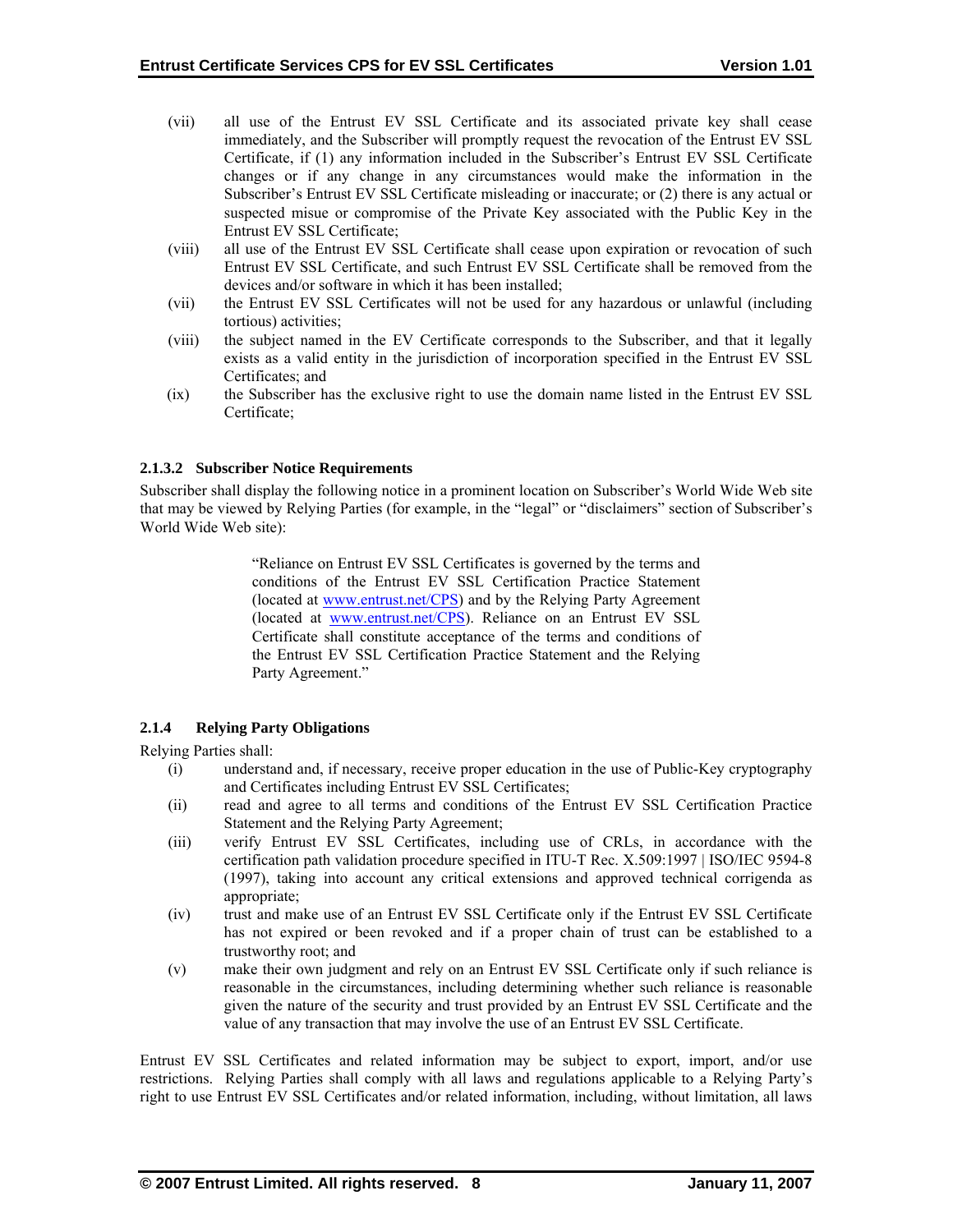<span id="page-13-0"></span>and regulations in respect to nuclear, chemical or biological weapons proliferation. Relying Parties shall be responsible for procuring all required licenses and permissions for any export, import, and/or use of Entrust EV SSL Certificates and/or related information. Certain cryptographic techniques, software, hardware, and firmware ("Technology") that may be used in processing or in conjunction with Entrust EV SSL Certificates may be subject to export, import, and/or use restrictions. Relying Parties shall comply with all laws and regulations applicable to a Relying Party's right to export, import, and/or use such Technology or related information. Relying Parties shall be responsible for procuring all required licenses and permissions for any export, import, and/or use of such Technology or related information.

#### **2.1.4.1 Relying Party Representations and Warranties**

Relying Parties represent and warrant to Entrust that:

- (i) the Relying Party shall properly validate an Entrust EV SSL Certificate before making a determination about whether to rely on such Entrust EV SSL Certificate, including confirmation that the Entrust EV SSL Certificate has not expired or been revoked and that a proper chain of trust can be established to a trustworthy root;
- (ii) the Relying Party shall not rely on a revoked or expired Entrust EV SSL Certificate;
- (iii) the Relying Party shall not rely on an Entrust EV SSL Certificate that cannot be validated back to a trustworthy root;
- (iv) the Relying Party shall exercise its own judgment in determining whether it is reasonable under the circumstances to rely on an Entrust EV SSL Certificate, including determining whether such reliance is reasonable given the nature of the security and trust provided by an Entrust EV SSL Certificate and the value of any transaction that may involve the use of an Entrust EV SSL Certificate; and
- (v) the Relying Party shall not use an Entrust EV SSL Certificate for any hazardous or unlawful (including tortious) activities.

#### **2.1.5 Repository Obligations**

An Entrust Repository shall:

- (i) make available, in accordance with the terms and conditions of the Entrust EV SSL Certification Practice Statement, Entrust EV SSL Certificate revocation information published by an Entrust EV SSL Certification Authority; and
- (ii) make available a copy of the Entrust EV SSL Certification Practice Statement and other information related to the products and services provided by Entrust EV SSL Certification Authorities and any Registration Authorities operating under the Entrust EV SSL Certification Authorities.

#### **2.2 Liability**

**THE MAXIMUM CUMULATIVE LIABILITY OF ENTRUST, ANY INDEPENDENT THIRD-PARTY REGISTRATION AUTHORITIES OPERATING UNDER AN ENTRUST EV SSL CERTIFICATION AUTHORITY, RESELLERS, CO-MARKETERS OR ANY SUBCONTRACTORS, DISTRIBUTORS, AGENTS, SUPPLIERS, EMPLOYEES OR DIRECTORS OF ANY OF THE FOREGOING TO ANY APPLICANTS, SUBSCRIBERS, RELYING PARTIES OR ANY OTHER PERSONS, ENTITIES, OR ORGANIZATIONS FOR ANY LOSSES, COSTS, EXPENSES, LIBILITIES, DAMAGES, CLAIMS, OR SETTLEMENT AMOUNTS ARISING OUT OF OR RELATING TO USE OF AN ENTRUST EV SSL CERTIFICATE OR ANY SERVICES PROVIDED IN RESPECT TO ANY ENTRUST EV SSL CERTIFICATES IS LIMITED BY THIS ENTRUST EV SSL CERTIFICATION PRACTICE STATEMENT. THIS ENTRUST EV SSL CERTIFICATION PRACTICE STATEMENT ALSO CONTAINS LIMITED WARRANTIES, LIMITATIONS ON LIABILITY, AND DISCLAIMERS OF REPRESENTATIONS, WARRANTIES AND CONDITIONS.**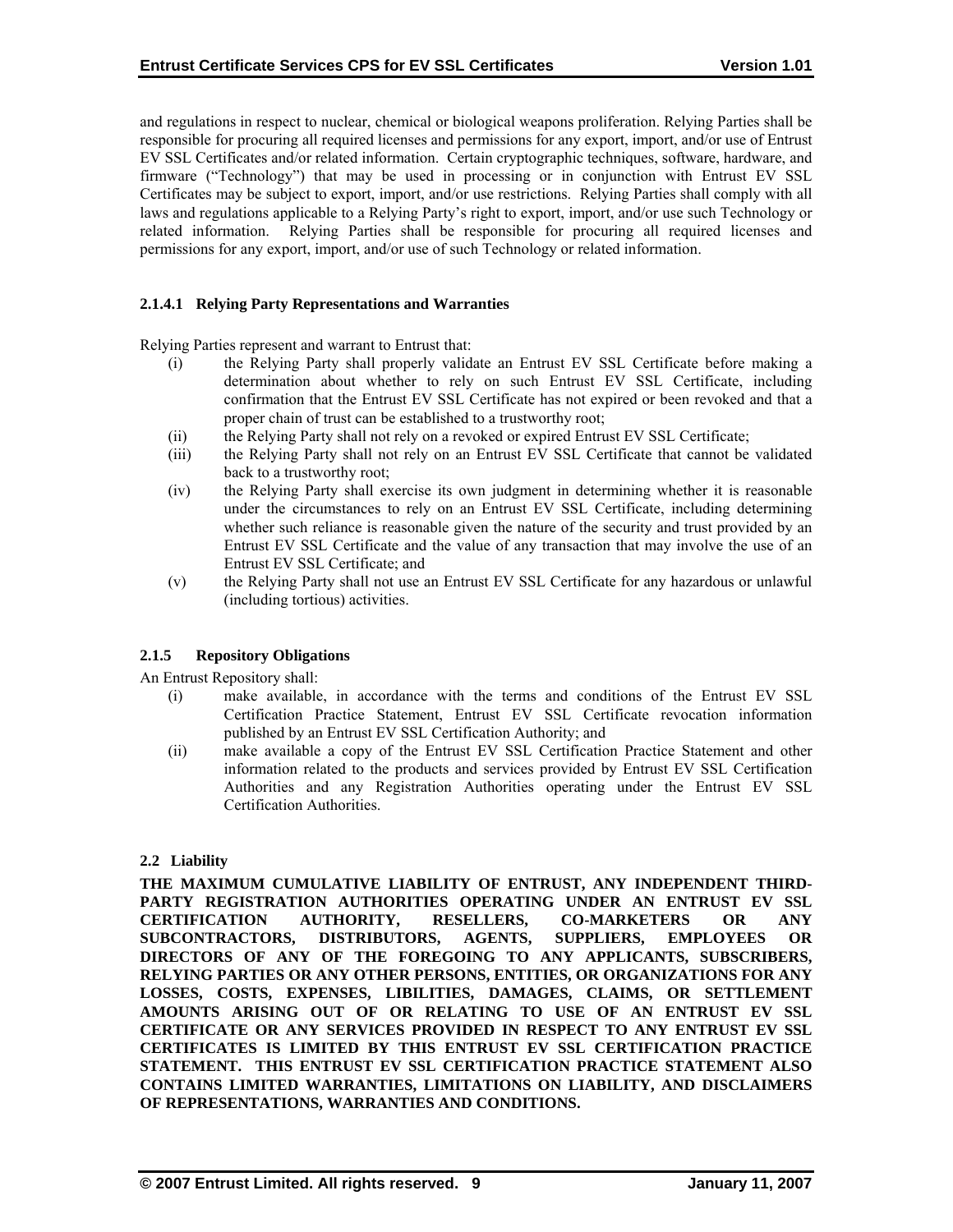# <span id="page-14-0"></span>**2.2.1 CA Liability**

#### **2.2.1.1 Warranties and Limitations on Warranties**

Entrust makes the following limited warranties with respect to the operation of Entrust EV SSL Certification Authorities:

- (i) Entrust EV SSL Certification Authorities shall provide Repository services consistent with the practices and procedures set forth in this Entrust EV SSL Certification Practice Statement;
- (ii) Entrust EV SSL Certification Authorities shall perform Entrust EV SSL Certificate issuance consistent with the procedures set forth in this Entrust EV SSL Certification Practice Statement which conform to the Guidelines published by the CA/Browser Forum; and
- (iii) Entrust EV SSL Certification Authorities shall provide revocation services consistent with the procedures set forth in this Entrust EV SSL Certification Practice Statement.

Notwithstanding the foregoing, in no event does Entrust, any independent third-party Registration Authority operating under an Entrust EV SSL Certification Authority, or any Resellers, Co-marketers, or any subcontractors, distributors, agents, suppliers, employees, or directors of any of the foregoing make any representations, or provide any warranties, or conditions to any Applicants, Subscribers, Relying Parties, or any other persons, entities, or organizations with respect to (i) the techniques used in the generation and storage of the Private Key corresponding to the Public Key in an Entrust EV SSL Certificate, including, whether such Private Key has been Compromised or was generated using sound cryptographic techniques, (ii) the reliability of any cryptographic techniques or methods used in conducting any act, transaction, or process involving or utilizing an Entrust EV SSL Certificate, (iii) any software whatsoever, or (iv) non-repudiation of any Entrust EV SSL Certificate or any transaction facilitated through the use of an Entrust EV SSL Certificate, since such determination is a matter of applicable law.

Applicants, Subscribers, and Relying Parties acknowledge and agree that operations in relation to Entrust EV SSL Certificates and Entrust EV SSL Certificate Applications are dependent on the transmission of information over communication infrastructures such as, without limitation, the Internet, telephone and telecommunications lines and networks, servers, firewalls, proxies, routers, switches, and bridges ("Telecommunication Equipment") and that this Telecommunication Equipment is not under the control of Entrust or any independent third-party Registration Authority operating under an Entrust EV SSL Certification Authority, or any Resellers, Co-marketers, or any subcontractors, distributors, agents, suppliers, employees, or directors of any of the foregoing. Neither Entrust nor any independent third-party Registration Authority operating under an Entrust EV SSL Certification Authority, or any Resellers, Comarketers, or any subcontractors, distributors, agents, suppliers, employees, or directors of any of the foregoing shall be liable for any error, failure, delay, interruption, defect, or corruption in relation to an Entrust EV SSL Certificate, an Entrust EV SSL Certificate CRL, or an Entrust EV SSL Certificate Application to the extent that such error, failure, delay, interruption, defect, or corruption is caused by such Telecommunication Equipment.

#### **2.2.1.2 Disclaimers**

**EXCEPT AS SPECIFICALLY PROVIDED IN SECTION 2.2.1.1, NEITHER ENTRUST NOR ANY INDEPENDENT THIRD-PARTY REGISTRATION AUTHORITY OPERATING UNDER AN ENTRUST EV SSL CERTIFICATION AUTHORITY, NOR ANY RESELLERS, CO-MARKETERS, OR ANY SUBCONTRACTORS, DISTRIBUTORS, AGENTS, SUPPLIERS, EMPLOYEES, OR DIRECTORS OF ANY OF THE FOREGOING MAKE ANY REPRESENTATIONS OR GIVE ANY WARRANTIES OR CONDITIONS, WHETHER EXPRESS, IMPLIED, STATUTORY, BY USAGE OF TRADE, OR OTHERWISE, AND ENTRUST AND ALL INDEPENDENT THIRD-PARTY REGISTRATION AUTHORITIES OPERATING UNDER AN ENTRUST EV SSL CERTIFICATION AUTHORITY, AND ALL**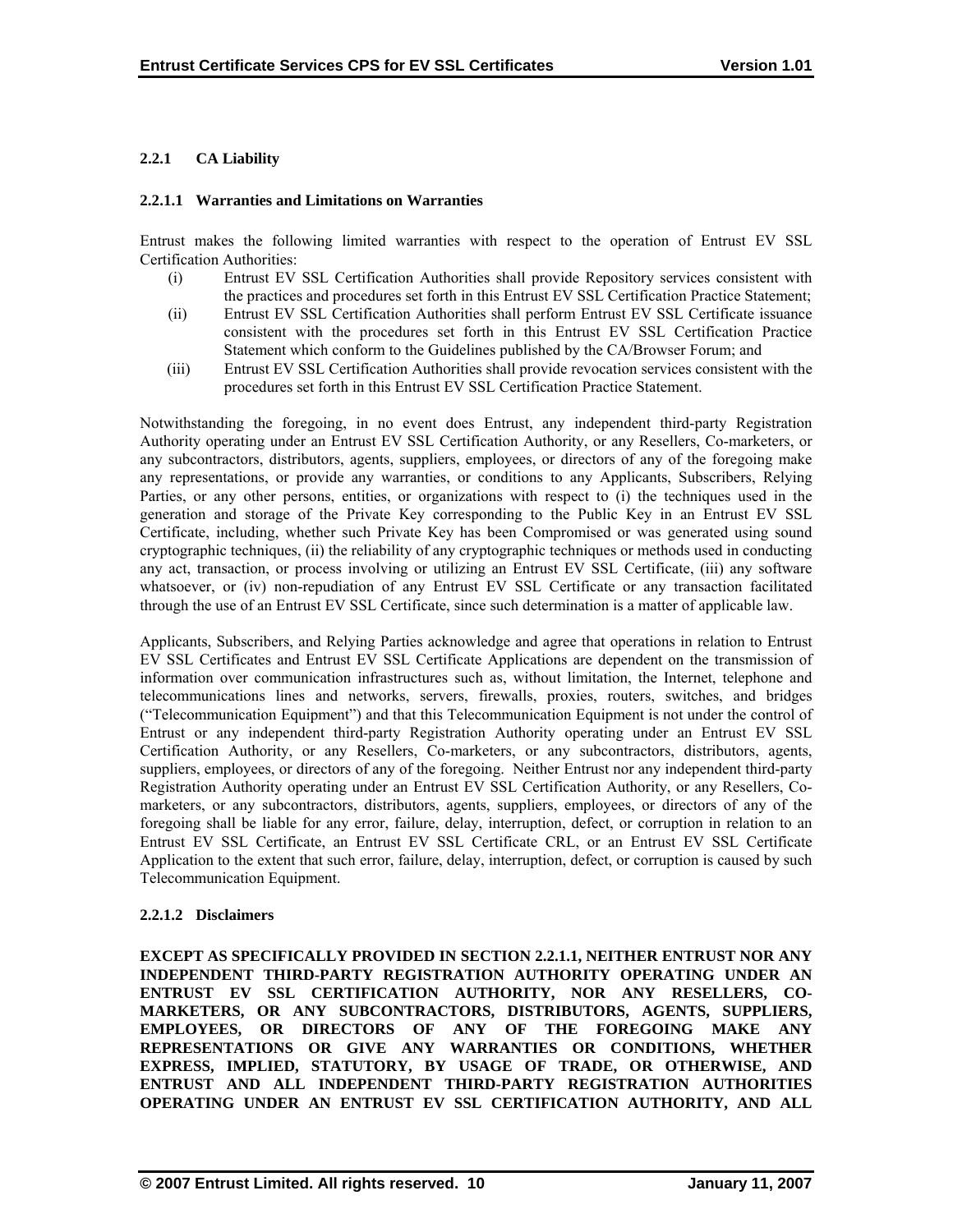**RESELLERS, CO-MARKETERS, AND ALL SUBCONTRACTORS, DISTRIBUTORS, AGENTS, SUPPLIERS, EMPLOYEES, AND DIRECTORS OF ANY OF THE FOREGOING SPECIFICALLY DISCLAIM ANY AND ALL REPRESENTATIONS, WARRANTIES, AND CONDITIONS OF MERCHANTABILITY, NON-INFRINGEMENT, TITLE, SATISFACTORY QUALITY, AND/OR FITNESS FOR A PARTICULAR PURPOSE.** 

#### **2.2.1.3 Loss Limitations**

**IN NO EVENT SHALL THE TOTAL CUMULATIVE LIABILITY OF ENTRUST, ANY INDEPENDENT THIRD-PARTY REGISTRATION AUTHORITY OPERATING UNDER AN ENTRUST EV SSL CERTIFICATION AUTHORITY, ANY RESELLERS, OR CO-MARKETERS, OR ANY SUBCONTRACTORS, DISTRIBUTORS, AGENTS, SUPPLIERS, EMPLOYEES, OR DIRECTORS OF ANY OF THE FOREGOING TO ANY APPLICANT, SUBSCRIBER, RELYING PARTY OR ANY OTHER PERSON, ENTITY, OR ORGANIZATION ARISING OUT OF OR RELATING TO ANY ENTRUST EV SSL CERTIFICATE OR ANY SERVICES PROVIDED IN RESPECT TO ENTRUST EV SSL CERTIFICATES, INCLUDING ANY USE OR RELIANCE ON ANY ENTRUST EV SSL CERTIFICATE, EXCEED TWO THOUSAND UNITED STATES DOLLARS (\$2000.00 U.S.) ("CUMULATIVE DAMAGE CAP"). THE FOREGOING LIMITATIONS SHALL APPLY TO ANY LIABILITY WHETHER BASED IN CONTRACT (INCLUDING FUNDAMENTAL BREACH), TORT (INCLUDING NEGLIGENCE), LEGISLATION OR ANY OTHER THEORY OF LIABILITY, INCLUDING ANY DIRECT, INDIRECT, SPECIAL, STATUTORY, PUNITIVE, EXEMPLARY, CONSEQUENTIAL, RELIANCE, OR INCIDENTAL DAMAGES.** 

**IN NO EVENT SHALL ENTRUST OR ANY INDEPENDENT THIRD-PARTY REGISTRATION AUTHORITY OPERATING UNDER AN ENTRUST EV SSL CERTIFICATION AUTHORITY, OR ANY RESELLERS, CO-MARKETERS, OR ANY SUBCONTRACTORS, DISTRIBUTORS, AGENTS, SUPPLIERS, EMPLOYEES, OR DIRECTORS OF ANY OF THE FOREGOING BE LIABLE FOR ANY INCIDENTAL, SPECIAL, STATUTORY, PUNITIVE, EXEMPLARY, INDIRECT, RELIANCE, OR CONSEQUENTIAL DAMAGES (INCLUDING, WITHOUT LIMITATION, DAMAGES FOR LOSS OF BUSINESS, LOSS OF BUSINESS OPPORTUNITIES, LOSS OF GOODWILL, LOSS OF PROFITS, BUSINESS INTERRUPTION, LOSS OF DATA, LOST SAVINGS OR OTHER SIMILAR PECUNIARY LOSS) WHETHER ARISING FROM CONTRACT (INCLUDING FUNDAMENTAL BREACH), TORT (INCLUDING NEGLIGENCE), LEGISLATION OR ANY OTHER THEORY OF LIABILITY.** 

**THE FOREGOING LIMITATIONS SHALL APPLY NOTWITHSTANDING THE FAILURE OF ESSENTIAL PURPOSE OF ANY LIMITED REMEDY STATED HEREIN AND EVEN IF ENTRUST OR ANY INDEPENDENT THIRD-PARTY REGISTRATION AUTHORITY OPERATING UNDER AN ENTRUST EV SSL CERTIFICATION AUTHORITY, OR ANY RESELLERS, CO-MARKETERS, OR ANY SUBCONTRACTORS, DISTRIBUTORS, AGENTS, SUPPLIERS, EMPLOYEES, OR DIRECTORS OF ANY OF THE FOREGOING HAVE BEEN ADVISED OF THE POSSIBILITY OF THOSE DAMAGES.** 

**SOME JURISDICTIONS DO NOT ALLOW THE EXCLUSION OR LIMITATION OF LIABILITY FOR CONSEQUENTIAL OR INCIDENTAL DAMAGES, SO THESE LIMITATIONS SET FORTH ABOVE MAY NOT APPLY TO CERTAIN APPLICANTS, SUBSCRIBERS, RELYING PARTIES, OR OTHER PERSONS, ENTITIES, OR ORGANIZATIONS. THE DISCLAIMERS OF REPRESENTATIONS, WARRANTIES, AND CONDITIONS AND THE LIMITATIONS OF LIABILITY IN THIS ENTRUST EV SSL CERTIFICATION PRACTICE STATEMENT CONSTITUTE AN ESSENTIAL PART OF THE ENTRUST EV SSL CERTIFICATION PRACTICE STATEMENT, ANY SUBSCRIPTION AGREEMENTS, AND ANY**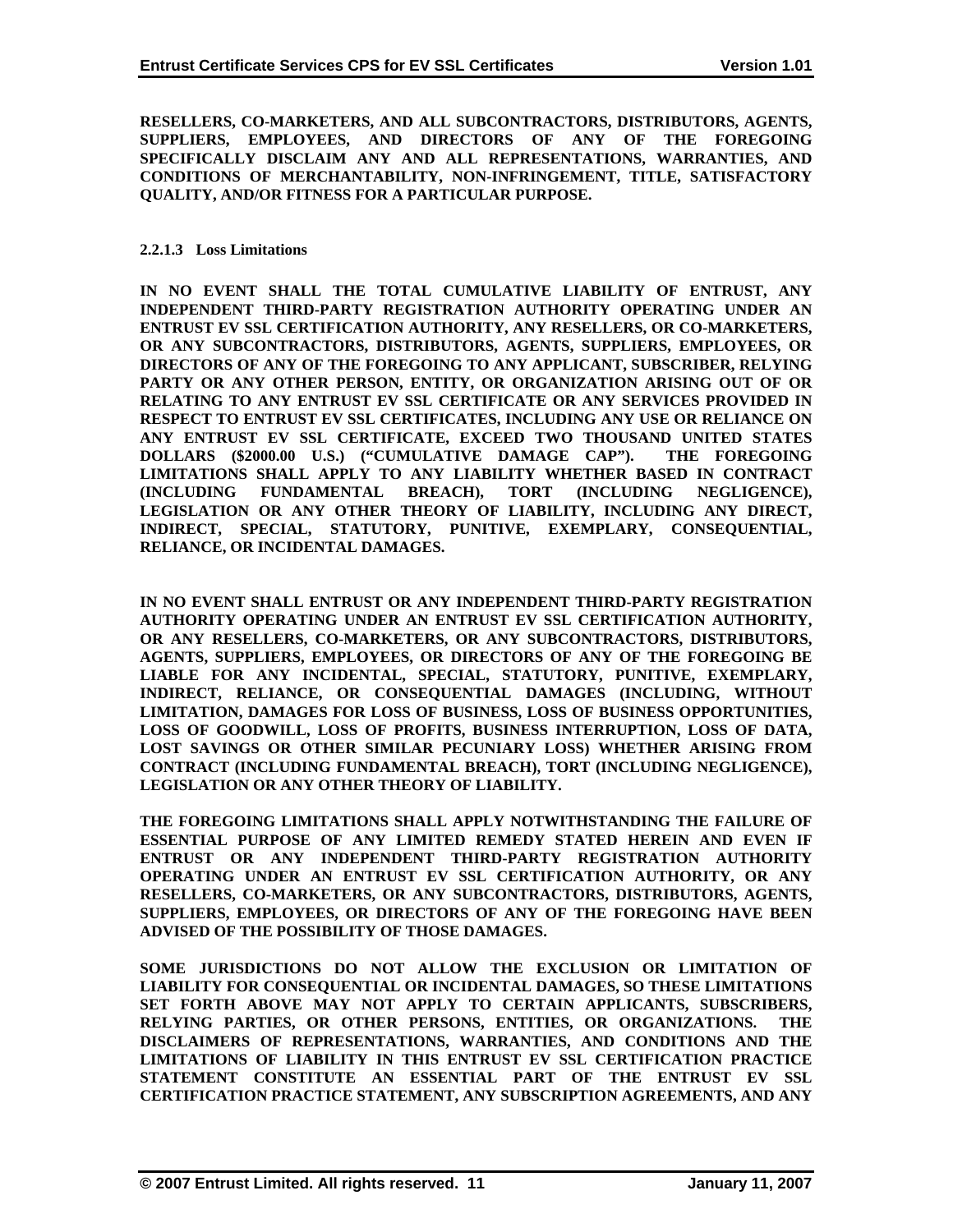**RELYING PARTY AGREEMENTS. ALL APPLICANTS, SUBSCRIBERS, RELYING PARTIES, AND OTHER PERSONS, ENTITIES, AND ORGANIZATIONS ACKNOWLEDGE THAT BUT FOR THESE DISCLAIMERS OF REPRESENTATIONS, WARRANTIES, AND CONDITIONS AND LIMITATIONS OF LIABILITY, ENTRUST WOULD NOT ISSUE ENTRUST EV SSL CERTIFICATES TO SUBSCRIBERS AND NEITHER ENTRUST NOR ANY ANY INDEPENDENT THIRD-PARTY REGISTRATION AUTHORITIES OPERATING UNDER AN ENTRUST EV SSL CERTIFICATION AUTHORITY, NOR ANY RESELLERS, CO-MARKETERS, OR ANY SUBCONTRACTORS, DISTRIBUTORS, AGENTS, SUPPLIERS, EMPLOYEES, OR DIRECTORS OF ANY OF THE FOREGOING WOULD PROVIDE SERVICES IN RESPECT TO ENTRUST EV SSL CERTIFICATES AND THAT THESE PROVISIONS PROVIDE FOR A REASONABLE ALLOCATION OF RISK.** 

#### **2.2.1.4 Other Exclusions**

Without limitation, neither Entrust nor any independent third-party Registration Authorities operating under an Entrust EV SSL Certification Authority, nor any Resellers or Co-marketers, or any subcontractors, distributors, agents, suppliers, employees, or directors of any of the foregoing shall be liable to any Applicants, Subscribers, Relying Parties or any other person, entity, or organization for any losses, costs, expenses, liabilities, damages, claims, or settlement amounts arising out of or relating to use of an Entrust EV SSL Certificate or any services provided in respect to an Entrust EV SSL Certificate if:

- (i) the Entrust EV SSL Certificate was issued as a result of errors, misrepresentations, or other acts or omissions of a Subscriber or of any other person, entity, or organization;
- (ii) the Entrust EV SSL Certificate has expired or has been revoked;
- (iii) the Entrust EV SSL Certificate has been modified or otherwise altered;
- (iv) the Subscriber failed to stop using an Entrust EV SSL Certificate after the information contain in such Entrust EV SSL Certificate changed or after circumstances changed so that the information contained in such Entrust EV SSL Certificate became misleading or inaccurate;
- (v) a Subscriber breached the Entrust EV SSL Certification Practice Statement or the Subscriber's Subscription Agreement, or a Relying Party breached the Entrust EV SSL Certification Practice Statement or the Relying Party's Relying Party Agreement;
- (vi) the Private Key associated with the Entrust EV SSL Certificate has been Compromised; or
- (vii) the Entrust EV SSL Certificate is used other than as permitted by the Entrust EV SSL Certification Practice Statement or is used in contravention of applicable law.

In no event shall Entrust or any independent third-party Registration Authority operating under an Entrust EV SSL Certification Authority, or any Resellers, Co-marketers, or any subcontractors, distributors, agents, suppliers, employees, or directors of any of the foregoing be liable to any Applicant, Subscriber, or any other person, entity, or organization for any losses, costs, liabilities, expenses, damages, claims, or settlement amounts arising out of or relating to the refusal by Entrust or any independent third-party Registration Authority operating under an Entrust EV SSL Certification Authority, or any Resellers, Comarketers, or any subcontractors, distributors, agents, suppliers, employees, or directors of any of the foregoing to issue or request the issuance of an Entrust EV SSL Certificate. In no event shall Entrust or any independent third-party Registration Authority operating under an Entrust EV SSL Certification Authority, or any Resellers, Co-marketers, or any subcontractors, distributors, agents, suppliers, employees, or directors of any of the foregoing be liable to any Applicant, Subscriber, or any other person, entity, or organization for any losses, costs, liabilities, expenses, damages, claims, or settlement amounts arising out of or relating to any delay by Entrust or any independent third-party Registration Authority operating under an Entrust EV SSL Certification Authority, or any Resellers, Co-marketers, or any subcontractors, distributors, agents, suppliers, employees, or directors of any of the foregoing, in issuing or in requesting the issuance of an Entrust EV SSL Certificate.

In no event shall Entrust or any independent third-party Registration Authority operating under an Entrust EV SSL Certification Authority, or any Resellers, Co-marketers, or any subcontractors, distributors,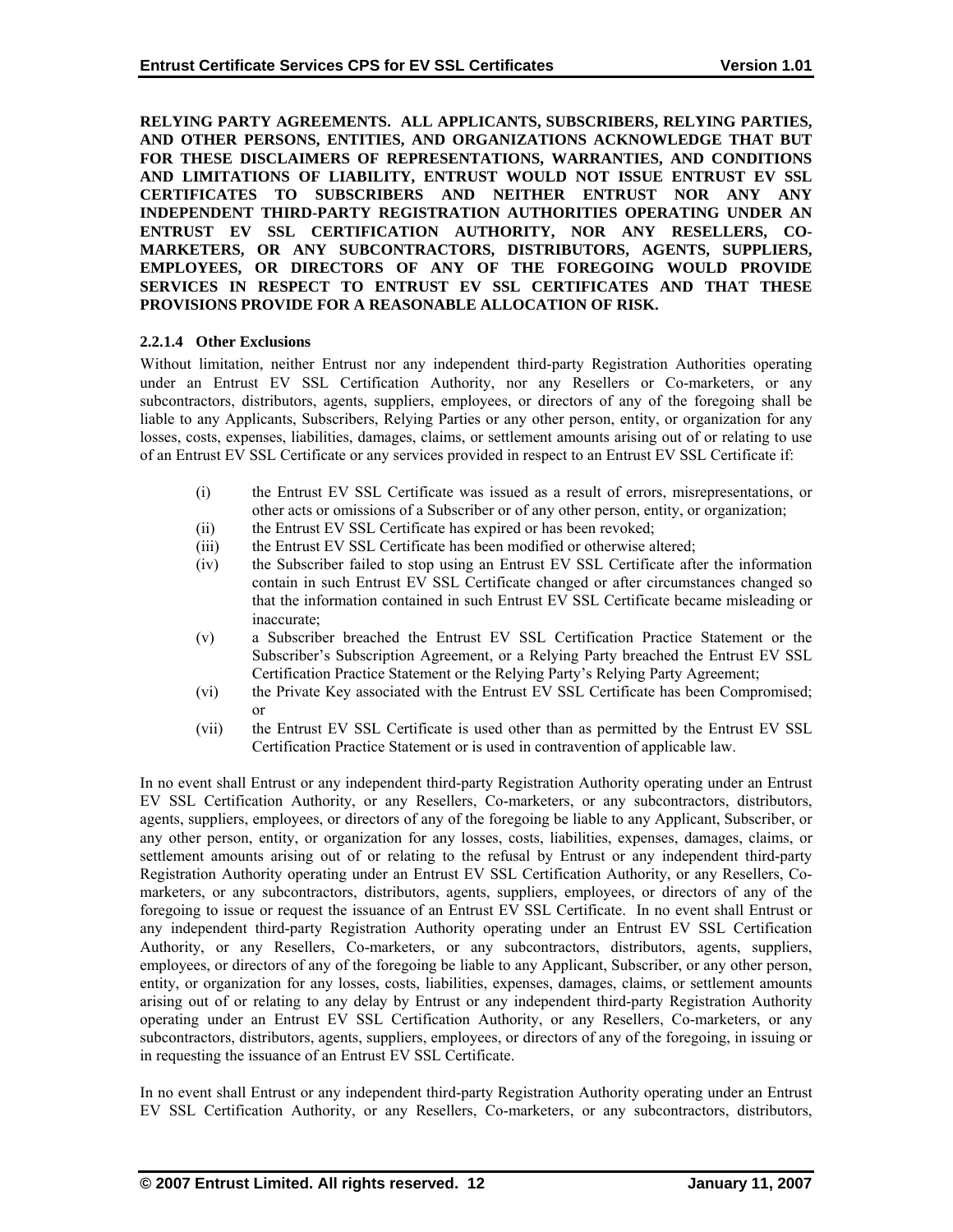<span id="page-17-0"></span>agents, suppliers, employees, or directors of any of the foregoing be liable to any Subscriber, Relying Party, or any other person, entity, or organization for any losses, costs, expenses, liabilities, damages, claims, or settlement amounts arising out of or relating to any proceeding or allegation that an Entrust EV SSL Certificate or any information contained in an Entrust EV SSL Certificate infringes, misappropriates, dilutes, unfairly competes with, or otherwise violates any patent, trademark, copyright, trade secret, or any other intellectual property right or other right of any person, entity, or organization in any jurisdiction.

# **2.2.1.5 Hazardous Activities**

Entrust EV SSL Certificates and the services provided by Entrust in respect to Entrust EV SSL Certificates are not designed, manufactured, or intended for use in or in conjunction with hazardous activities or uses requiring fail-safe performance, including the operation of nuclear facilities, aircraft navigation or communications systems, air traffic control, medical devices or direct life support machines. Entrust and any independent third-party Registration Authority operating under an Entrust EV SSL Certification Authority, and any Resellers, Co-marketers, and any subcontractors, distributors, agents, suppliers, employees, or directors of any of the foregoing specifically disclaim any and all representations, warranties, and conditions with respect to such uses, whether express, implied, statutory, by usage of trade, or otherwise.

# **2.2.2 RA Liability**

The same liability provisions that apply in Section 2.2.1 with respect to Entrust EV SSL Certification Authorities shall apply with respect to Entrust-operated Registration Authorities and independent thirdparty Registration Authorities operating under Entrust EV SSL Certification Authorities and all Resellers, Co-marketers and all subcontractors, distributors, agents, suppliers, employees, and directors of any of the foregoing.

#### **2.3 Financial Responsibility**

Subscribers and Relying Parties shall be responsible for the financial consequences to such Subscribers, Relying Parties, and to any other persons, entities, or organizations for any transactions in which such Subscribers or Relying Parties participate and which use Entrust EV SSL Certificates or any services provided in respect to Entrust EV SSL Certificates. Entrust makes no representations and gives no warranties or conditions regarding the financial efficacy of any transaction completed utilizing an Entrust EV SSL Certificate or any services provided in respect to Entrust EV SSL Certificates and neither Entrust nor any independent third-party Registration Authority operating under an Entrust EV SSL Certification Authority, nor any Resellers, Co-marketers, nor any subcontractors, distributors, agents, suppliers, employees, or directors of any of the foregoing shall have any liability except as explicitly set forth herein in respect to the use of or reliance on an Entrust EV SSL Certificate or any services provided in respect to Entrust EV SSL Certificates.

# **2.3.1 Indemnification by Relying Parties**

RELYING PARTIES SHALL INDEMNIFY AND HOLD ENTRUST AND ALL INDEPENDENT THIRD-PARTY REGISTRATION AUTHORITIES OPERATING UNDER AN ENTRUST EV SSL CERTIFICATION AUTHORITY, AND ALL RESELLERS, CO-MARKETERS, AND ALL SUBCONTRACTORS, DISTRIBUTORS, AGENTS, SUPPLIERS, EMPLOYEES, AND DIRECTORS OF ANY OF THE FOREGOING (COLLECTIVELY, THE "INDEMNIFIED PARTIES") HARMLESS FROM AND AGAINST ANY AND ALL LIABILITIES, LOSSES, COSTS, EXPENSES, DAMAGES, CLAIMS, AND SETTLEMENT AMOUNTS (INCLUDING REASONABLE ATTORNEY'S FEES, COURT COSTS, AND EXPERT'S FEES) ARISING OUT OF OR RELATING TO ANY USE OR RELIANCE BY A RELYING PARTY ON ANY ENTRUST EV SSL CERTIFICATE OR ANY SERVICE PROVIDED IN RESPECT TO ENTRUST EV SSL CERTIFICATES, INCLUDING (I) LACK OF PROPER VALIDATION OF AN ENTRUST EV SSL CERTIFICATE BY A RELYING PARTY, (II)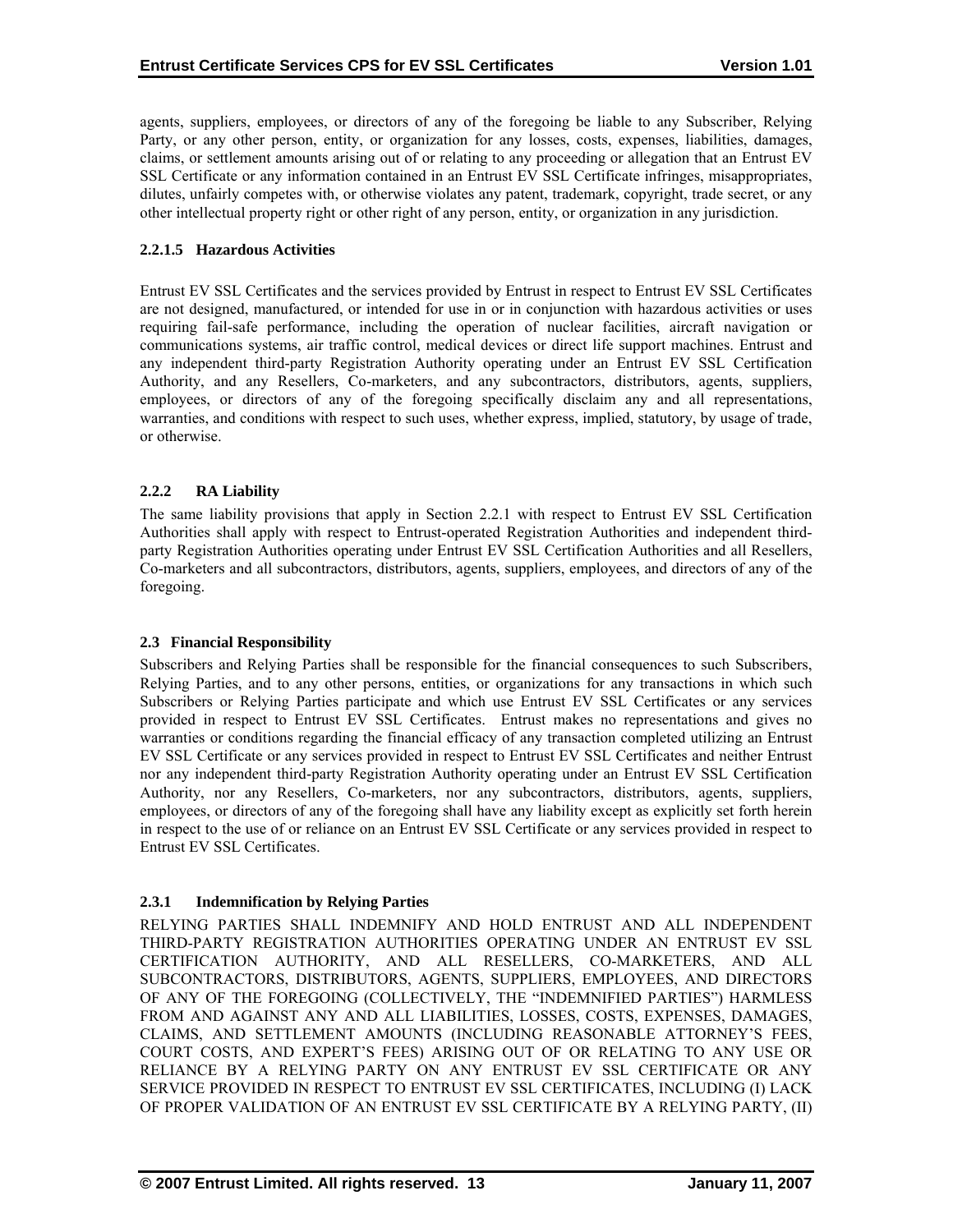RELIANCE BY THE RELYING PARTY ON AN EXPIRED OR REVOKED ENTRUST EV SSL CERTIFICATE, (III) USE OF AN ENTRUST EV SSL CERTIFICATE OTHER THAN AS PERMITTED BY THE ENTRUST EV SSL CERTIFICATION PRACTICE STATEMENT, THE SUBSCRIPTION AGREEMENT, ANY RELYING PARTY AGREEMENT, AND APPLICABLE LAW, (IV) FAILURE BY A RELYING PARTY TO EXERCISE REASONABLE JUDGMENT IN THE CIRCUMSTANCES IN RELYING ON AN ENTRUST EV SSL CERTIFICATE, OR (V) ANY CLAIM OR ALLEGATION THAT THE RELIANCE BY A RELYING PARTY ON AN ENTRUST EV SSL CERTIFICATE OR THE INFORMATION CONTAINED IN AN ENTRUST EV SSL CERTIFICATE INFRINGES, MISAPPROPRIATES, DILUTES, UNFAIRLY COMPETES WITH, OR OTHERWISE VIOLATES THE RIGHTS INCLUDING INTELLECTUAL PROPERTY RIGHTS OR ANY OTHER RIGHTS OF ANYONE IN ANY JURISDICTION. NOTWITHSTANDING THE FOREGOING, RELYING PARTIES SHALL NOT BE OBLIGATED TO PROVIDE ANY INDEMNIFICATION TO AN INDEMNIFIED PARTY IN RESPECT TO ANY LIABILITIES, LOSSES, COSTS, EXPENSES, DAMAGES, CLAIMS, AND SETTLEMENT AMOUNTS (INCLUDING REASONABLE ATTORNEY'S FEES, COURT COSTS AND EXPERT'S FEES) TO THE EXTENT THAT SUCH LIABILITIES, LOSSES, COSTS, EXPENSES, DAMAGES, CLAIMS, AND SETTLEMENT AMOUNTS (INCLUDING REASONABLE ATTORNEY'S FEES, COURT COSTS, AND EXPERT'S FEES) ARISE OUT OF OR RELATE TO ANY WILLFUL MISCONDUCT BY SUCH INDEMNIFIED PARTY.

#### **2.3.1.1 Indemnification by Subscribers**

SUBSCRIBERS SHALL INDEMNIFY AND HOLD ENTRUST AND ALL INDEPENDENT THIRD-PARTY REGISTRATION AUTHORITIES OPERATING UNDER AN ENTRUST EV SSL CERTIFICATION AUTHORITY, AND ALL RESELLERS, CO-MARKETERS, AND ALL SUBCONTRACTORS, DISTRIBUTORS, AGENTS, SUPPLIERS, EMPLOYEES, OR DIRECTORS OF ANY OF THE FOREGOING (COLLECTIVELY, THE "INDEMNIFIED PARTIES") HARMLESS FROM AND AGAINST ANY AND ALL LIABILITIES, LOSSES, COSTS, EXPENSES, DAMAGES, CLAIMS, AND SETTLEMENT AMOUNTS (INCLUDING REASONABLE ATTORNEY'S FEES, COURT COSTS, AND EXPERT'S FEES) ARISING OUT OF OR RELATING TO ANY RELIANCE BY A RELYING PARTY ON ANY ENTRUST EV SSL CERTIFICATE OR ANY SERVICE PROVIDED IN RESPECT TO ENTRUST EV SSL CERTIFICATES, INCLUDING ANY (I) ERROR, MISREPRESENTATION OR OMISSION MADE BY A SUBSCRIBER IN USING OR APPLYING FOR AN ENTRUST EV SSL CERTIFICATE, (II) MODIFICATION MADE BY A SUBSCRIBER TO THE INFORMATION CONTAINED IN AN ENTRUST EV SSL CERTIFICATE, (III) USE OF AN ENTRUST EV SSL CERTIFICATE OTHER THAN AS PERMITTED BY THE ENTRUST EV SSL CERTIFICATION PRACTICE STATEMENT, THE SUBSCRIPTION AGREEMENT, ANY RELYING PARTY AGREEMENT, AND APPLICABLE LAW, (IV) FAILURE BY A SUBSCRIBER TO TAKE THE NECESSARY PRECAUTIONS TO PREVENT LOSS, DISCLOSURE, COMPROMISE OR UNAUTHORIZED USE OF THE PRIVATE KEY CORRESPONDING TO THE PUBLIC KEY IN SUCH SUBSCRIBER'S ENTRUST EV SSL CERTIFICATE, OR (V) ALLEGATION THAT THE USE OF A SUBSCRIBER'S ENTRUST EV SSL CERTIFICATE OR THE INFORMATION CONTAINED IN A SUBSCRIBER'S ENTRUST EV SSL CERTIFICATE INFRINGES, MISAPPROPRIATES, DILUTES, UNFAIRLY COMPETES WITH, OR OTHERWISE VIOLATES THE RIGHTS INCLUDING INTELLECTUAL PROPERTY RIGHTS OR ANY OTHER RIGHTS OF ANYONE IN ANY JURISDICTION. NOTWITHSTANDING THE FOREGOING, A SUBSCRIBER SHALL NOT BE OBLIGATED TO PROVIDE ANY INDEMNIFICATION TO AN INDEMNIFIED PARTY IN RESPECT TO ANY LIABILITIES, LOSSES, COSTS, EXPENSES, DAMAGES, CLAIMS, AND SETTLEMENT AMOUNTS (INCLUDING REASONABLE ATTORNEY'S FEES, COURT COSTS AND EXPERTS FEES) TO THE EXTENT THAT SUCH LIABILITIES, LOSSES, COSTS, EXPENSES, DAMAGES, CLAIMS, AND SETTLEMENT AMOUNTS (INCLUDING REASONABLE ATTORNEY'S FEES, COURT COSTS, AND EXPERT'S FEES) ARISE OUT OF OR RELATE TO ANY WILLFUL MISCONDUCT BY SUCH INDEMNIFIED PARTY.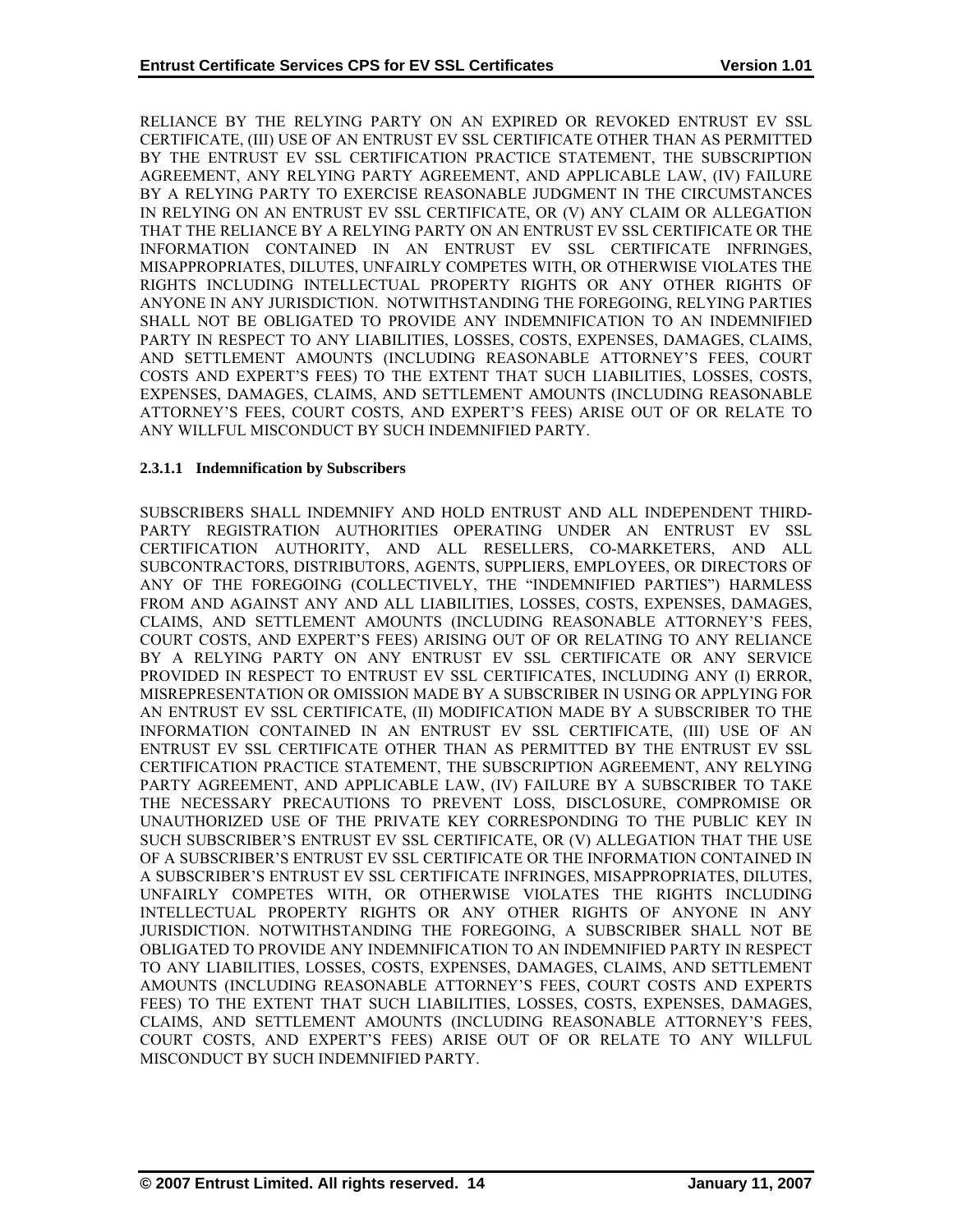# <span id="page-19-0"></span>**2.3.2 Fiduciary Relationships**

Nothing contained in this Entrust EV SSL Certification Practice Statement, or in any Subscription Agreement, or any Relying Party Agreement shall be deemed to constitute either Entrust or any independent third-party Registration Authority operating under an Entrust EV SSL Certification Authority, or any Resellers, Co-marketers, or any subcontractors, distributors, agents, suppliers, employees, or directors of any of the foregoing, the fiduciary, partner, agent, trustee, or legal representative of any Applicant, Subscriber, Relying Party or any other person, entity, or organization or to create any fiduciary relationship between either Entrust or any independent third-party Registration Authority operating under an Entrust EV SSL Certification Authority, or any Resellers, Co-marketers, or any subcontractors, distributors, agents, suppliers, employees, or directors of any of the foregoing and any Subscriber, Applicant, Relying Party or any other person, entity, or organization, for any purpose whatsoever. Nothing in the Entrust EV SSL Certification Practice Statement, or in any Subscription Agreement or any Relying Party Agreement shall confer on any Subscriber, Applicant, Relying Party, or any other third party, any authority to act for, bind, or create or assume any obligation or responsibility, or make any representation on behalf of Entrust or any independent third-party Registration Authority operating under an Entrust EV SSL Certification Authority, or any Resellers, Co-marketers, or any subcontractors, distributors, agents, suppliers, employees, or directors of any of the foregoing.

# **2.3.3 Administrative Processes**

No Stipulation.

# **2.4 Interpretation and Enforcement**

# **2.4.1 Governing Law**

The laws of the Province of Ontario, Canada, excluding its conflict of laws rules, shall govern the construction, validity, interpretation, enforceability and performance of the Entrust EV SSL Certification Practice Statement, all Subscription Agreements and all Relying Party Agreements. The application of the United Nations Convention on Contracts for the International Sale of Goods to the Entrust EV SSL Certification Practice Statement, any Subscription Agreements, and any Relying Party Agreements is expressly excluded. Any dispute arising out of or in respect to the Entrust EV SSL Certification Practice Statement, any Subscription Agreement, any Relying Party Agreement, or in respect to any Entrust EV SSL Certificates or any services provided in respect to any Entrust EV SSL Certificates that is not resolved by alternative dispute resolution, shall be brought in the provincial or federal courts sitting in Ottawa, Ontario, and each person, entity, or organization hereby agrees that such courts shall have personal and exclusive jurisdiction over such disputes. In the event that any matter is brought in a provincial or federal court, Applicants, Subscribers, and Relying Parties waive any right that such Applicants, Subscribers, and Relying Parties may have to a jury trial.

# **2.4.1.1 Force Majeure**

Neither Entrust nor any independent third-party Registration Authority operating under an Entrust EV SSL Certification Authority, nor any Resellers, Co-marketers, nor any subcontractors, distributors, agents, suppliers, employees, or directors of any of the foregoing shall be in default hereunder or liable for any losses, costs, expenses, liabilities, damages, claims, or settlement amounts arising out of or related to delays in performance or from failure to perform or comply with the terms of the Entrust EV SSL Certification Practice Statement, any Subscription Agreement, or any Relying Party Agreement due to any causes beyond its reasonable control, which causes include acts of God or the public enemy, riots and insurrections, war, accidents, fire, strikes and other labor difficulties (whether or not Entrust is in a position to concede to such demands), embargoes, judicial action, failure or default of any superior certification authority, lack of or inability to obtain export permits or approvals, necessary labor, materials, energy, utilities, components or machinery, acts of civil or military authorities.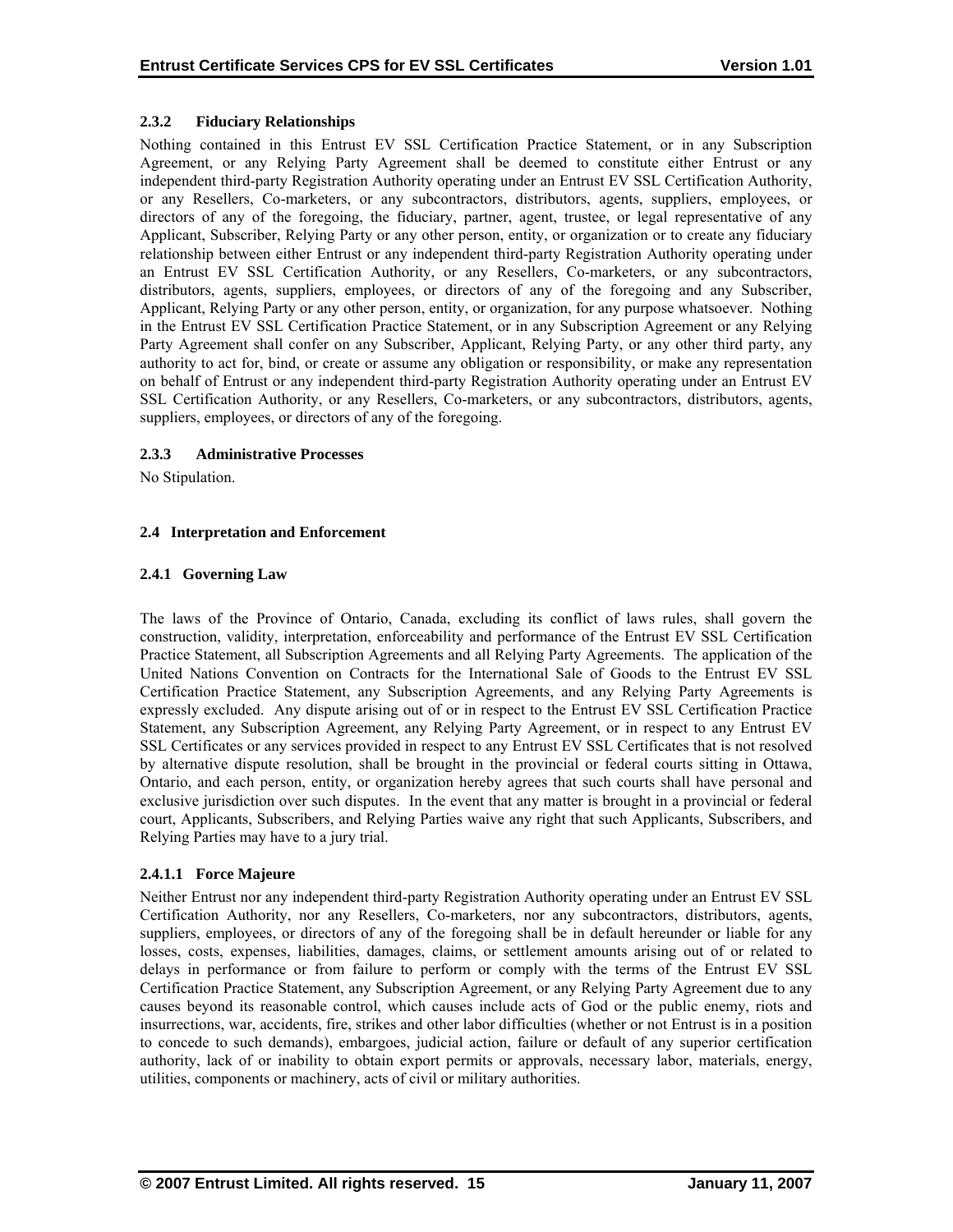# <span id="page-20-0"></span>**2.4.1.2 Interpretation**

All references in this Entrust EV SSL Certification Practice Statement to "Sections" refer to the sections of this Entrust EV SSL Certification Practice Statement. As used in this Entrust EV SSL Certification Practice Statement, neutral pronouns and any variations thereof shall be deemed to include the feminine and masculine and all terms used in the singular shall be deemed to include the plural, and vice versa, as the context may require. The words "hereof", "herein", and "hereunder" and other words of similar import refer to this Entrust EV SSL Certification Practice Statement as a whole, as the same may from time to time be amended or supplemented, and not to any subdivision contained in this Entrust EV SSL Certification Practice Statement. The word "including" when used herein is not intended to be exclusive and means "including, without limitation."

# **2.4.2 Severability, Survival, Merger, Notice**

# **2.4.2.1 Severability**

Whenever possible, each provision of the Entrust EV SSL Certification Practice Statement, any Subscription Agreements, and any Relying Party Agreements shall be interpreted in such a manner as to be effective and valid under applicable law. If the application of any provision of the Entrust EV SSL Certification Practice Statement, any Subscription Agreements, or any Relying Party Agreements or any portion thereof to any particular facts or circumstances shall be held to be invalid or unenforceable by an arbitrator or court of competent jurisdiction, then (i) the validity and enforceability of such provision as applied to any other particular facts or circumstances and the validity of other provisions of the Entrust EV SSL Certification Practice Statement, any Subscription Agreements, or any Relying Party Agreements shall not in any way be affected or impaired thereby, and (ii) such provision shall be enforced to the maximum extent possible so as to effect its intent and it shall be reformed without further action to the extent necessary to make such provision valid and enforceable.

**FOR GREATER CERTAINTY, IT IS EXPRESSLY UNDERSTOOD AND AGREED THAT EVERY PROVISION OF THE ENTRUST EV SSL CERTIFICATION PRACTICE STATEMENT, ANY SUBSCRIPTION AGREEMENTS, OR ANY RELYING PARTY AGREEMENTS THAT DEAL WITH (I) LIMITATION OF LIABILITY OR DAMAGES, (II) DISCLAIMERS OF REPRESENTATIONS, WARRANTIES, CONDITIONS, OR LIABILITIES, OR (III) INDEMNIFICATION, IS EXPRESSLY INTENDED TO BE SEVERABLE FROM ANY OTHER PROVISIONS OF THE ENTRUST EV SSL CERTIFICATION PRACTICE STATEMENT, ANY SUBSCRIPTION AGREEMENTS, OR ANY RELYING PARTY AGREEMENTS AND SHALL BE SO INTERPRETED AND ENFORCED.** 

#### **2.4.2.2 Survival**

The provisions of the section entitled "Definitions" and sections 2.1.3.1, 2.1.4.1, 2.2, 2.3, 2.4, 2.8, 2.9, 3.1.5, 3.1.6, 4.6 and 8.2 shall survive termination or expiration of the Entrust EV SSL Certification Practice Statement, any Subscription Agreements, and any Relying Party Agreements. All references to sections that survive termination of the Entrust EV SSL Certification Practice Statement, any Subscription Agreements, and any Relying Party Agreements, shall include all sub-sections of such sections. All payment obligations shall survive any termination or expiration of the Entrust EV SSL Certification Practice Statement, any Subscription Agreements, and any Relying Party Agreements.

#### **2.4.2.3 Merger**

The Entrust EV SSL Certification Practice Statement, the Subscription Agreements, and the Relying Party Agreements state all of the rights and obligations of Entrust, any independent third-party Registration Authorities operating under an Entrust EV SSL Certification Authority, any Resellers, Co-marketers, and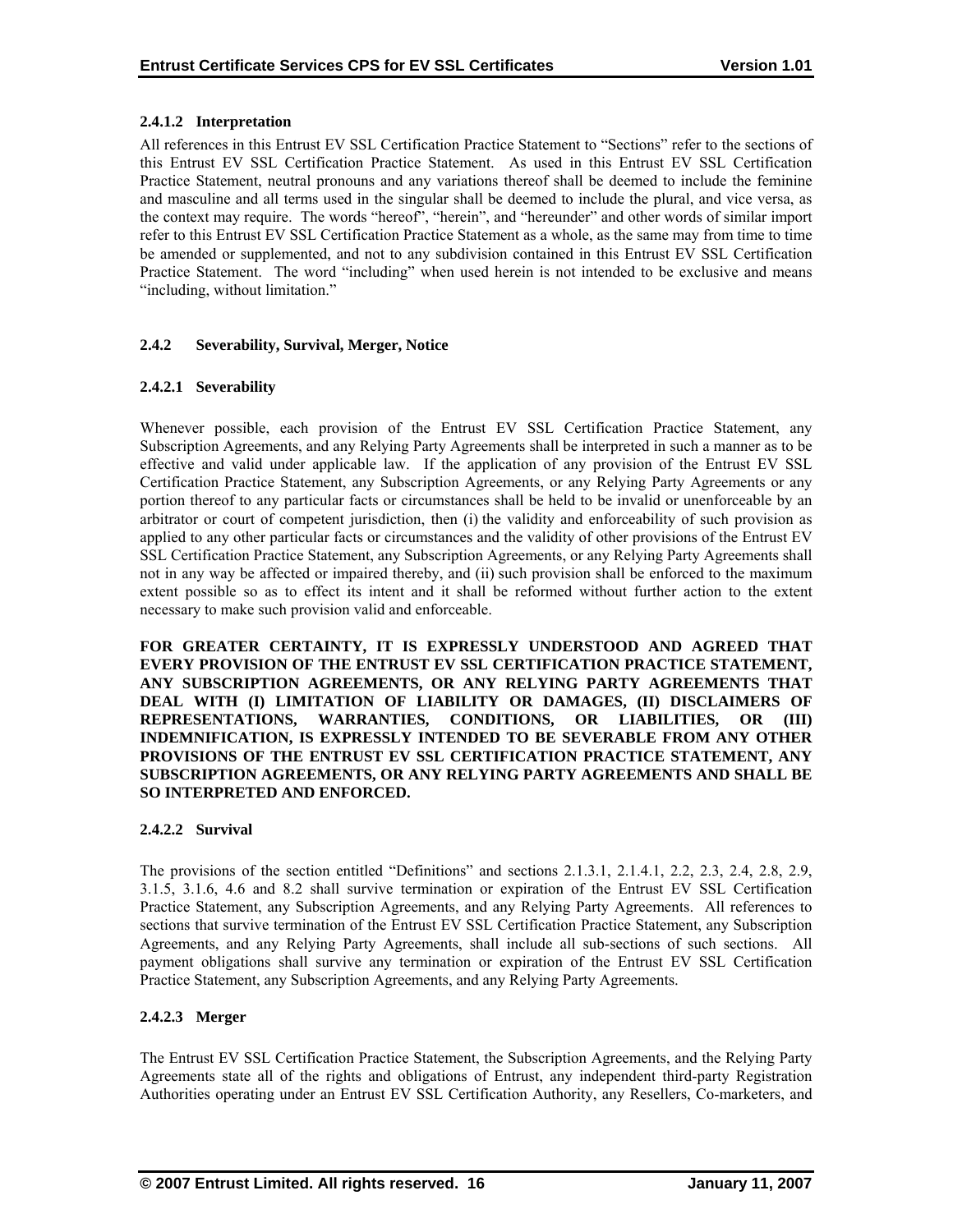any subcontractors, distributors, agents, suppliers, employees, or directors of any of the foregoing, and any Applicant, Subscriber, or Relying Party and any other persons, entities, or organizations in respect to the subject matter hereof and thereof and such rights and obligations shall not be augmented or derogated by any prior agreements, communications, or understandings of any nature whatsoever whether oral or written. The rights and obligations of Entrust, any independent third-party Registration Authorities operating under an Entrust EV SSL Certification Authority, any Resellers, Co-marketers, and any subcontractors, distributors, agents, suppliers, employees, and directors of any of the foregoing may not be modified or waived orally and may be modified only in a writing signed or authenticated by a duly authorized representative of Entrust.

# **2.4.2.4 Conflict of Provisions**

In the event of a conflict between the provisions of the Entrust EV SSL Certification Practice Statement and any express written agreement between Entrust or an independent third-party Registration Authority operating under an Entrust EV SSL Certification Authority and a Subscriber or Relying Party, with respect to Entrust EV SSL Certificates or any services provided in respect to Entrust EV SSL Certificates, such other express written agreement shall take precedence. In the event of any inconsistency between the provisions of this Entrust EV SSL Certification Practice Statement and the provisions of any Subscription Agreement or any Relying Party Agreement, the terms and conditions of this Entrust EV SSL Certification Practice Statement shall govern.

# **2.4.2.5 Waiver**

The failure of Entrust to enforce, at any time, any of the provisions of this Entrust EV SSL Certification Practice Statement, a Subscription Agreement with Entrust, or a Relying Party Agreement with Entrust or the failure of Entrust to require, at any time, performance by any Applicant, Subscriber, Relying Party or any other person, entity, or organization of any of the provisions of this Entrust EV SSL Certification Practice Statement, a Subscription Agreement with Entrust, or a Relying Party Agreement with Entrust, shall in no way be construed to be a present or future waiver of such provisions, nor in any way affect the ability of Entrust to enforce each and every such provision thereafter. The express waiver by Entrust of any provision, condition, or requirement of this Entrust EV SSL Certification Practice Statement, a Subscription Agreement with Entrust, or a Relying Party Agreement with Entrust shall not constitute a waiver of any future obligation to comply with such provision, condition, or requirement. The failure of an independent third-party Registration Authority or Reseller operating under an Entrust EV SSL Certification Authority ("Registration Authority") to enforce, at any time, any of the provisions of a this Entrust EV SSL Certification Practice Statement, any Subscription Agreement with such Registration Authority, or any Relying Party Agreement with such Registration Authority or the failure to require by such Registration Authority, at any time, performance by any Applicant, Subscriber, Relying Party or any other person, entity, or organization of this Entrust EV SSL Certification Practice Statement, any Subscription Agreement with such Registration Authority, or any Relying Party Agreement with such Registration Authority shall in no way be construed to be a present or future waiver of such provisions, nor in any way affect the ability of such Registration Authority to enforce each and every such provision thereafter. The express waiver by a Registration Authority of any provision, condition, or requirement of a Subscription Agreement with such Registration Authority or a Relying Party Agreement with such Registration Authority shall not constitute a waiver of any future obligation to comply with such provision, condition, or requirement.

# **2.4.2.6 Notice**

Any notice to be given by a Subscriber, Applicant, or Relying Party to Entrust under this Entrust EV SSL Certification Practice Statement, a Subscription Agreement, or a Relying Party Agreement shall be given in writing to the address specified in Section 1.4 by prepaid receipted mail, facsimile, or overnight courier, and shall be effective as follows (i) in the case of facsimile or courier, on the next Business Day, and (ii) in the case of receipted mail, five (5) Business Days following the date of deposit in the mail. Any notice to be given by Entrust under the Entrust EV SSL Certification Practice Statement, any Subscription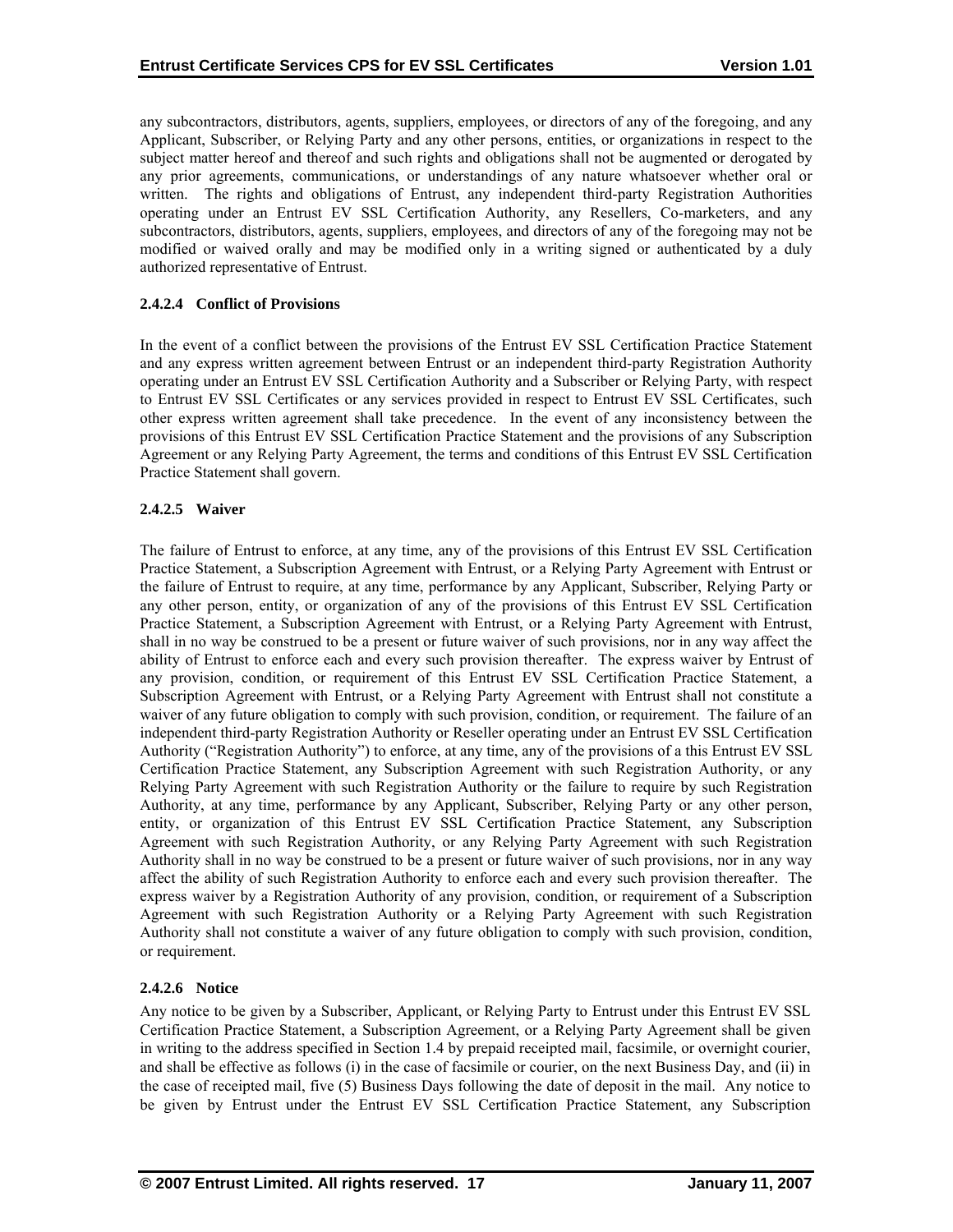<span id="page-22-0"></span>Agreement, or any Relying Party Agreement shall be given by email or by facsimile or courier to the last address, email address or facsimile number for the Subscriber on file with Entrust. In the event of notice by email, the notice shall become effective on the next Business Day. In the event of notice by prepaid receipted mail, facsimile, or overnight courier, notice shall become effective as specified in (i) or (ii), depending on the means of notice utilized.

# **2.4.2.7 Assignment**

Entrust EV SSL Certificates and the rights granted under the Entrust EV SSL Certification Practice Statement, any Subscription Agreement, or any Relying Party Agreement are personal to the Applicant, Subscriber, or Relying Party that entered into the Subscription Agreement or Relying Party Agreement and cannot be assigned, sold, transferred, or otherwise disposed of, whether voluntarily, involuntarily, by operation of law, or otherwise, without the prior written consent of Entrust or the Registration Authority under an Entrust EV SSL Certification Authority with which such Applicant, Subscriber, or Relying Party has contracted. Any attempted assignment or transfer without such consent shall be void and shall automatically terminate such Applicant's, Subscriber's or Relying Party's rights under the Entrust EV SSL Certification Practice Statement, any Subscription Agreement, or any Relying Party Agreement. Entrust may assign, sell, transfer, or otherwise dispose of the Entrust EV SSL Certification Practice Statement, any Subscription Agreements, or any Relying Party Agreements together with all of its rights and obligations under the Entrust EV SSL Certification Practice Statement, any Subscription Agreements, and any Relying Party Agreements (i) to an Affiliate, or (ii) as part of a sale, merger, or other transfer of all or substantially all the assets or stock of the business of Entrust to which the Entrust EV SSL Certification Practice Statement, the Subscription Agreements, and Relying Party Agreements relate. Subject to the foregoing limits, this Agreement shall be binding upon and shall inure to the benefit of permitted successors and assigns of Entrust, any third-party Registration Authorities operating under the Entrust Certification Authorities, Applicants, Subscribers, and Relying Parties, as the case may be.

# **2.4.3 Dispute Resolution Procedures**

Any disputes between a Subscriber or an Applicant and Entrust or any third-party Registration Authorities operating under the Entrust Certification Authorities, or a Relying Party and Entrust or any third-party Registration Authorities operating under the Entrust Certification Authorities, shall be submitted to mediation in accordance with the Commercial Mediation Rules of the American Arbitration Association which shall take place in English in Ottawa, Ontario. In the event that a resolution to such dispute cannot be achieved through mediation within thirty (30) days, the dispute shall be submitted to binding arbitration. The arbitrator shall have the right to decide all questions of arbitrability. The dispute shall be finally settled by arbitration in accordance with the rules of the American Arbitration Association, as modified by this provision. Such arbitration shall take place in English in Ottawa, Ontario, before a sole arbitrator appointed by the American Arbitration Association (AAA) who shall be appointed by the AAA from its Technology Panel and shall be reasonably knowledgeable in electronic commerce disputes. The arbitrator shall apply the laws of the Province of Ontario, without regard to its conflict of laws provisions, and shall render a written decision within thirty (30) days from the date of close of the arbitration hearing, but no more than one (1) year from the date that the matter was submitted for arbitration. The decision of the arbitrator shall be binding and conclusive and may be entered in any court of competent jurisdiction. In each arbitration, the prevailing party shall be entitled to an award of all or a portion of its costs in such arbitration, including reasonable attorney's fees actually incurred. Nothing in the Entrust EV SSL Certification Practice Statement, or in any Subscription Agreement, or any Relying Party Agreement shall preclude Entrust or any third-party Registration Authorities operating under the Entrust Certification Authorities from applying to any court of competent jurisdiction for temporary or permanent injunctive relief, without breach of this Section 2.4.3 and without any abridgment of the powers of the arbitrator, with respect to any (i) alleged Compromise that affects the integrity of an Entrust EV SSL Certificate, or (ii) alleged breach of the terms and conditions of the Entrust EV SSL Certification Practice Statement, any Subscription Agreement, or any Relying Party Agreement. The institution of any arbitration or any action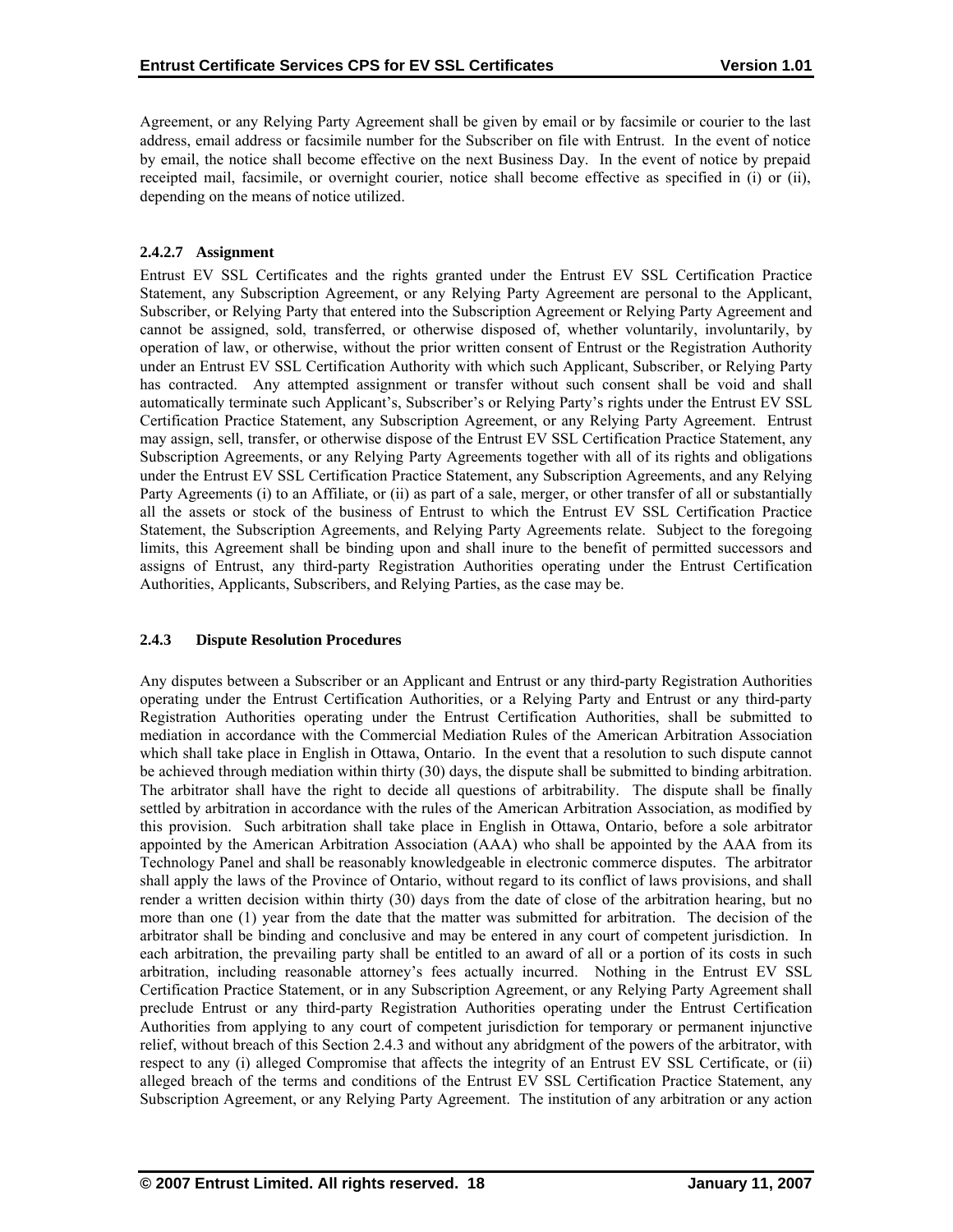<span id="page-23-0"></span>shall not relieve an Applicant, Subscriber or Relying Party of its obligations under the Entrust EV SSL Certification Practice Statement, any Subscription Agreement, or any Relying Party Agreement.

#### **2.4.3.1 Limitation Period on Arbitrations and Actions**

Any and all arbitrations or legal actions in respect to a dispute that is related to an Entrust EV SSL Certificate or any services provided in respect to an Entrust EV SSL Certificate shall be commenced prior to the end of one (1) year after (i) the expiration or revocation of the Entrust EV SSL Certificate in dispute, or (ii) the date of provision of the disputed service or services in respect to the Entrust EV SSL Certificate in dispute, whichever is sooner. If any arbitration or action in respect to a dispute that is related to an Entrust EV SSL Certificate or any service or services provided in respect to an Entrust EV SSL Certificate is not commenced prior to such time, any party seeking to institute such an arbitration or action shall be barred from commencing or proceeding with such arbitration or action.

# **2.5 Fees**

The fees for services provided by Entrust in respect to Entrust EV SSL Certificates are set forth in the Entrust Repository. These fees are subject to change, and any such changes shall become effective immediately after posting in the Entrust Repository. The fees for services provided by independent thirdparty Registration Authorities, Resellers and Co-marketers in respect to Entrust EV SSL Certificates are set forth on the web sites operated by such Registration Authorities, Resellers and Co-marketers. These fees are subject to change, and any such changes shall become effective immediately after posting in such web sites.

# **2.5.1 Certificate Issuance or Renewal Fees**

See the Entrust Repository for the fees charged by Entrust. See the web sites operated by Registration Authorities operating under the Entrust Certification Authorities, Resellers, and Co-marketers for the fees charged by such Registration Authorities, Resellers, and Co-marketers.

#### **2.5.2 Certificate Access Fees**

See the Entrust Repository for the fees charged by Entrust. See the web sites operated by Registration Authorities operating under the Entrust Certification Authorities, Resellers, and Co-marketers for the fees charged by such Registration Authorities, Resellers, and Co-marketers.

#### **2.5.3 Revocation or Status Information Access Fees**

See the Entrust Repository for the fees charged by Entrust. See the web sites operated by Registration Authorities operating under the Entrust Certification Authorities, Resellers, and Co-marketers for the fees charged by such Registration Authorities, Resellers, and Co-marketers.

#### **2.5.4 Fees for Other Services such as Policy Information**

See the Entrust Repository for the fees charged by Entrust. See the web sites operated by Registration Authorities operating under the Entrust Certification Authorities, Resellers, and Co-marketers for the fees charged by such Registration Authorities, Resellers, and Co-marketers.

# **2.5.5 Refund Policy**

Neither Entrust nor any Registration Authorities operating under the Entrust Certification Authorities nor any Resellers or Co-Marketers provide any refunds for Entrust EV SSL Certificates or services provided in respect to Entrust EV SSL Certificates.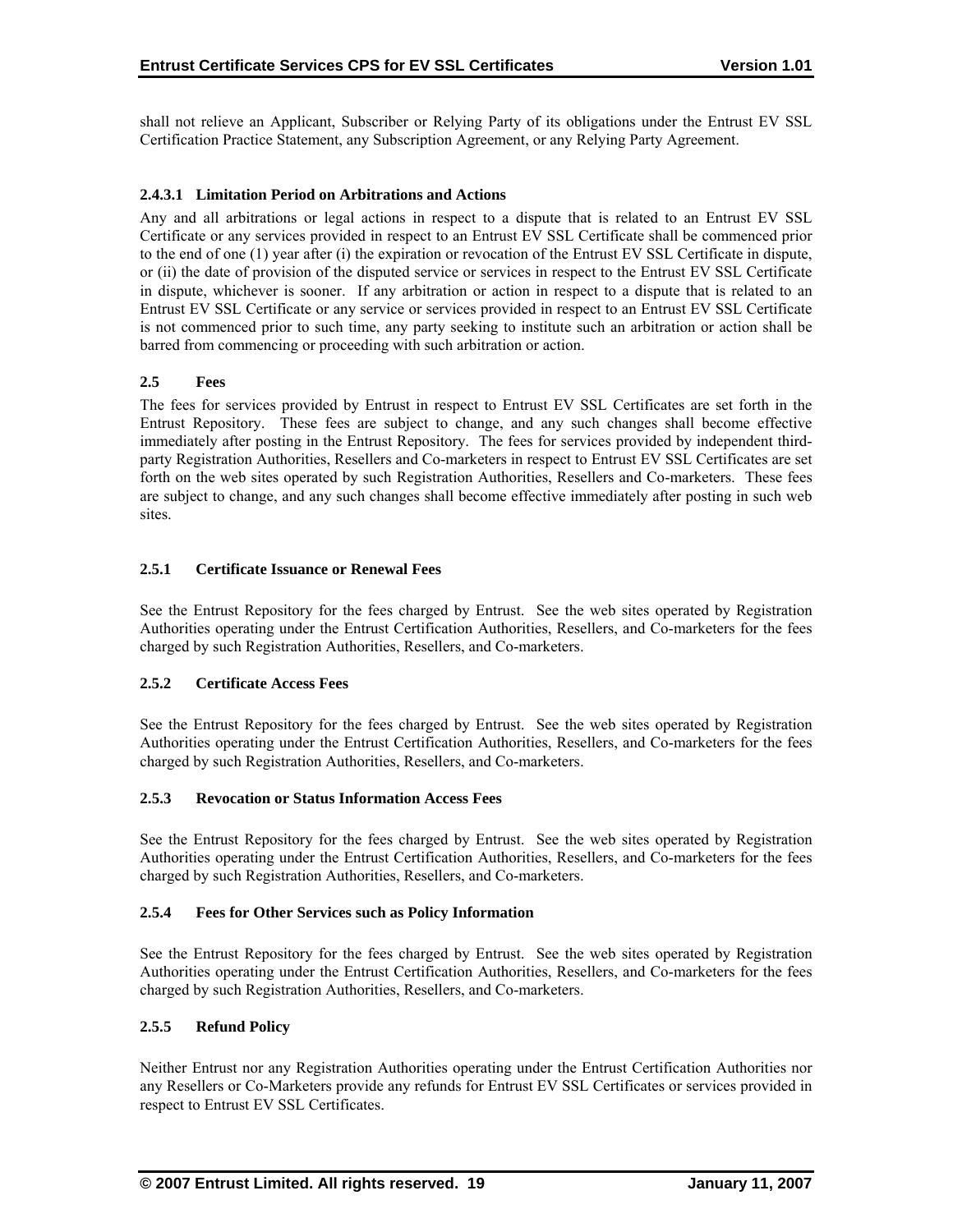# <span id="page-24-0"></span>**2.6 Publication and Repositories**

Entrust maintains the Entrust Repository to store various information related to Entrust EV SSL Certificates and the operation of Entrust EV SSL Certification Authorities, Entrust Registration Authorities, and third-party Registration Authorities operating under the Entrust EV SSL Certification Authorities. The Entrust EV SSL Certification Practice Statement and various other related information is published in the Entrust Repository. The Entrust EV SSL Certification Practice Statement is also available from Entrust in hard copy upon request.

# **2.6.1 Publication of CA Information**

The following Entrust EV SSL Certificate information is published in the Entrust Repository:

- (i) the Entrust EV SSL Certification Practice Statement;
- (ii) information and agreements regarding the subscription for and reliance on Entrust EV SSL Certificates; and
- (iii) revocations of Entrust EV SSL Certificates performed by an Entrust EV SSL Certification Authority, published in a Certificate Revocation List (CRL).

The data formats used for Entrust EV SSL Certificates and for Certificate Revocation Lists in the Entrust Repository are in accordance with the associated definitions in Section 7.

# **2.6.2 Frequency of Publication**

The Entrust EV SSL Certification Practice Statement may be re-issued and published in accordance with the policy set forth in Section 8.

#### **2.6.3 Access Controls**

The Entrust EV SSL Certification Practice Statement is published in the Entrust Repository. The Entrust EV SSL Certification Practice Statement will be available to all Applicants, Subscribers and Relying Parties, but may only be modified by the Entrust Policy Authority.

#### **2.6.4 Repositories**

The Entrust EV SSL Certification Authorities maintain the Entrust Repositories to allow access to Entrust EV SSL Certificate-related and CRL information. The information in the Entrust Repositories is accessible through a web interface and is periodically updated as set forth in this Entrust EV SSL Certification Practice Statement. The Entrust Repositories are the only approved source for CRL and other information about Entrust EV SSL Certificates.

#### **2.7 Compliance Audit**

#### **2.7.1 Frequency of Entity Compliance Audit**

Entrust EV SSL Certification Authorities, Entrust-operated Registration Authorities, and independent third-party Registration Authorities operating under the Entrust EV SSL Certification Authorities shall be audited once per calendar year for compliance with the practices and procedures set forth in the Entrust EV SSL Certification Practice Statement. If the results of an audit report recommend remedial action, Entrust or the applicable independent third-party Registration Authority shall initiate corrective action within thirty (30) days of receipt of such audit report.

# **2.7.2 Identity/Qualifications of Auditor**

The compliance audit shall be performed by a certified public accounting firm with a demonstrated competency in the evaluation of Certification Authorities and Registration Authorities and that meets the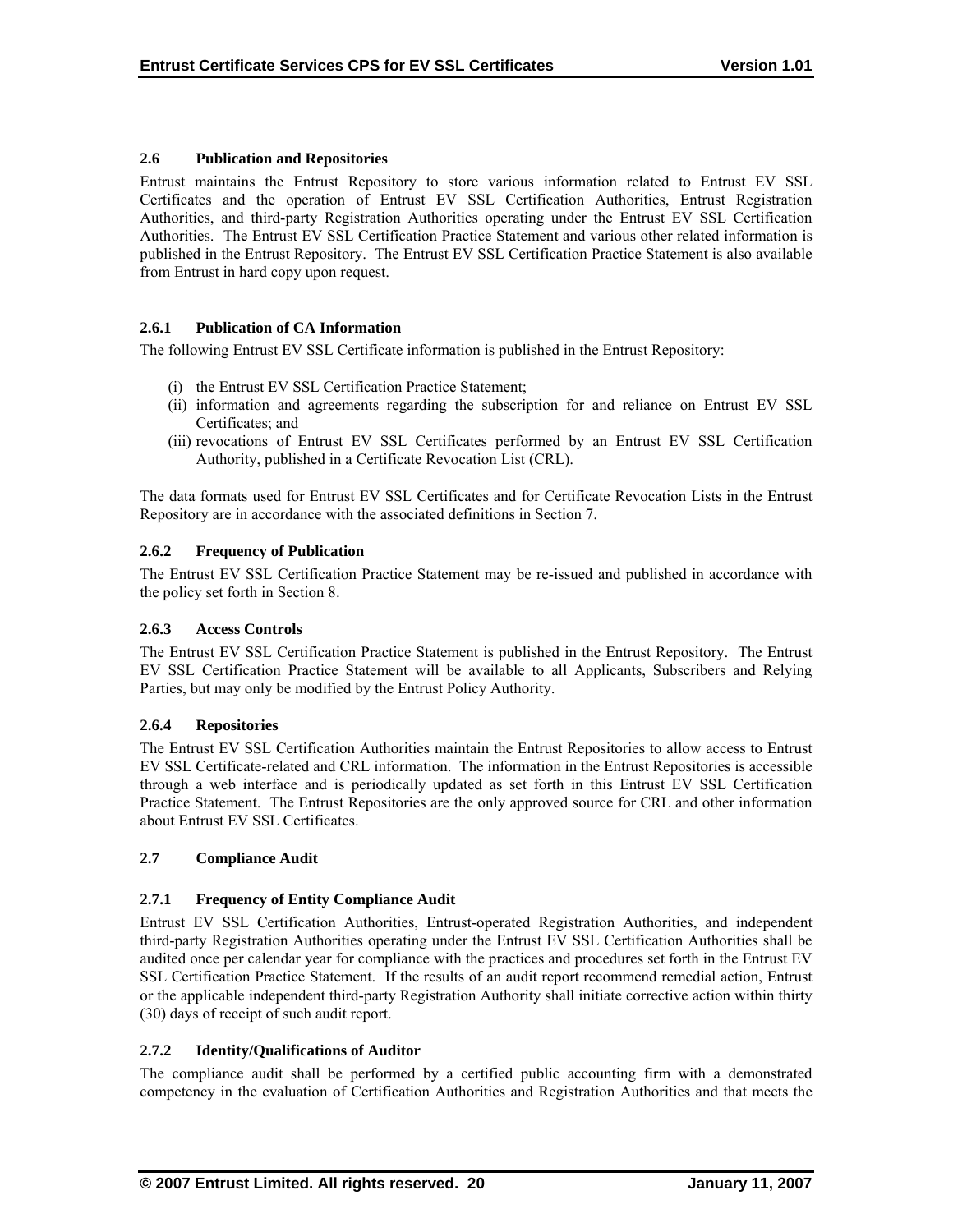<span id="page-25-0"></span>requirements of the Guidelines. Deloitte & Touche LLP has been selected as the auditor for the Entrust Certification Authorities and for the Entrust-operated Registration Authorities.

#### **2.7.3 Auditor's Relationship to Audited Party**

The certified public accounting firm selected to perform the compliance audit for the Entrust EV SSL Certification Authorities, Entrust-operated Registration Authorities, or independent third-party operated Registration Authorities under the Entrust Certification Authorities shall be independent from the entity being audited.

#### **2.7.4 Topics Covered by Audit**

The compliance audit shall test compliance of Entrust EV SSL Certification Authorities, Entrust-operated Registration Authorities, or independent third-party operated Registration Authorities under the Entrust Certification Authorities against the policies and procedures set forth in:

- i. the Entrust EV SSL Certification Practice Statement;
- ii. the WebTrust Program for CAs; and
- iii. the WebTrust EV Program.

# **2.7.5 Actions Taken as a Result of Deficiency**

Upon receipt of a compliance audit that identifies any deficiencies, the audited Entrust EV SSL Certification Authority, Entrust-operated Registration Authority, or independent third-party operated Registration Authority under an Entrust EV SSL Certification Authority shall use commercially reasonable efforts to correct any such deficiencies in an expeditious manner.

#### **2.7.6 Communication of Results**

The results of all compliance audits shall be communicated, in the case of Entrust EV SSL Certification Authorities, to the Entrust Policy Authority, and, in the case of any Entrust-operated Registration Authorities under an Entrust EV SSL Certification Authorities, to the Entrust Policy Authority, and in the case of third-party Registration Authorities operating under an Entrust EV SSL Certification Authority, to the operational authority for such Registration Authority.

The results of the most recent compliance audit will be posted to the Repository.

#### **2.8 Confidentiality**

Neither Entrust nor any independent third-party Registration Authorities operating under the Entrust Certification Authorities, nor any Resellers or Co-Marketers shall disclose or sell Applicant or Subscriber names (or other information submitted by an Applicant or Subscriber when applying for an Entrust EV SSL Certificate), except in accordance with this Entrust EV SSL Certification Practice Statement, a Subscription Agreement, or a Relying Party Agreement. Entrust and all independent third-party Registration Authorities operating under the Entrust Certification Authorities, and all Resellers and Co-Marketers shall use a commercially reasonable degree of care to prevent such information from being used or disclosed for purposes other than those set forth in the Entrust EV SSL Certification Practice Statement, a Subscription Agreement, or a Relying Party Agreement. Notwithstanding the foregoing, Applicants and Subscribers acknowledge that some of the information supplied with an Entrust EV SSL Certificate Application is incorporated into Entrust EV SSL Certificates and that Entrust and all independent thirdparty Registration Authorities operating under the Entrust Certification Authorities, and all Resellers and Co-Marketers shall be entitled to make such information publicly available.

#### **2.8.1 Types of Information to be Kept Confidential**

Information that is supplied by Applicants, Subscribers, or Relying Parties for the subscription for, use of, or reliance upon an Entrust EV SSL Certificate, and which is not included in the information described in Section 2.8.2 below, shall be considered to be confidential. Entrust and independent third-party Registration Authorities under the Entrust Certification Authorities shall be entitled to disclose such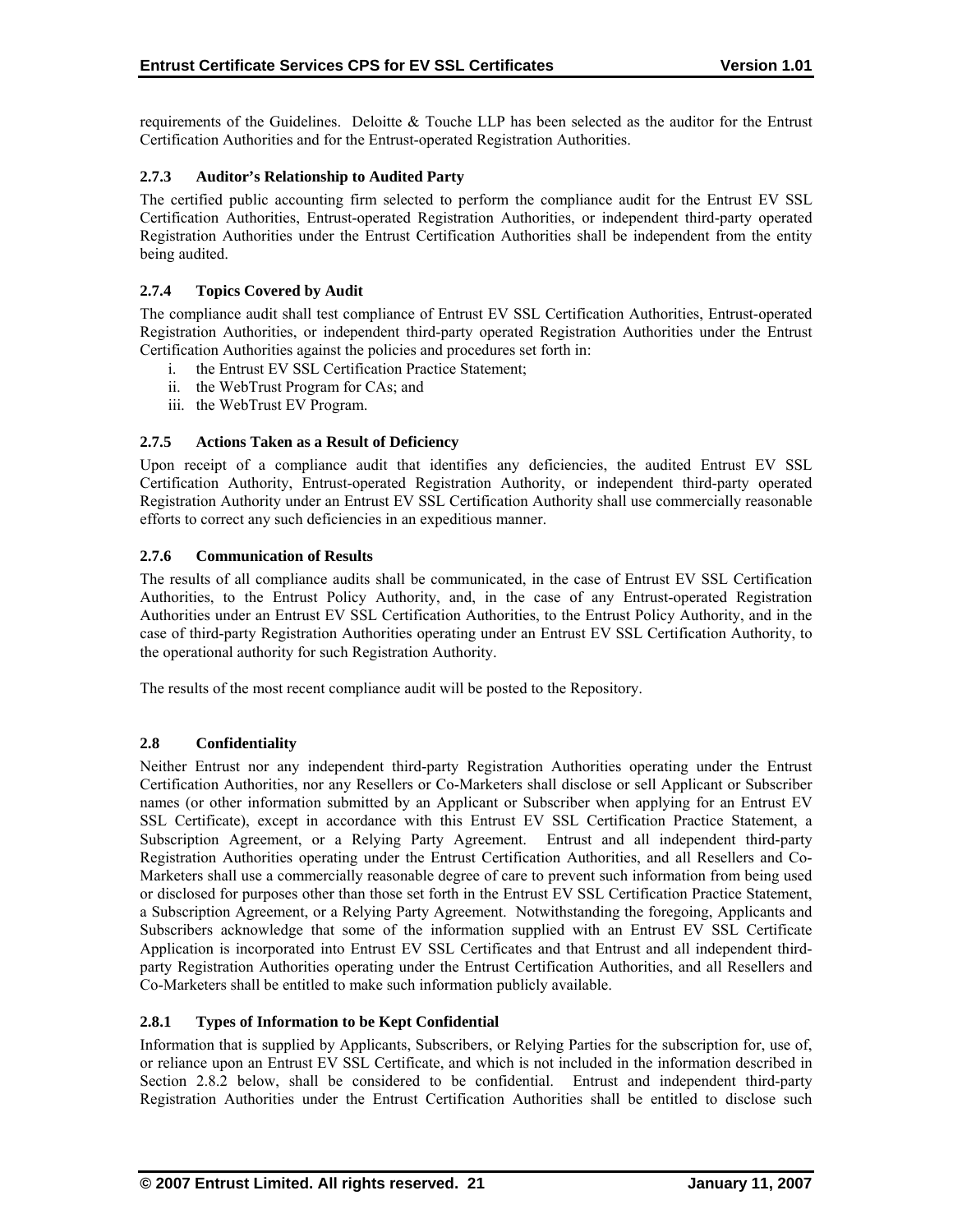<span id="page-26-0"></span>information to any subcontractors or agents that are assisting Entrust in the verification of information supplied in Entrust EV SSL Certificate Applications or that are assisting Entrust in the operation of the Entrust EV SSL Certification Authorities or Entrust-operated Registration Authorities. Information considered to be confidential shall not be disclosed unless compelled pursuant to legal, judicial, or administrative proceedings, or otherwise required by law. Entrust and independent third-party Registration Authorities under the Entrust Certification Authorities shall be entitled to disclose information that is considered to be confidential to legal and financial advisors assisting in connection with any such legal, judicial, administrative, or other proceedings required by law, and to potential acquirors, legal counsel, accountants, banks and financing sources and their advisors in connection with mergers, acquisitions, or reorganizations.

# **2.8.2 Types of Information not Considered Confidential**

Information that is included in an Entrust EV SSL Certificate or a Certificate Revocation List shall not be considered confidential. Information contained in the Entrust EV SSL Certification Practice Statement shall not be considered confidential. Without limiting the foregoing, information that (i) was or becomes known through no fault of Entrust, an independent third-party Registration Authority under an Entrust EV SSL Certification Authority, a Reseller, or a Co-marketer, (ii) was rightfully known or becomes rightfully known to Entrust, an independent third-party Registration Authority under the Entrust EV SSL Certification Authority, a Reseller, or a Co-marketer without confidential or proprietary restriction from a source other than the Subscriber, (iii) is independently developed by Entrust, an independent third-party Registration Authority under an Entrust EV SSL Certification Authority, a Reseller, or a Co-marketer, or (iv) is approved by a Subscriber for disclosure, shall not be considered confidential.

# **2.8.3 Disclosure of Certificate Revocation/Suspension Information**

If an Entrust EV SSL Certificate is revoked by an Entrust EV SSL Certification Authority, a serial number will be included in the Certificate Revocation List entry for the revoked Entrust EV SSL Certificate.

# **2.8.4 Release to Law Enforcement Officials**

Entrust, independent third-party Registration Authorities under an Entrust EV SSL Certification Authority, Resellers, and Co-marketers shall have the right to release information that is considered to be confidential to law enforcement officials in compliance with applicable law.

#### **2.8.5 Release as Part of Civil Discovery**

Entrust, independent third-party Registration Authorities under an Entrust EV SSL Certification Authority, Resellers, and Co-marketers may disclose information that is considered confidential during the course of any arbitration, litigation, or any other legal, judicial, or administrative proceeding relating to such information. Any such disclosures shall be permissible provided that Entrust, the independent third-party Registration Authority, Reseller, or Co-marketer uses commercially reasonable efforts to obtain a courtentered protective order restricting the use and disclosure of any such information to the extent reasonably required for the purposes of such arbitration, litigation, or any other legal, judicial, or administrative proceeding.

#### **2.8.6 Disclosure Upon Owner's Request**

Entrust, independent third-party Registration Authorities under an Entrust EV SSL Certification Authority, Resellers, and Co-marketers may disclose information provided to Entrust, such Registration Authority, Reseller or Co-marketer, by an Applicant, a Subscriber, or a Relying Party upon request of such Applicant, Subscriber, or Relying Party.

#### **2.8.7 Other Information Release Circumstances**

No stipulation.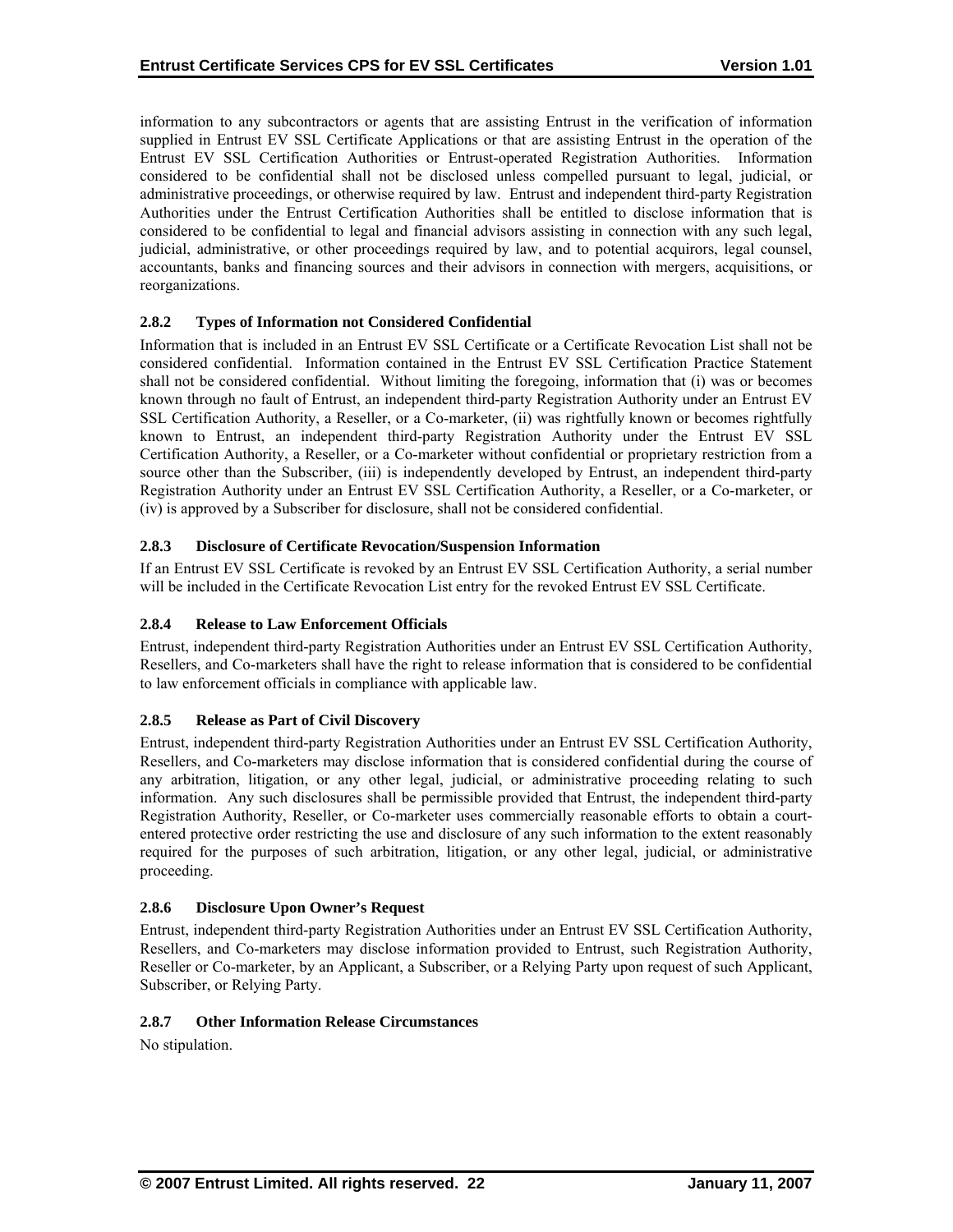# <span id="page-27-0"></span>**2.9 Intellectual Property Rights**

Entrust retains all right, title, and interest (including all intellectual property rights), in, to and under all Entrust EV SSL Certificates, except for any information that is supplied by an Applicant or a Subscriber and that is included in an Entrust EV SSL Certificate, which information shall remain the property of the Applicant or Subscriber. All Applicants and Subscribers grant to Entrust and any Registration Authorities operating under the Entrust Certification Authorities a non-exclusive, worldwide, paid-up, royalty-free license to use, copy, modify, publicly display, and distribute such information, by any and all means and through any and all media whether now known or hereafter devised for the purposes contemplated under the Entrust EV SSL Certification Practice Statement, the Subscriber's Subscription Agreement, and any Relying Party Agreements. Entrust and any Registration Authorities operating under the Entrust Certification Authorities shall be entitled to transfer, convey, or assign this license in conjunction with any transfer, conveyance, or assignment as contemplated in Section 2.4.2.7. Entrust grants to Subscribers and Relying Parties a non-exclusive, non-transferable license to use, copy, and distribute Entrust EV SSL Certificates, subject to such Entrust EV SSL Certificates being used as contemplated under the Entrust EV SSL Certification Practice Statement, the Subscriber's Subscription Agreement, and any Relying Party Agreements, and further provided that such Entrust EV SSL Certificates are reproduced fully and accurately and are not published in any publicly available database, repository, or directory without the express written permission of Entrust. Except as expressly set forth herein, no other right is or shall be deemed to be granted, whether by implication, estoppel, inference or otherwise. Subject to availability, Entrust may in its discretion make copies of one or more Cross Certificate(s) available to Subscribers for use solely with the Entrust EV SSL Certificate issued to such Subscribers . Entrust retains all right, title, and interest (including all intellectual property rights), in, to and under the Cross Certificate(s).

Entrust grants permission to reproduce the Entrust EV SSL Certification Practice Statement provided that (i) the copyright notice on the first page of this Entrust EV SSL Certification Practice Statement is retained on any copies of the Entrust EV SSL Certification Practice Statement, and (ii) the Entrust EV SSL Certification Practice Statement is reproduced fully and accurately. Entrust retains all right, title, and interest (including all intellectual property rights), in, to and under the Entrust EV SSL Certification Practice Statement.

In no event shall Entrust or any independent third-party Registration Authority operating under an Entrust EV SSL Certification Authority, or any Resellers or Co-marketers, or any subcontractors, distributors, agents, suppliers, employees, or directors of any of the foregoing be liable to any Applicants, Subscribers, or Relying Parties or any other third parties for any losses, costs, liabilities, expenses, damages, claims, or settlement amounts arising from or relating to claims of infringement, misappropriation, dilution, unfair competition, or any other violation of any patent, trademark, copyright, trade secret, or any other intellectual property or any other right of person, entity, or organization in any jurisdiction arising from or relating to any Entrust EV SSL Certificate or arising from or relating to any services provided in relation to any Entrust EV SSL Certificate.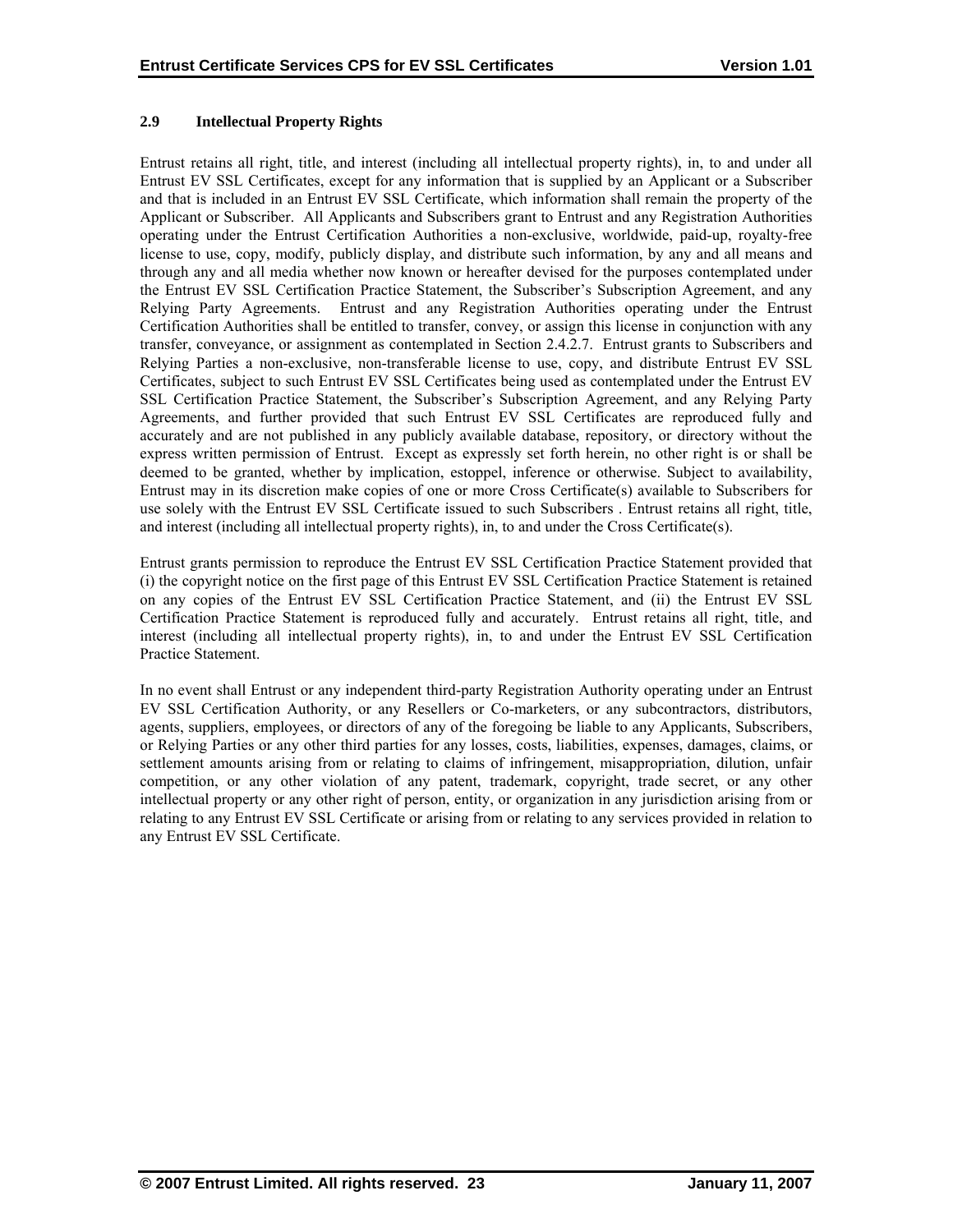# <span id="page-28-0"></span>**3 Identification and Authentication**

#### **3.1 Initial Registration**

Before issuing an EV SSL Certificate, the Entrust EV SSL Certification Authorities ensure that all Subject organization information in the EV SSL Certificate conforms to the requirements of, and has been verified in accordance with, the procedures prescribed in this Certification practice Statement and the Guidelines published by the CA/Browser Forum and matches the information confirmed and documented by the Registration Authority pursuant to its verification processes. Such verification processes are intended accomplish the following:

- (i) Verify the Applicant's existence and identity, including;
	- a. Verify the Applicant's legal existence and identity (as established with an Incorporating Agency),
	- b. Verify the Applicant's physical existence (business presence at a physical address) , and
	- c. Verify the Applicant's operational existence (business activity).
- (ii) Verify the Applicant is a registered holder or has exclusive control of the domain name to be included in the EV SSL Certificate; and
- (iii) Verify the Applicant's authorization for the EV SSL Certificate, including;
	- a. Verify the name, title, and authority of the Contract Signer, Certificate Approver, and Certificate Requester;
	- b. Verify that Contract Signer signed the Subscription Agreement; and
	- c. Verify that a Certificate Approver has signed or otherwise approved the EV SSL Certificate Request.

# **3.1.1 Types of Names**

The Subject names in an Entrust EV SSL Certificate comply with the X.500 Distinguished Name (DN) form. Entrust EV SSL Certification Authorities shall use a single naming convention as set forth in the Guidelines published by the CA/Browser Forum.

# **3.1.2 Need for Names to Be Meaningful**

The value of the Common Name to be used in an Entrust EV SSL Certificate shall be the Applicant's fully qualified hostname or path that is used in the DNS of the World Wide Web server on which the Applicant is intending to install the Entrust EV SSL Certificate.

#### **3.1.3 Rules for Interpreting Various Name Forms**

Subject names for Entrust EV SSL Certificates shall be interpreted as set forth in Sections 3.1.1 and 3.1.2.

# **3.1.4 Uniqueness of Names**

Names shall be defined unambiguously for each Subject in an Entrust Repository. The Distinguished Name attribute will usually be unique to the World Wide Web servers to which it is issued. Each Entrust EV SSL Certificate shall be issued a unique serial number.

# **3.1.5 Name Claim Dispute Resolution Procedure**

The Subject names in Entrust EV SSL Certificates are issued on a "first come, first served" basis. By accepting a Subject name for incorporation into an Entrust EV SSL Certificate, a Registration Authority operating under an Entrust EV SSL Certification Authority does not determine whether the use of such information infringes upon, misappropriates, dilutes, unfairly competes with, or otherwise violates any intellectual property right or any other rights of any person, entity, or organization. The Entrust Certification Authorities and any Registration Authorities operating under the Entrust Certification Authorities neither act as an arbitrator nor provide any dispute resolution between Subscribers or between Subscribers and third-party complainants in respect to the use of any information in an Entrust EV SSL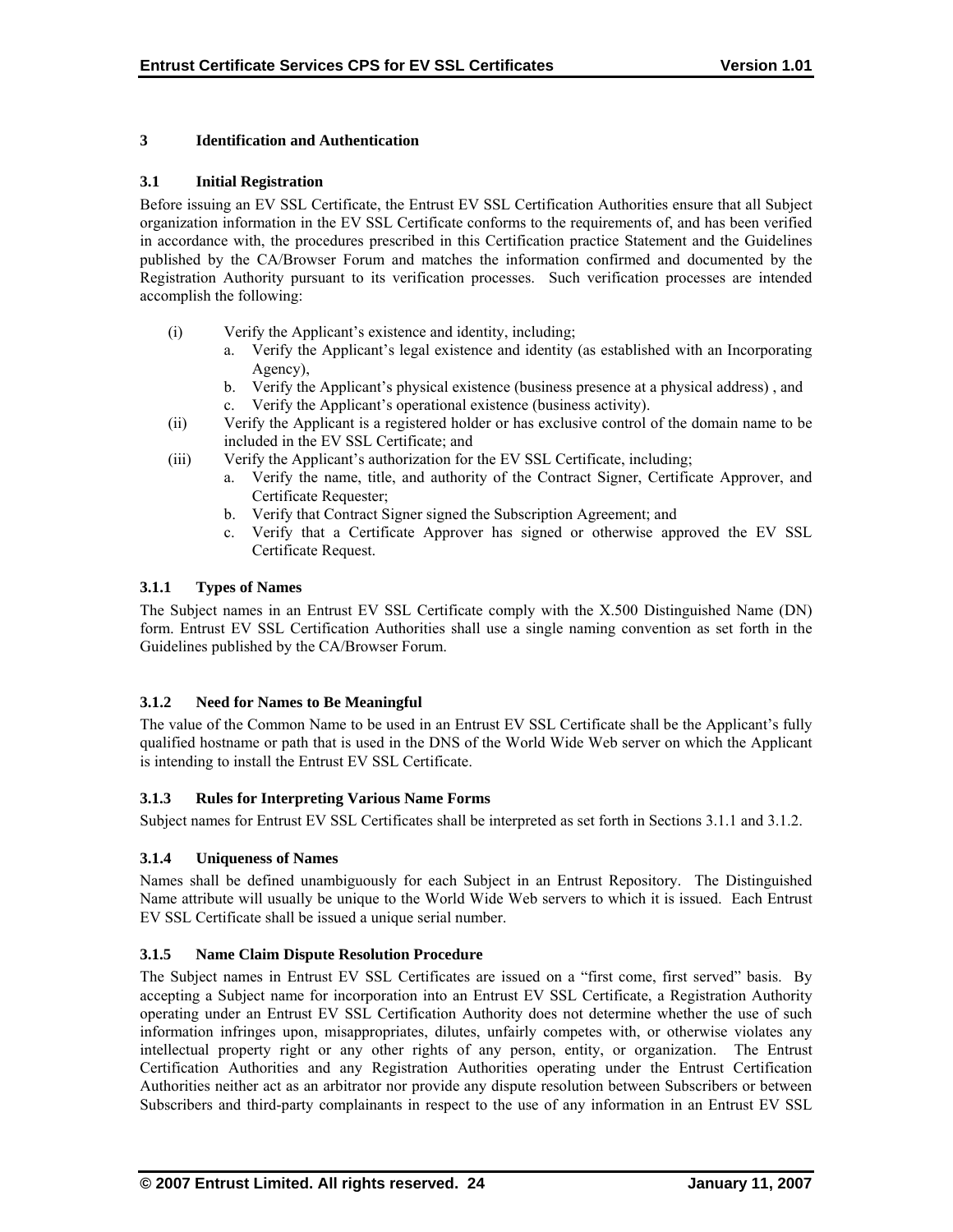<span id="page-29-0"></span>Certificate. The Entrust EV SSL Certification Practice Statement does not bestow any procedural or substantive rights on any Subscriber or third-party complainant in respect to any information in an Entrust EV SSL Certificate. Neither the Entrust Certification Authorities nor any Registration Authorities operating under the Entrust Certification Authorities shall in any way be precluded from seeking legal or equitable relief (including injunctive relief) in respect to any dispute between Subscribers or between Subscribers and third-party complainants or in respect to any dispute between Subscribers and an Entrust EV SSL Certification Authority or a Registration Authority operating under an Entrust EV SSL Certification Authority or between a third-party complainant and an Entrust EV SSL Certification Authority or a Registration Authority operating under an Entrust EV SSL Certification Authority arising out of any information in an Entrust EV SSL Certificate. Entrust EV SSL Certification Authorities and Registration Authorities operating under Entrust EV SSL Certification Authorities shall respectively have the right to revoke and the right to request revocation of Entrust EV SSL Certificates upon receipt of a properly authenticated order from an arbitrator or court of competent jurisdiction requiring the revocation of an Entrust EV SSL Certificate.

#### **3.1.6 Recognition, Authentication and Role of Trademarks**

An Entrust EV SSL Certification Authority or a Registration Authority operating under an Entrust EV SSL Certification Authority may, in certain circumstances, take action in respect to an Entrust EV SSL Certificate containing information that possibly violates the trademark rights of a third-party complainant. In the event that a third-party complainant provides an Entrust EV SSL Certification Authority or a Registration Authority operating under an Entrust EV SSL Certification Authority with (i) a certified copy that is not more than three (3) months old of a trademark registration from the principal trademark office in any one of the United States, Canada, Japan, Australia or any of the member countries of the European Union, and further provided that such registration is still in full force and effect, and (ii) a copy of a prior written notice to the Subscriber of the Entrust EV SSL Certificate in dispute, stating that the complainant believes that information in the Subscriber's Entrust EV SSL Certificate violates the trademark rights of the complainant, and (iii) a representation by the complainant indicating the means of notice and basis for believing that such notice was received by the Subscriber of the Entrust EV SSL Certificate in dispute, an Entrust EV SSL Certification Authority or a Registration Authority operating under an Entrust EV SSL Certification Authority may initiate the following actions. The Entrust EV SSL Certification Authority or the Registration Authority operating under an Entrust EV SSL Certification Authority may determine whether the issue date of the Subscriber's Entrust EV SSL Certificate predates the registration date on the trademark registration provided by the complainant. If the date of issuance of the Subscriber's Entrust EV SSL Certificate predates the trademark registration date, the Entrust EV SSL Certification Authority or the Registration Authority operating under the Entrust EV SSL Certification Authority will take no further action unless presented with an authenticated order from an arbitrator or court of competent jurisdiction. If the date of issuance of the Entrust EV SSL Certificate is after the registration date on the trademark registration provided by the complainant, the Entrust EV SSL Certification Authority or the Registration Authority operating under the Entrust EV SSL Certification Authority shall request that the Subscriber provide a proof of ownership for the Subscriber's own corresponding trademark registration from the principal trademark office in any one of the United States, Canada, Japan, Australia or any of the member countries of the European Union. If the Subscriber can provide a certified copy, as set forth above, that predates or was issued on the same date as the complainant's trademark registration, the Entrust EV SSL Certification Authority or the Registration Authority operating under the Entrust EV SSL Certification Authority will take no further action unless presented with an authenticated order from an arbitrator or court of competent jurisdiction. If the Subscriber does not respond within ten (10) Business Days, or if the date on the certified copy of the trademark registration provided by the Subscriber postdates the certified copy of the trademark registration provided by the complainant, the Entrust EV SSL Certification Authority and the Registration Authorities operating under that Entrust EV SSL Certification Authority respectively may revoke or may request revocation of the disputed Entrust EV SSL Certificate.

If a Subscriber files litigation against a complainant, or if a complainant files litigation against a Subscriber, and such litigation is related to any information in an issued Entrust EV SSL Certificate, and if the party instigating the litigation provides an Entrust EV SSL Certification Authority or a Registration Authority operating under an Entrust EV SSL Certification Authority with a copy of the file-stamped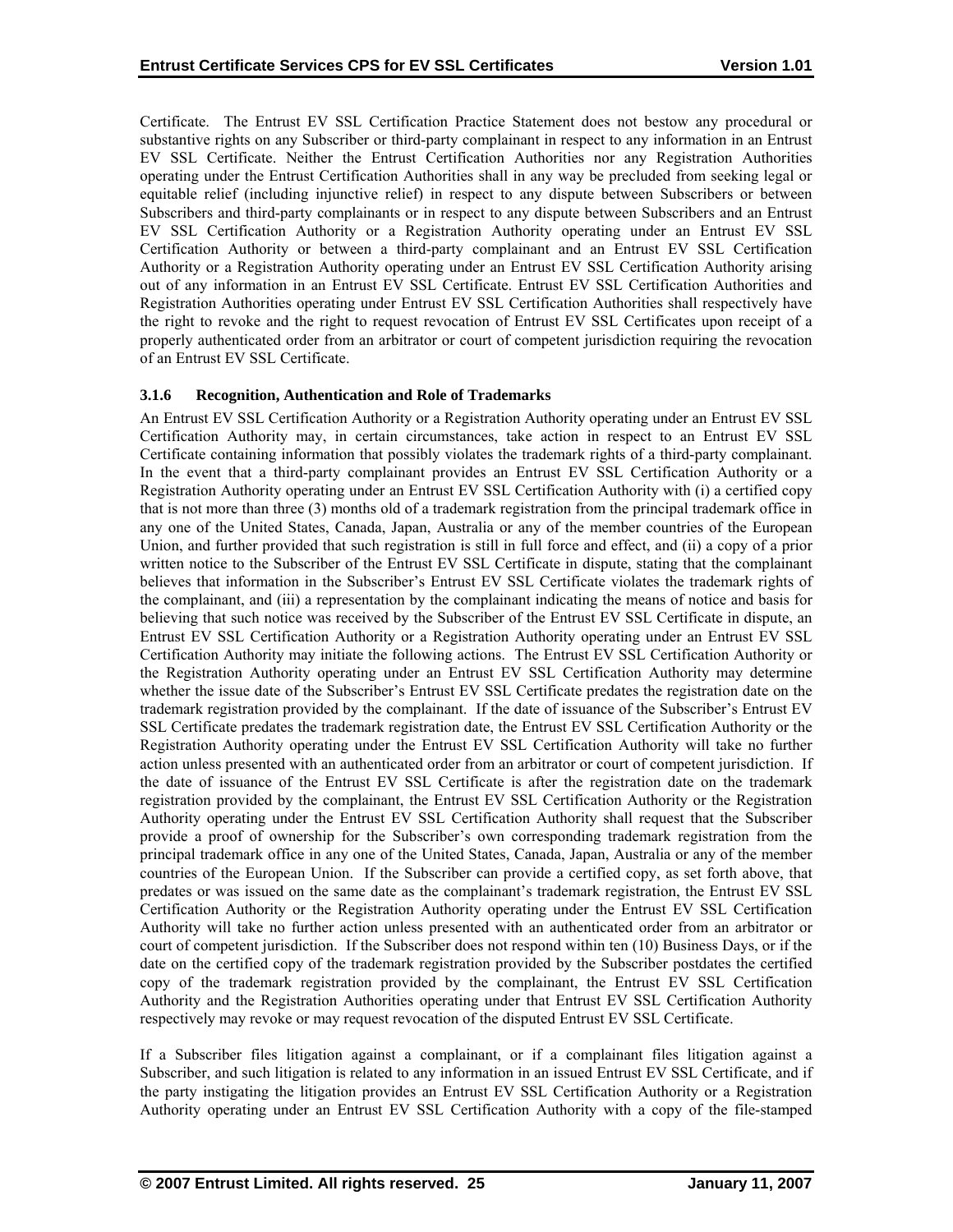<span id="page-30-0"></span>complaint or statement of claim, the Entrust EV SSL Certification Authority will maintain the current status of the Entrust EV SSL Certificate or the Registration Authority operating under the Entrust EV SSL Certification Authority will request that the Entrust EV SSL Certification Authority maintain the current status of the Entrust EV SSL Certificate, subject to any requirements to change the status of such Entrust EV SSL Certificate otherwise provided or required under this Entrust EV SSL Certification Practice Statement, a Subscription Agreement, or any Relying Party Agreement. During any litigation, an Entrust EV SSL Certification Authority will not revoke and a Registration Authority operating under an Entrust EV SSL Certification Authority will not request revocation of an Entrust EV SSL Certificate that is in dispute unless ordered by an arbitrator or a court of competent jurisdiction or as otherwise provided or required under this Entrust EV SSL Certification Practice Statement, a Subscription Agreement, or any Relying Party Agreement. In the event of litigation as contemplated above, Entrust EV SSL Certification Authorities and Registration Authorities operating under the Entrust EV SSL Certification Authorities will comply with any directions by a court of competent jurisdiction in respect to an Entrust EV SSL Certificate in dispute without the necessity of being named as a party to the litigation. If named as a party in any litigation in respect to an Entrust EV SSL Certificate, Entrust and/or any third party operating a Registration Authority under an Entrust EV SSL Certification Authority shall be entitled to take any action that it deems appropriate in responding to or defending such litigation. Any Subscriber or Relying Party that becomes involved in any litigation in respect to an Entrust EV SSL Certificate shall remain subject to all of the terms and conditions of the Entrust EV SSL Certification Practice Statement, the Subscriber's Subscription Agreement, and the Relying Party's Relying Party Agreement.

Registration Authorities operating under an Entrust EV SSL Certification Authority shall notify the Entrust EV SSL Certification Authority of any disputes of which such Registration Authority is aware and which relate to any information contained in an Entrust EV SSL Certificate whose issuance was requested by such Registration Authority.

# **3.1.7 Method to Prove Possession of Private Key**

Registration Authorities perform proof of possession tests for CSRs created using reversible asymmetric algorithms (such as RSA) by validating the signature on the CSR submitted by the Applicant with the Entrust EV SSL Certificate Application.

#### **3.1.8 Authentication of Organizational Identity**

Registration Authorities operating under the Entrust EV SSL Certification Authorities shall perform a verification of any organizational identities that are submitted by an Applicant or Subscriber. Registration Authorities operating under the Entrust EV SSL Certification Authorities shall determine whether the organizational identity, legal existence, physical existence, operational existence, and domain name provided with an Entrust EV SSL Certificate Application are consistent with the requirements set forth in the Guidelines published by the CA/Browser Forum . The information and sources used for the verification of Entrust EV SSL Certificate Applications may vary depending on the jurisdiction of the Applicant or Subscriber.

The Entrust Policy Authority may, in its discretion, update verification practices to improve the organization identity verification process. Any changes to verification practices shall be published pursuant to the standard procedures for updating the Entrust EV SSL Certification Practice Statement.

#### **3.1.9 Authentication of Individual Identity**

Registration Authorities operating under the Entrust EV SSL Certification Authorities shall perform a verification of the identity and authority of the Contract Signer, the Certificate Approver, and the Certificate Requestor associated with EV SSL Certificate Applications that are submitted by an Applicant or Subscriber. In order to establish the accuracy of an individual identity, the Registration Authority operating under an Entrust EV SSL Certification Authority shall perform identity and authority verification consistent with the requirements set forth in the Guidelines published by the CA/Browser Forum.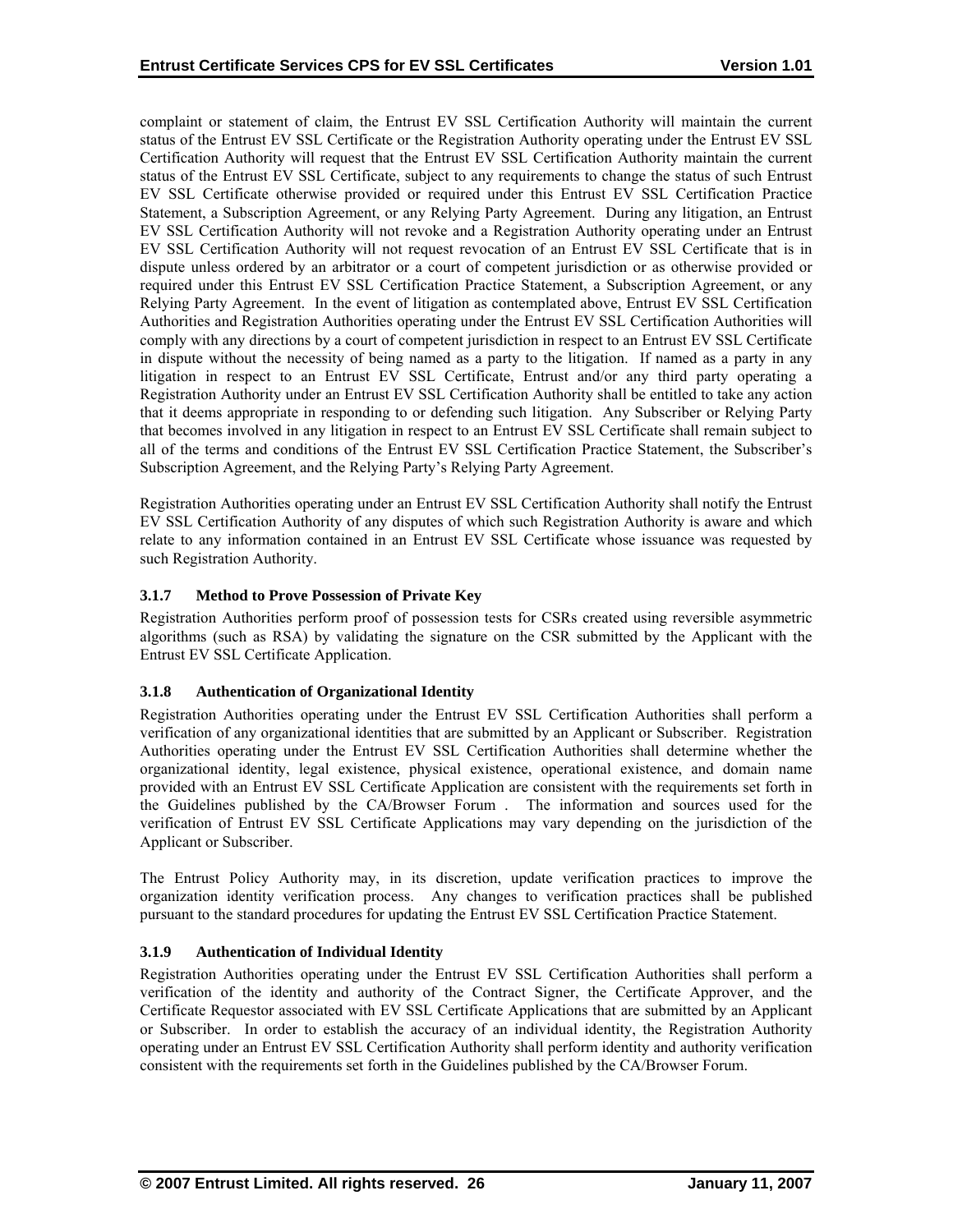<span id="page-31-0"></span>The Entrust Policy Authority may, in its discretion, update verification practices to improve the individual identity verification process. Any changes to verification practices shall be published pursuant to the standard procedures for updating the Entrust EV SSL Certification Practice Statement.

# **3.2 Routine Rekey**

Each Entrust EV SSL Certificate shall contain a Certificate expiration date. The reason for having an expiration date for a Certificate is to minimize the exposure of the Key Pair associated with the Certificate. For this reason, when processing a new Entrust EV SSL Certificate Application, Entrust requires that a new Key Pair be generated and that the new Public Key of this Key Pair be submitted with the Applicant's Entrust EV SSL Certificate Application. Entrust does not renew Entrust EV SSL Certificates, accordingly, if a Subscriber wishes to continue to use an Entrust EV SSL Certificate beyond the expiry date for the current Entrust EV SSL Certificate, the Subscriber must obtain a new Entrust EV SSL Certificate and replace the Entrust EV SSL Certificate that is about to expire. Subscribers submitting a new Entrust EV SSL Certificate Application will be required to complete the initial application process, as described in Section 4.1, including generation of a new Key Pair and submission of all information required for an initial application for an Entrust EV SSL Certificate. The Registration Authority will perform verification of the information submitted with the EV SSL Certificate Application as described in Sections 3.1.8 and 3.1.9 only if a verification has not been performed for that Subscriber within the previous 1-year period. Processing of the EV SSL Certificate Application for re-key is handled as for an initial application as described in Sections 4.1 and 4.2.

The Registration Authority that processed the Subscriber's Entrust EV SSL Certificate Application shall make a commercially reasonable effort to notify Subscribers of the pending expiration of their Entrust EV SSL Certificate by sending an email to the technical contact listed in the corresponding Entrust EV SSL Certificate Application. Upon expiration of an Entrust EV SSL Certificate, the Subscriber shall immediately cease using such Entrust EV SSL Certificate and shall remove such Entrust EV SSL Certificate from any devices and/or software in which it has been installed.

# **3.3 Rekey After Revocation**

Entrust EV SSL Certification Authorities and Registration Authorities operating under Entrust EV SSL Certification Authorities do not renew Entrust EV SSL Certificates that have been revoked. If a Subscriber wishes to use an Entrust EV SSL Certificate after revocation, the Subscriber must apply for a new Entrust EV SSL Certificate and replace the Entrust EV SSL Certificate that has been revoked. In order to obtain another Entrust EV SSL Certificate, the Subscriber will be required to complete the initial application process, as described in Section 4.1, including generation of a new Key Pair and submission of all information required for an initial application for an Entrust EV SSL Certificate. Upon revocation of an Entrust EV SSL Certificate, the Subscriber shall immediately cease using such Entrust EV SSL Certificate and shall remove such Entrust EV SSL Certificate from any devices and/or software in which it has been installed.

#### **3.4 Revocation Request**

A Subscriber may request revocation of their Entrust EV SSL Certificate at any time provided that the Subscriber can validate to the Registration Authority that processed the Subscriber's Entrust EV SSL Certificate Application that the Subscriber is the organization to whom the Entrust EV SSL Certificate was issued. The Registration Authority shall authenticate a request from a Subscriber for revocation of their Entrust EV SSL Certificate by requiring the pass phrase submitted by the Subscriber with the Entrust EV SSL Certificate Application and/or some subset of the information provided by the Subscriber with the Entrust EV SSL Certificate Application. Upon receipt and confirmation of such information, the Registration Authority shall then process the revocation request as stipulated in Section 4.4.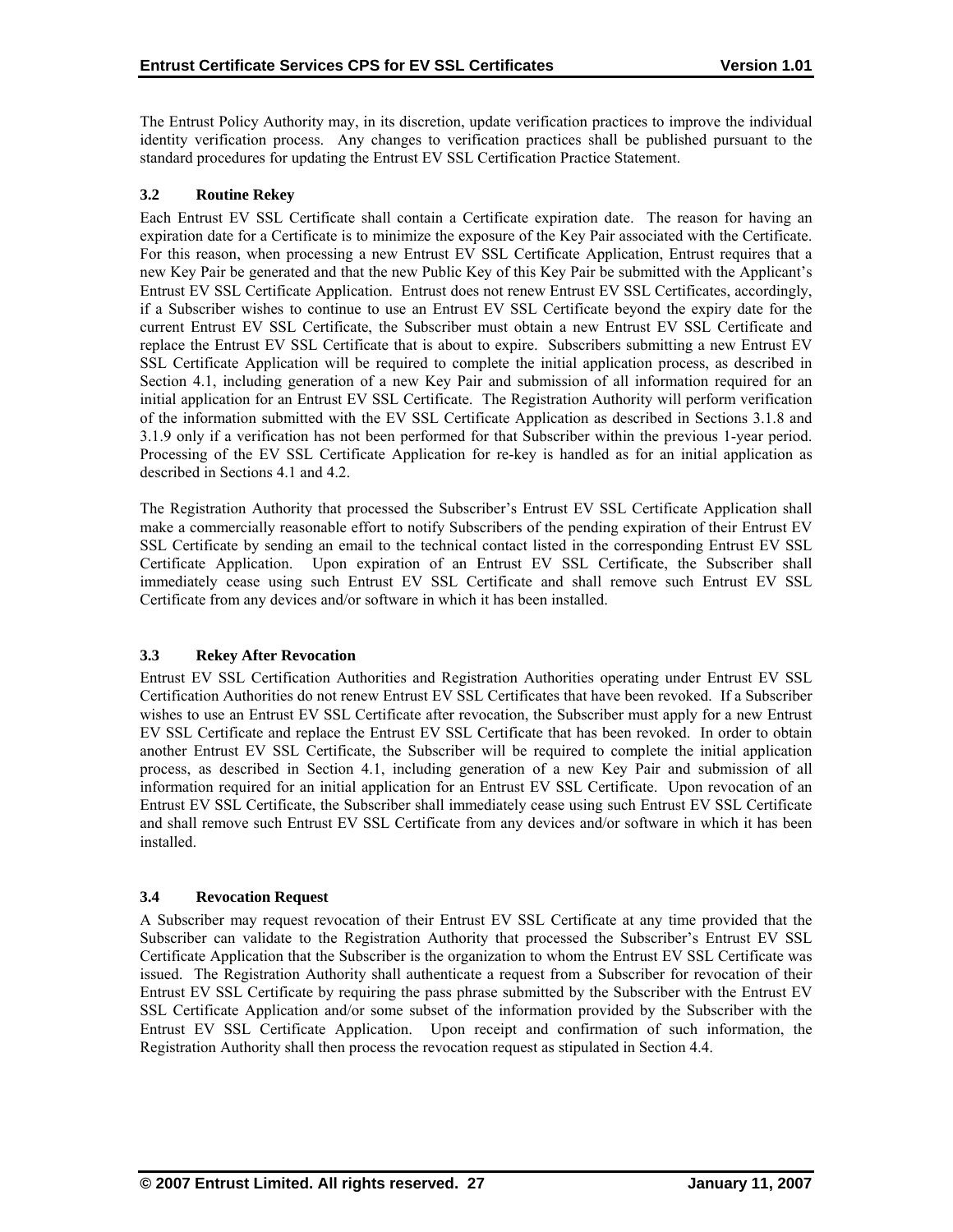#### <span id="page-32-0"></span>**4 Operational Requirements**

#### **4.1 Certificate Application**

To obtain an Entrust EV SSL Certificate, an Applicant must:

- (i) generate a secure and cryptographically sound Key Pair,
- (ii) agree to all of the terms and conditions of the Entrust EV SSL Certification Practice Statement and the Subscription Agreement, and
- (iii) complete and submit an Entrust EV SSL Certificate Application, providing all information requested by an Entrust-operated Registration Authority or by an independent third-party Registration Authority under an Entrust EV SSL Certification Authority (a "Registration Authority") without any errors, misrepresentation, or omissions.

The following Applicant roles (refer to Section 10 for a definition of each role) are required for the issuance of an EV SSL Certificate:

**Certificate Requester** – The EV Certificate Request MUST be signed and submitted by an authorized Certificate Requester.

**Certificate Approver** – The EV Certificate Request MUST be reviewed and approved by an authorized Certificate Approver.

**Contract Signer** – A Subscription Agreement applicable to the requested EV Certificate MUST be signed by an authorized Contract Signer.

One person MAY be authorized by the Applicant to fill one, two, or all three of these roles, provided that in all cases the Certificate Approver and Contract Signer must be an employee of the Applicant. An Applicant MAY also authorize more than one person to fill each of these roles.

Upon an Applicant's completion of the Entrust EV SSL Certificate Application and acceptance of the terms and conditions of this Entrust EV SSL Certification Practice Statement and the Subscription Agreement, a Entrust-operated Registration Authority or a independent third-party Registration Authority operating under an Entrust EV SSL Certification Authority shall follow the procedures described in Sections 3.1.8 and 3.1.9 to perform verification of the information contained in the Entrust EV SSL Certificate Application. If the verification performed by a Registration Authority is successful, the Registration Authority may, in its sole discretion, request the issuance to the Applicant of an Entrust EV SSL Certificate from an Entrust EV SSL Certification Authority. If a Registration Authority refuses to request the issuance of an Entrust EV SSL Certificate, the Registration Authority shall (i) use commercially reasonable efforts to notify the Applicant by email of any reasons for refusal, and (ii) promptly refund any amounts that have been paid in connection with the Entrust EV SSL Certificate Application.

In the event of successful verification of an Entrust EV SSL Certificate Application, the Registration Authority shall submit a request to an Entrust EV SSL Certification Authority for the issuance of an Entrust EV SSL Certificate and shall notify the Applicant by email once an Entrust EV SSL Certificate has been issued by the Entrust EV SSL Certification Authority. The Applicant will be provided with a URL that can be used to retrieve the Entrust EV SSL Certificate.

#### **4.2 Certificate Issuance**

Upon receipt of a request from a Registration Authority operating under an Entrust EV SSL Certification Authority, the Entrust EV SSL Certification Authority assigns a person who is not responsible for the collection of information to review all of the information and documentation assembled in support of the EV SSL Certificate Application and look for discrepancies or other details requiring further explanation. Upon successful completion of this Final Cross-Correlation and Due Diligence step, the Entrust EV SSL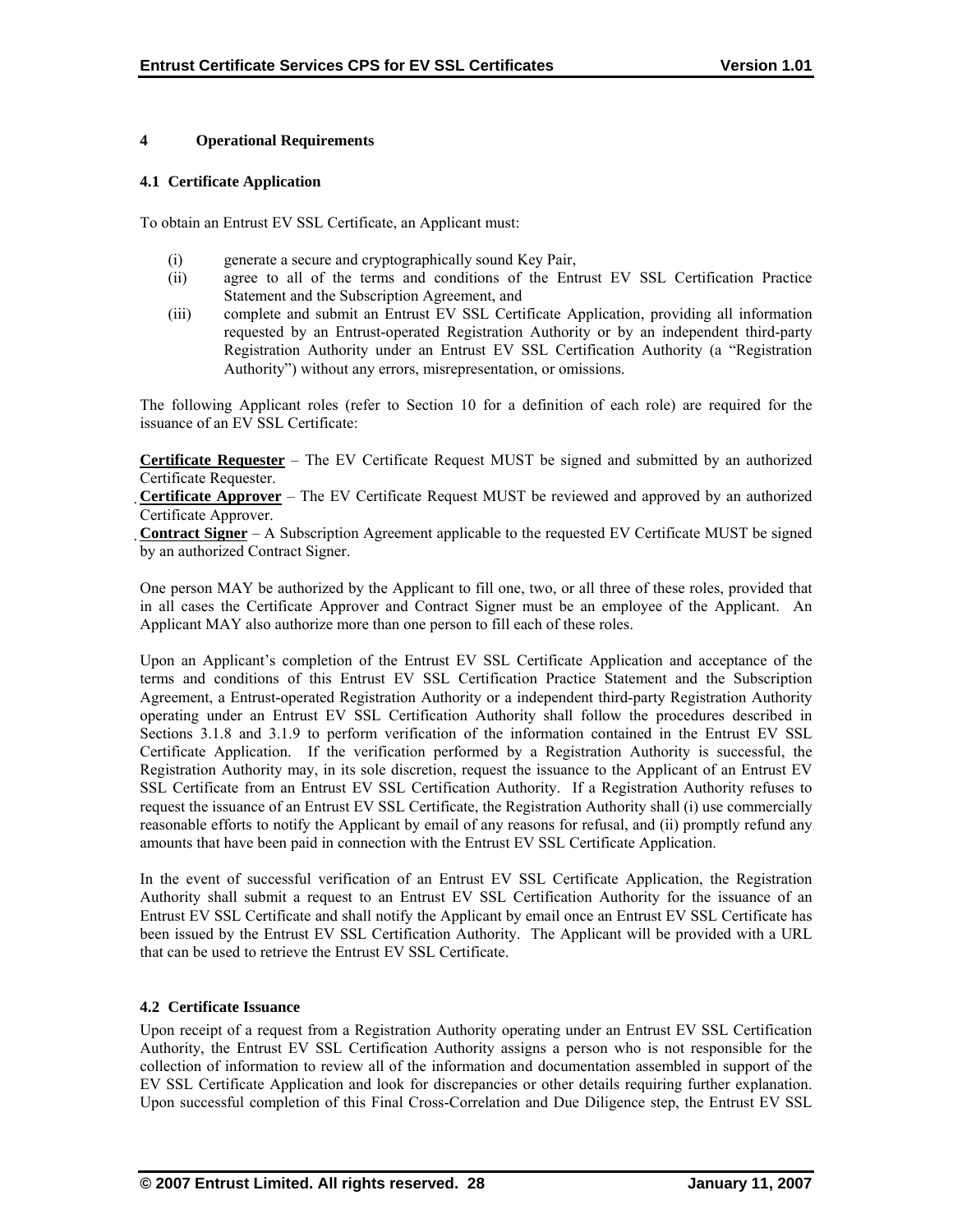<span id="page-33-0"></span>Certification Authority may generate and digitally sign an Entrust EV SSL Certificate in accordance with the Certificate profile described in Section 7.

Upon issuance of an Entrust EV SSL Certificate, neither Entrust nor any independent third-party Registration Authority operating under an Entrust EV SSL Certification Authority, nor any Resellers or Co-marketers, or any subcontractors, distributors, agents, suppliers, employees, or directors of any of the foregoing shall have any obligation to perform any ongoing monitoring, investigation, or verification of the information provided in an Entrust EV SSL Certificate Application.

# **4.3 Certificate Acceptance**

Once an Entrust EV SSL Certificate has been generated and placed in an Entrust Repository, the Registration Authority that requested the issuance of the Entrust EV SSL Certificate shall use commercially reasonable efforts to notify the Applicant by email that the Applicant's Entrust EV SSL Certificate is available. The email will contain a URL for use by the Applicant to retrieve the Entrust EV SSL Certificate.

#### **4.4 Certificate Suspension and Revocation**

An Entrust EV SSL Certification Authority shall revoke an Entrust EV SSL Certificate after receiving a valid revocation request from a Registration Authority operating under such Entrust EV SSL Certification Authority. A Registration Authority operating under an Entrust EV SSL Certification Authority shall be entitled to request and may request that an Entrust EV SSL Certification Authority revoke an Entrust EV SSL Certificate after such Registration Authority receives a valid revocation request from the Subscriber for such Entrust EV SSL Certificate. A Registration Authority operating under an Entrust EV SSL Certification Authority shall be entitled to request and shall request that an Entrust EV SSL Certification Authority revoke an Entrust EV SSL Certificate if such Registration Authority becomes aware of the occurrence of any event that would require a Subscriber to cease to use such Entrust EV SSL Certificate. Entrust EV SSL Certification Authorities do not allow the suspension of Entrust EV SSL Certificates.

# **4.4.1 Circumstances for Revocation**

An Entrust EV SSL Certification Authority shall be entitled to revoke and may revoke, and a Registration Authority operating under an Entrust EV SSL Certification Authority shall be entitled to request revocation of and shall request revocation of, a Subscriber's Entrust EV SSL Certificate if such Entrust EV SSL Certification Authority or Registration Authority has knowledge of or a reasonable basis for believing that of any of the following events have occurred:

- (i) Compromise of such Entrust EV SSL Certification Authority's Private Key or Compromise of a superior Certification Authority's Private Key;
- (ii) breach by the Subscriber of any of the terms of the Entrust EV SSL Certification Practice Statement or the Subscriber's Subscription Agreement;
- (iii) any change in the information contained in an Entrust EV SSL Certificate issued to a Subscriber;
- (iv) non-payment of any Entrust EV SSL Certificate fees or service fees;
- (v) a determination that an Entrust EV SSL Certificate was not issued in accordance with the requirements of the Entrust EV SSL Certification Practice Statement or the Subscriber's Subscription Agreement;
- (vi) the Entrust EV SSL Certification Authority receives notice or otherwise become aware that a court or arbitrator has revoked a Subscriber's right to use the domain name listed in the EV SSL Certificate, or that the Subscriber has failed to renew it domain name;
- (vii) the Entrust EV SSL Certification Authority receives notice or otherwise become aware that a Subscriber has been added as a denied party or prohibited person to a blacklist, or is operating from a prohibited destination under the laws of the Entrust EV SSL Certification Authority's jurisdiction of operation as described in Section 2.4;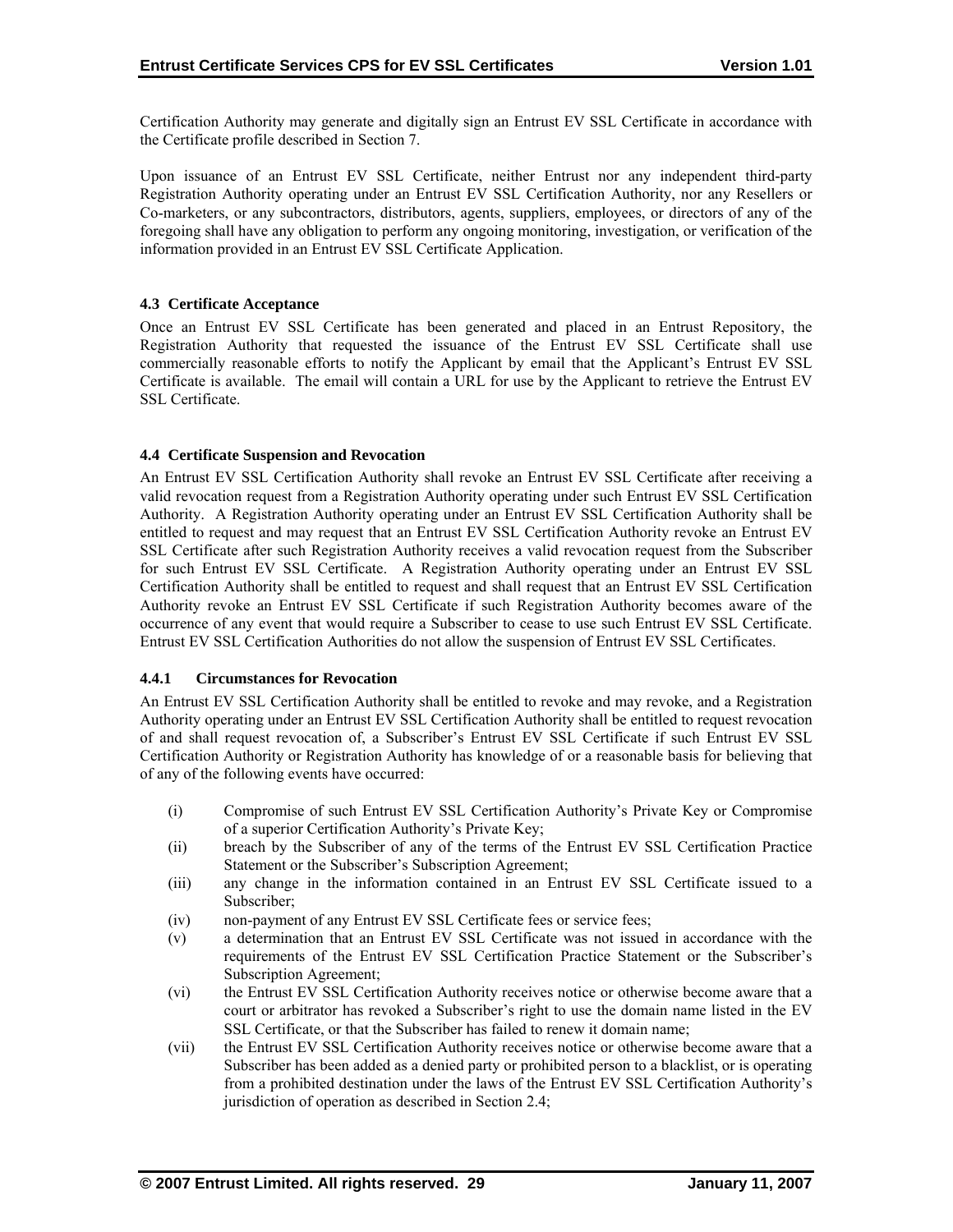- <span id="page-34-0"></span>(viii) the Entrust EV SSL Certification Authority ceases operations for any reason or the Entrust EV SSL Certification Authority's right to issue EV SSL Certificates expires or is revoked or terminated and the Entrust EV SSL Certification Authority has not arranged for another EV SSL Certification Authority to provide revocation support for the EV SSL Certificates; or
- (ix) any other reason that may be reasonably expected to affect the integrity, security, or trustworthiness of an Entrust EV SSL Certificate or an Entrust EV SSL Certification Authority.

A Subscriber shall request revocation of their Entrust EV SSL Certificate if the Subscriber has a suspicion or knowledge of or a reasonable basis for believing that of any of the following events have occurred:

- (i) Compromise of the Subscriber's Private Key;
- (ii) knowledge that the original EV SSL Certificate request was not authorized and such authorization will not be retroactively granted;
- (iii) change in the information contained in the Subscriber's Entrust EV SSL Certificate;
- (iv) change in circumstances that causes the information contained in Subscriber's Entrust EV SSL Certificate to become inaccurate, incomplete, or misleading.

Such revocation request shall be submitted by the Subscriber to the Registration Authority that processed the Subscriber's Entrust EV SSL Certificate Application. If a Subscriber's Entrust EV SSL Certificate is revoked for any reason, the Registration Authority that processed the Subscriber's Entrust EV SSL Certificate Application shall make a commercially reasonable effort to notify such Subscriber by sending an email to the technical and security contacts listed in the Entrust EV SSL Certificate Application. Revocation of an Entrust EV SSL Certificate shall not affect any of the Subscriber's contractual obligations under this Entrust EV SSL Certification Practice Statement, the Subscriber's Subscription Agreement, or any Relying Party Agreements.

# **4.4.2 Who Can Request Revocation**

A Subscriber may request revocation of their Entrust EV SSL Certificate at any time for any reason. If a Subscriber requests revocation of their Entrust EV SSL Certificate, the Subscriber must be able to validate themselves as set forth in Section 3.4 to the Registration Authority that processed the Subscriber's Entrust EV SSL Certificate Application. The Entrust EV SSL Certification Authorities shall not be required to revoke and the Registration Authorities operating under the Entrust EV SSL Certification Authorities shall not be required to request revocation of an Entrust EV SSL Certificate until a Subscriber can properly validate themselves as set forth in Section 3.4 and 4.4.3. An Entrust EV SSL Certification Authority shall be entitled to revoke and shall revoke, and a Registration Authority operating under an Entrust EV SSL Certification Authority shall be entitled to request revocation of and shall request revocation of, a Subscriber's Entrust EV SSL Certificate at any time for any of the reasons set forth in Section 4.4.1.

#### **4.4.3 Procedure for Revocation Request**

A Registration Authority operating under an Entrust EV SSL Certification Authority shall authenticate a request by a Subscriber for revocation of their Entrust EV SSL Certificate by requiring (i) some subset of the information provided by the Subscriber with the Subscriber's Entrust EV SSL Certificate Application, or (ii) the pass phrase submitted by the Subscriber with the Subscriber's Entrust EV SSL Certificate Application or verification by a contact at the Subscriber. Upon receipt and confirmation of such information, the Registration Authority shall send a revocation request to the Entrust EV SSL Certification Authority that issued such Entrust EV SSL Certificate. The Entrust EV SSL Certification Authority receiving such revocation request shall immediately acknowledge the revocation request via email and initiate an investigation into the circumstances and criticality of the request. The Entrust EV SSL Certification Authority shall make all reasonable efforts to post the serial number of the revoked Entrust EV SSL Certificate to a CRL in an Entrust Repository within two (2) business days of receiving such revocation request. If a Subscriber's Entrust EV SSL Certificate is revoked for any reason, the Registration Authority that requested revocation of the Subscriber's Entrust EV SSL Certificate shall make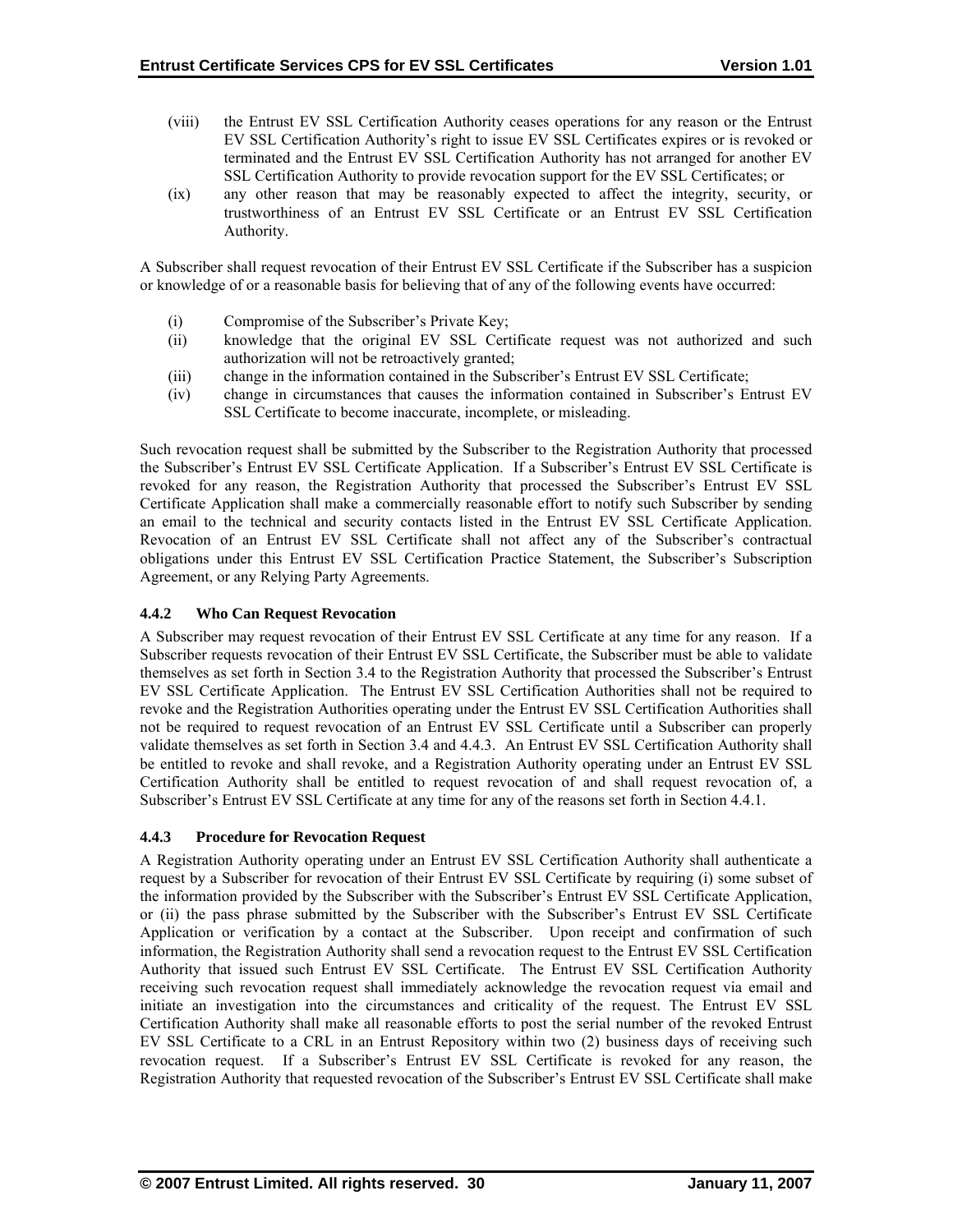<span id="page-35-0"></span>a commercially reasonable effort to notify the Subscriber by sending an email to the technical and security contacts specified in the Subscriber's Entrust SSL Web Certificate Application.

# **4.4.4 Revocation Request Grace Period**

In the case of Private Key Compromise, or suspected Private Key Compromise, a Subscriber shall request revocation of the corresponding Entrust EV SSL Certificate immediately upon detection of the Compromise or suspected Compromise. Revocation requests for other required reasons shall be made as soon as reasonably practicable.

#### **4.4.5 Circumstances for Suspension**

Entrust EV SSL Certification Authorities do not suspend Entrust EV SSL Certificates.

#### **4.4.6 Who Can Request Suspension**

Entrust EV SSL Certification Authorities do not suspend Entrust EV SSL Certificates.

#### **4.4.7 Procedure for Suspension Request**

Entrust EV SSL Certification Authorities do not suspend Entrust EV SSL Certificates.

# **4.4.8 Limits on Suspension Period**

Entrust EV SSL Certification Authorities do not suspend Entrust EV SSL Certificates.

#### **4.4.9 CRL Issuance Frequency**

Entrust EV SSL Certification Authorities shall use commercially reasonable efforts to issue CRLs at least once every twenty-four (24) hours with a validity period of seven (7) days. CRLs will generally be issued at approximately 12.00 a.m. In certain circumstances, CRLs may also be issued between these intervals, such as in the event of the detection of a serious Compromise.

#### **4.4.10 CRL Checking Requirements**

A Relying Party shall check whether the Entrust EV SSL Certificate that the Relying Party wishes to rely on has been revoked. A Relying Party shall check the Certificate Revocation Lists maintained in the appropriate Repository to determine whether the Entrust EV SSL Certificate that the Relying Party wishes to rely on has been revoked. In no event shall Entrust or any independent third-party Registration Authorities operating under an Entrust EV SSL Certification Authority, or any Resellers or Co-marketers, or any subcontractors, distributors, agents, suppliers, employees, or directors of any of the foregoing be liable for any damages whatsoever due to (i) the failure of a Relying Party to check for revocation or expiration of an Entrust EV SSL Certificate, or (ii) any reliance by a Relying Party on an Entrust EV SSL Certificate that has been revoked or that has expired.

#### **4.4.11 On-line Revocation/Status Checking Availability**

No stipulation.

#### **4.4.12 On-line Revocation Checking Requirements**

No stipulation.

# **4.4.13 Other Forms of Revocation Advertisements Available**

No stipulation.

# **4.4.14 Checking Requirements For Other Forms of Revocation Advertisements**

No stipulation.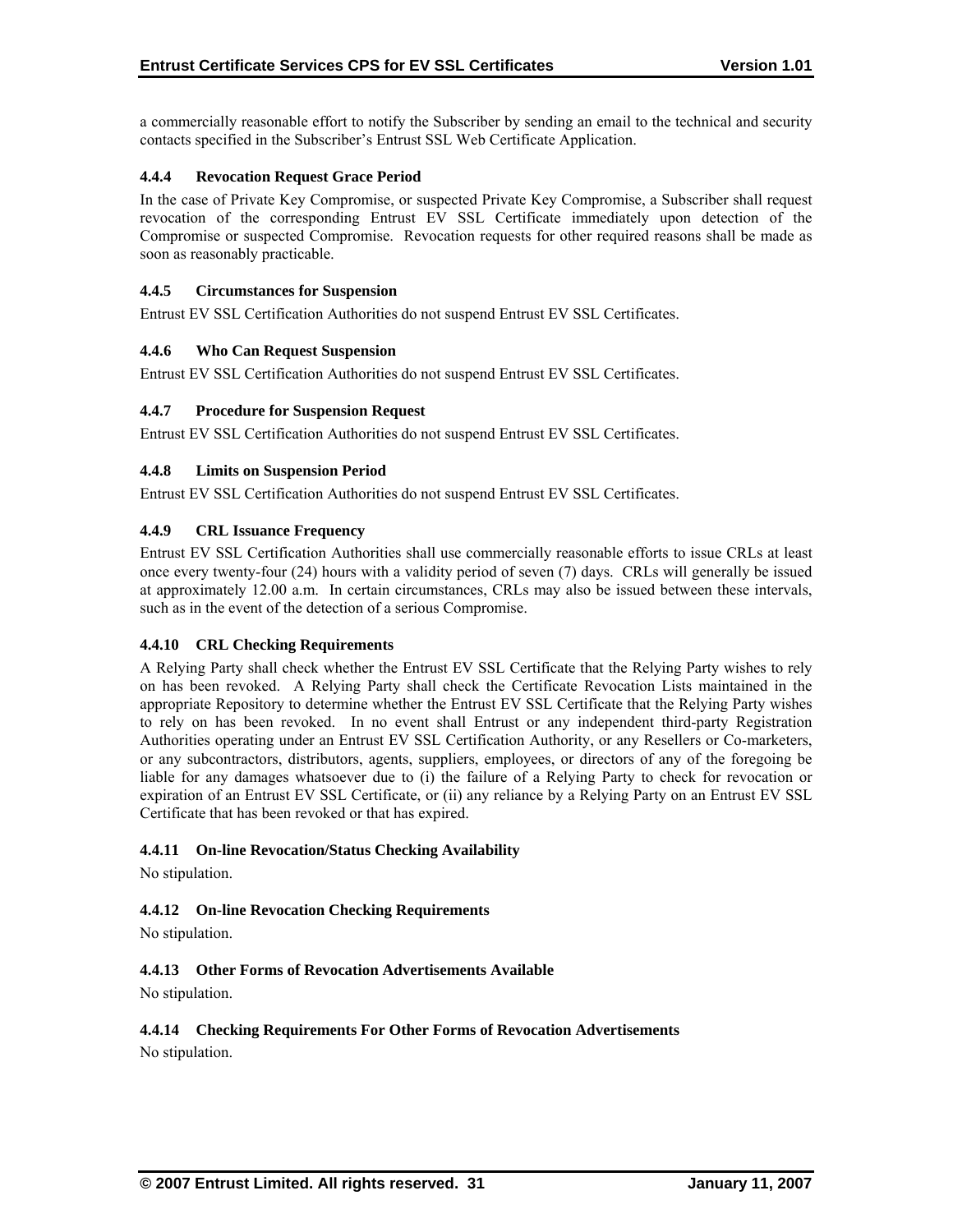# <span id="page-36-0"></span>**4.4.15 Special Requirements Re Key Compromise**

If a Subscriber suspects or knows that the Private Key corresponding to the Public Key contained in the Subscriber's Entrust EV SSL Certificate has been Compromised, the Subscriber shall immediately notify the Registration Authority that processed the Subscriber's Entrust EV SSL Certificate Application, using the procedures set forth in Section 4.4.3, of such suspected or actual Compromise. The Subscriber shall immediately stop using such Entrust EV SSL Certificate and shall remove such Entrust EV SSL Certificate from any devices and/or software in which such Entrust EV SSL Certificate has been installed. The Subscriber shall be responsible for investigating the circumstances of such Compromise or suspected Compromise and for notifying any Relying Parties that may have been affected by such Compromise or suspected Compromise.

#### **4.5 Security Audit Procedures**

Significant security events in the Entrust EV SSL Certification Authorities are automatically time-stamped and recorded as audit logs in audit trail files. The audit trail files are processed (reviewed for policy violations or other significant events) on a regular basis. Authentication codes are used in conjunction with the audit trail files to protect against modification of audit logs. Audit trail files are archived periodically. All files including the latest audit trail file are moved to backup media and stored in a secure archive facility.

The Entrust EV SSL Certification Authorities and all Registration Authorities operating under an Entrust EV SSL Certification Authority record in detail every action taken to process an EV SSL Certificate Request and to issue an EV SSL Certificate, including all information generated or received in connection with an EV SSL Certificate Request, and every action taken to process the Request, including time, date, and personnel involved in the action.

The foregoing record requirements include, but are not limited to, an obligation to record the following events:

- (i) Entrust EV SSL Certification Authority key lifecycle management events, including:
	- a. Key generation, backup, storage, recovery, archival, and destruction; and b. Cryptographic device lifecycle management events.
- (ii) Entrust EV SSL Certification Authority and Subscriber EV SSL Certificate lifecycle management events, including:
	- a. EV SSL Certificate Requests, renewal and re-key requests, and revocation;
	- b. All verification activities required by this CPS;
	- c. Date, time, phone number used, persons spoken to, and end results of verification telephone calls;
	- d. Acceptance and rejection of EV SSL Certificate Requests;
	- e. Issuance of EV SSL Certificates; and
	- f. Generation of Certificate Revocation Lists (CRLs).
- (iii) Security events, including:
	- a. Successful and unsuccessful PKI system access attempts;
	- b. PKI and security system actions performed;
	- c. Security profile changes;
	- d. System crashes, hardware failures, and other anomalies;
	- e. Firewall and router activities; and
	- f. Entries to and exits from the Entrust EV SSL Certification Authority facility.
- (iv) Log entries include the following elements:
	- a. Date and time of entry;
	- b. Identity of the persona and entity making the journal entry; and
	- c. Description of entry.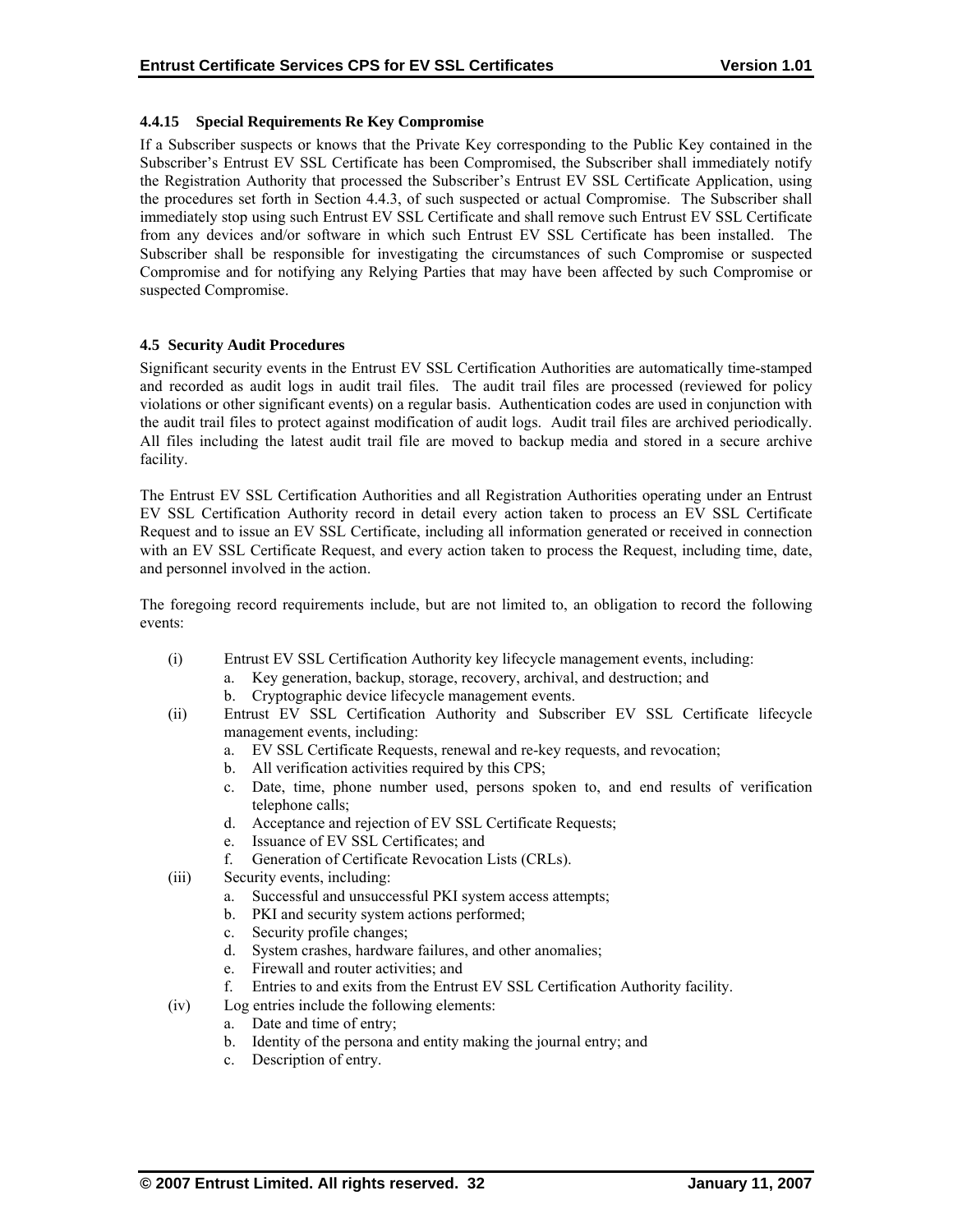#### <span id="page-37-0"></span>**4.6 Records Archival**

The audit trail files and databases for Entrust EV SSL Certification Authorities are both archived. The archive of an Entrust EV SSL Certification Authorities' database is retained for at least three (3) years. Archives of audit trail files are retained for at least seven (7) year(s) after any EV SSL Certificate based on that documentation ceases to be valid. The databases for Entrust EV SSL Certification Authorities are encrypted and protected by Entrust software master keys. The archive media is protected through storage in a restricted-access facility to which only Entrust-authorized personnel have access. Archive files are backed up as they are created. Originals are stored on-site and housed with an Entrust EV SSL Certification Authority system. Backup files are stored at a secure and separate geographic location.

# **4.7 Key Changeover**

Subscribers are issued Entrust EV SSL Certificates that expire after a defined period of time to minimize the exposure of the associated Key Pair. For this reason, a new Key Pair must be created and that new Public Key must be submitted with each Entrust EV SSL Certificate Application to replace an expiring Entrust EV SSL Certificate. The process for renewing an Entrust EV SSL Certificate is described in Section 3.2.

# **4.8 Compromise and Disaster Recovery**

Entrust EV SSL Certification Authorities have a disaster recovery plan to provide for timely recovery of services in the event of a system outage.

Entrust requires rigorous security controls to maintain the integrity of Entrust EV SSL Certification Authorities. The Compromise of the Private Key used by an Entrust EV SSL Certification Authority is viewed by Entrust as being very unlikely, however, Entrust has policies and procedures that will be employed in the event of such a Compromise. At a minimum, all Subscribers shall be informed as soon as practicable of such a Compromise and information shall be posted in the Entrust Repository.

#### **4.9 CA Termination**

In the event that an Entrust EV SSL Certification Authority ceases operation, all Entrust EV SSL Certificates issued by such Entrust EV SSL Certification Authority shall be revoked.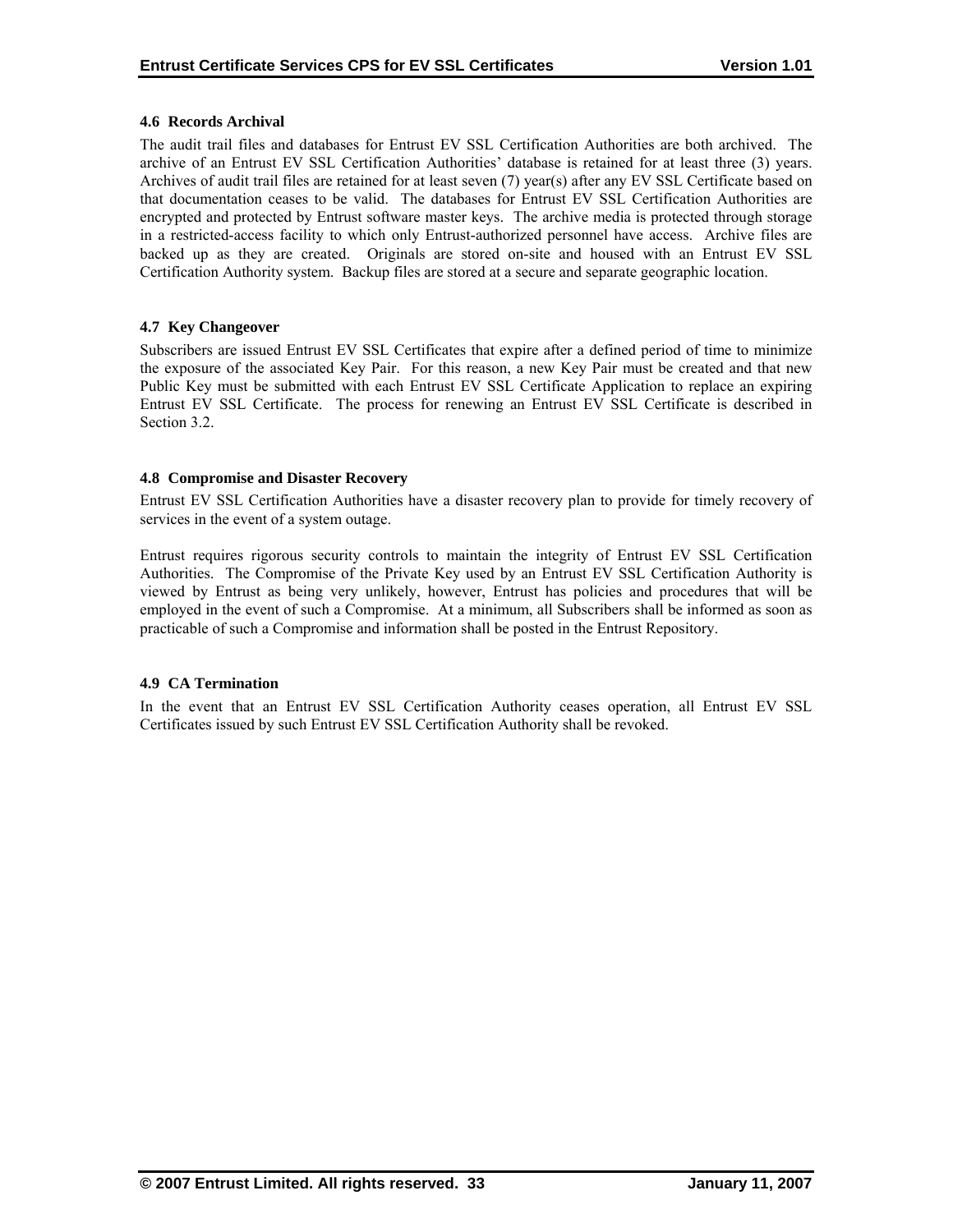# <span id="page-38-0"></span>**5 Physical, Procedural, and Personnel Security Controls**

#### **5.1 Physical Controls**

Entrust/Authority™ software is used as the software component of the Entrust EV SSL Certification Authorities. The hardware and software for an Entrust EV SSL Certification Authority is located in a secure facility with physical security and access control procedures that meet or exceed industry standards. The room containing the Entrust/Authority software is designated a two (2) person zone, and controls are used to prevent a person from being in the room alone. Alarm systems are used to notify security personnel of any violation of the rules for access to an Entrust EV SSL Certification Authority.

# **5.2 Procedural Controls**

An Entrust EV SSL Certification Authority has a number of trusted roles for sensitive operations of the Entrust EV SSL Certification Authority software. To gain access to the Entrust/Authority software used in an Entrust EV SSL Certification Authority, operational personnel must undergo background investigations. Entrust EV SSL Certification Authority operations related to adding administrative personnel or changing Certification Authority policy settings require more than one (1) person to perform the operation.

# **5.3 Personnel Controls**

Operational personnel for an Entrust EV SSL Certification Authority will not be assigned other responsibilities that conflict with their operational responsibilities for the Entrust EV SSL Certification Authority. The privileges assigned to operational personnel for an Entrust EV SSL Certification Authority will be limited to the minimum required to carry out their assigned duties.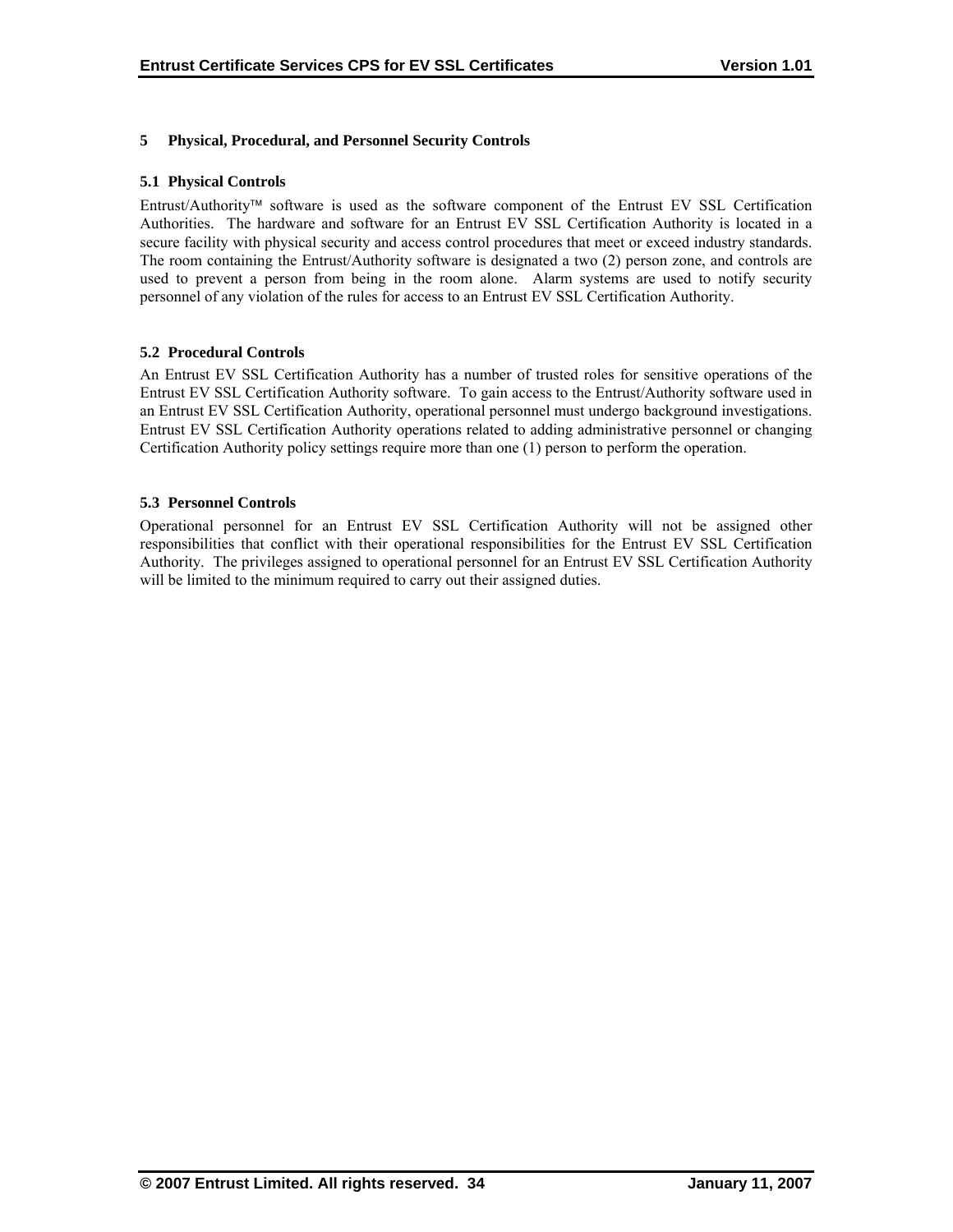# <span id="page-39-0"></span>**6 Technical Security Controls**

#### **6.1 Key Pair Generation and Installation**

#### **6.1.1 Key Pair Generation**

The signing Key Pair for an Entrust EV SSL Certification Authority is created during the initial start up of the Entrust/Master Control application and is protected by the master key for such Entrust EV SSL Certification Authority. Hardware key generation is used which is compliant to at least FIPS 140-1 level 3.

# **6.1.2 Private Key Delivery to Entity**

Not applicable.

# **6.1.3 Public Key Delivery to Certificate Issuer**

The Public Key to be included in an Entrust EV SSL Certificate is delivered to Entrust EV SSL Certification Authorities in a Certificate Signing Request (CSR) as part of the Entrust EV SSL Certificate Application process.

# **6.1.4 CA Public Key Delivery to Users**

The Public-Key Certificate for Entrust EV SSL Certification Authorities is cross certified by the Entrust Root Certification Authority. The self-signed Public-Key Certificate for the Entrust Root Certification Authority is pre-installed in common World Wide Web browser and web server software by the applicable software manufacturers.

# **6.1.5 Key Sizes**

The SSL server key sizes will be a minimum of RSA 1024 bits for certificates issued on or before 31 December 2010, after which the minimum key size will be RSA 2048 bits.

#### **6.1.6 Public-Key Parameters Generation**

The Subscriber's World Wide Web server software controls which Public-Key parameters are used.

#### **6.1.7 Parameter Quality Checking**

The quality of the Public-Key parameters is governed by the Subscriber's World Wide Web server software that generates the parameters. Neither Entrust nor any independent third-party Registration Authority operating under an Entrust EV SSL Certification Authority, nor any Resellers or Co-marketers, or any subcontractors, distributors, agents, suppliers, employees, or directors of any of the foregoing make any representations or provide any representations, warranties or conditions whatsoever about the quality of the Public Key contained in an Entrust EV SSL Certificate.

#### **6.1.8 Hardware/Software Key Generation**

The method for generating the Subscriber's Key Pair associated with an Entrust EV SSL Certificate is solely under the control of the Subscriber, and neither Entrust nor any independent third-party Registration Authority operating under an Entrust EV SSL Certification Authority, nor any Resellers or Co-marketers, or any subcontractors, distributors, agents, suppliers, employees, or directors of any of the foregoing shall have any responsibility or liability whatsoever for the generation of the Subscriber's Key Pair.

#### **6.1.9 Key Usage Purposes**

Entrust EV SSL Certificates issued by an Entrust EV SSL Certification Authority contain the keyUsage and the extendkeyUsage Certificate extensions restricting the purpose for which an Entrust EV SSL Certificate can be used. Subscribers and Relying Parties shall only use Entrust EV SSL Certificates in compliance with this Entrust EV SSL Certification Practice Statement and applicable laws.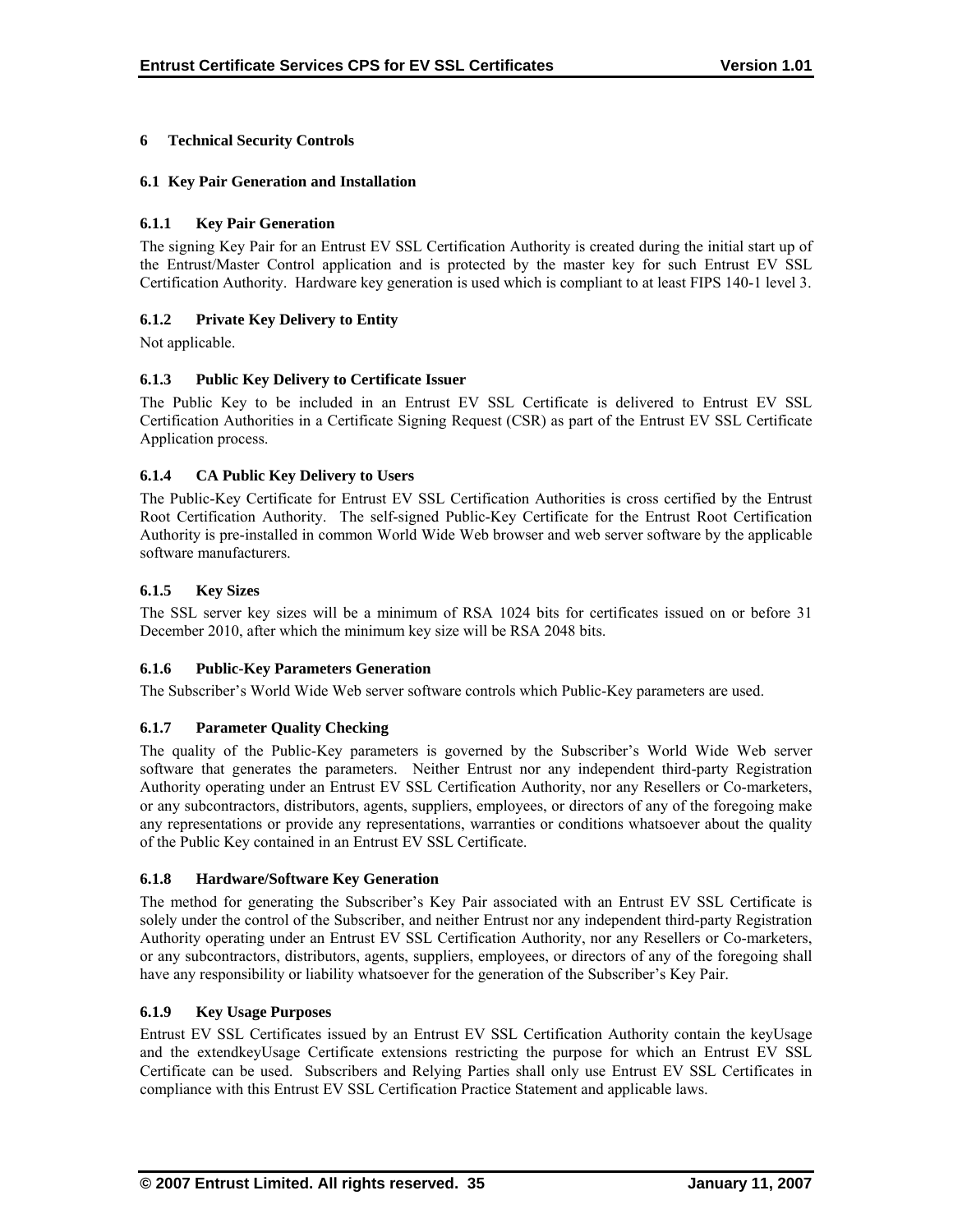# <span id="page-40-0"></span>**6.2 Private Key Protection**

The Entrust EV SSL Certification Authorities use Entrust/Authority software in conjunction with hardware certified to FIPS 140 level 3 to protect the Entrust EV SSL Certification Authorities' Private Keys. Subscribers are responsible for protecting the Private Key associated with the Public Key in the Subscriber's Entrust EV SSL Certificate. Entrust does not escrow the Entrust EV SSL Certification Authorities' Private Keys.

#### **6.3 Other Aspects of Key Pair Management**

Entrust EV SSL Certificates contain a validity period of up to, but no more than, 27 months. The Key Pair associated with the Entrust EV SSL Certificate is expired at the time of the certificate expiry or at the time of re-key, whichever occurs first. Key Pairs associated with Entrust EV SSL Certificates are not renewed.

#### **6.4 Activation Data**

No stipulation.

# **6.5 Computer Security Controls**

The workstations on which the Entrust EV SSL Certification Authorities operate are physically secured as described in Section 5.1. The operating systems on the workstations on which the Entrust EV SSL Certification Authorities operate enforce identification and authentication of users. Access to Entrust/Authority software databases and audit trails is restricted as described in this Entrust EV SSL Certification Practice Statement. All operational personnel that are authorized to have access to the Entrust EV SSL Certification Authorities are required to use hardware tokens in conjunction with a PIN to gain access to the physical room that contains the Entrust/Authority software being used for such Entrust EV SSL Certification Authorities.

#### **6.6 Life Cycle Technical Controls**

The efficacy and appropriateness of the security settings described in this Entrust EV SSL Certification Practice Statement are reviewed on a yearly basis. A risk and threat assessment will be performed to determine if key lengths need to be increased or operational procedures modified from time to time to maintain system security.

#### **6.7 Network Security Controls**

Remote access to Entrust EV SSL Certification Authority application via the Administration software interface is secured.

# **6.8 Cryptographic Module Engineering Controls**

The Entrust EV SSL Certification Authority application software cryptographic module is designed to conform to FIPS 140 level 2 requirements. Optional hardware tokens may be used to generate Key Pairs that may conform with higher levels of FIPS validation, but which must at least conform to level 2.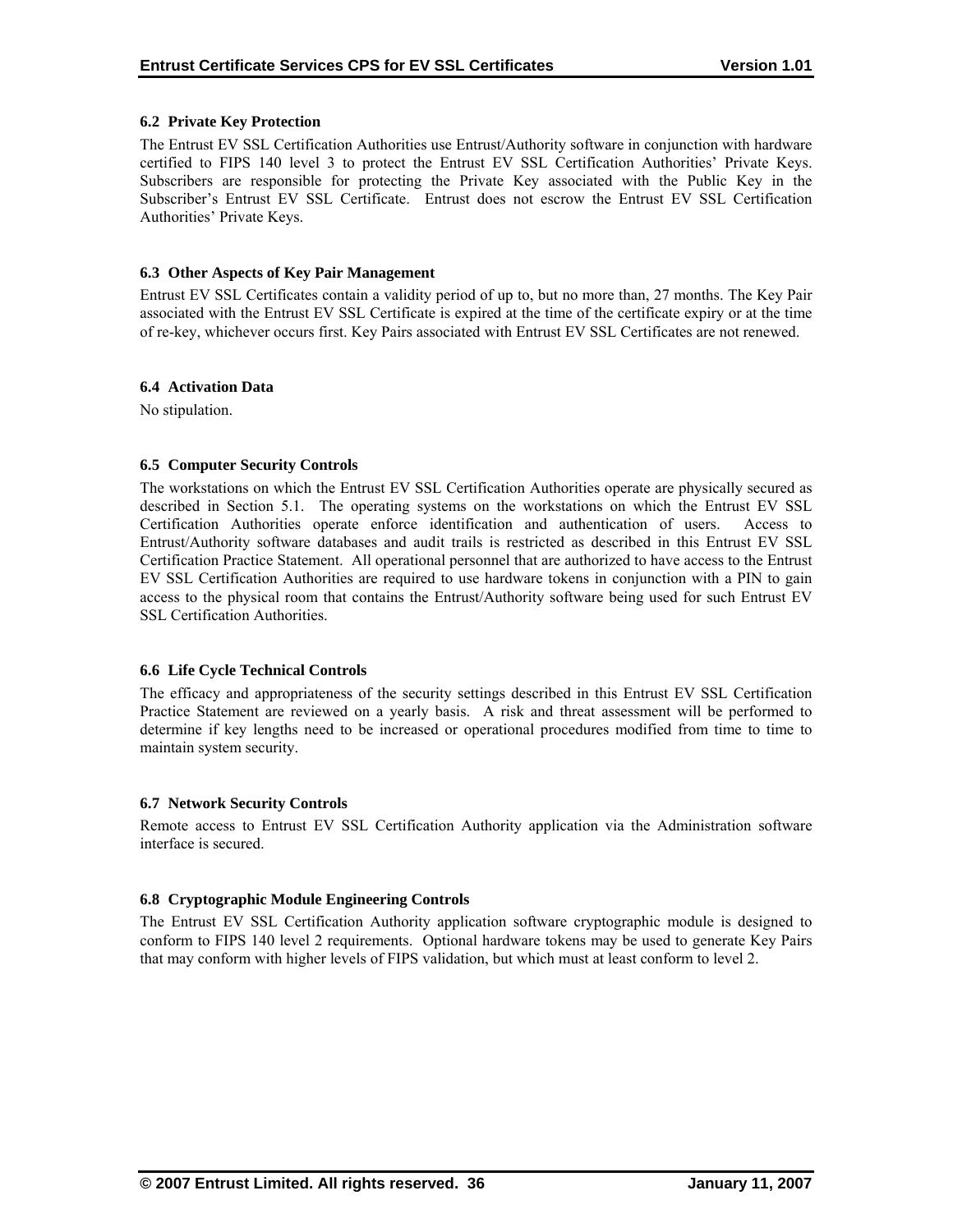# <span id="page-41-0"></span>**7 Certificate and CRL Profiles**

The profile for the Entrust EV SSL Certificates and Certificate Revocation List (CRL) issued by an Entrust EV SSL Certification Authority conform to the specifications contained in the Guidelines published by the CA/Browser Forum, which themselves conform to IETF RFC 3280 Internet X.509 PKI Certificate and Certificate Revocation List (CRL) Profile.

# **7.1 Certificate Profile**

The following X.509 version 3 Certificate format is used by the Entrust EV SSL Certification Authorities:

- 1. Version: set to v3
- 2. Extensions: as stipulated in the Guidelines
- 3. Algorithm object identifiers: as specified in IETF RFC 3279 Algorithms and Identifiers for the Internet X.509 PKI Certificate and Certificate Revocation List (CRL) Profile
- 4. Name forms: as stipulated in the Guidelines
- 5. Name constraints are not used
- 6. Certificate Policy OID: **2.16.840.1.114028.10.1.2**
- 7. Policy constraints are not used
- 8. Policy qualifiers:
	- o CPSUri:<http://www.entrust.net/CPS>
	- o userNotice: **The Entrust EV SSL Certification Practice Statement (CPS) available at www.entrust.net/cps is hereby incorporated into your use or reliance on this Certificate. This CPS contains limitations on warranties and liabilities. Copyright (c) 2006 Entrust Limited**
- 9. Certificate policies extension is marked Not Critical

# **7.2 CRL Profile**

The following fields of the X.509 version 2 CRL format are used by the Entrust EV SSL Certification Authorities:

- version: set to v2
- signature: identifier of the algorithm used to sign the CRL
- issuer: the full Distinguished Name of the Certification Authority issuing the CRL
- this update: time of CRL issuance
- next update: time of next expected CRL update
- revoked certificates: list of revoked Certificate information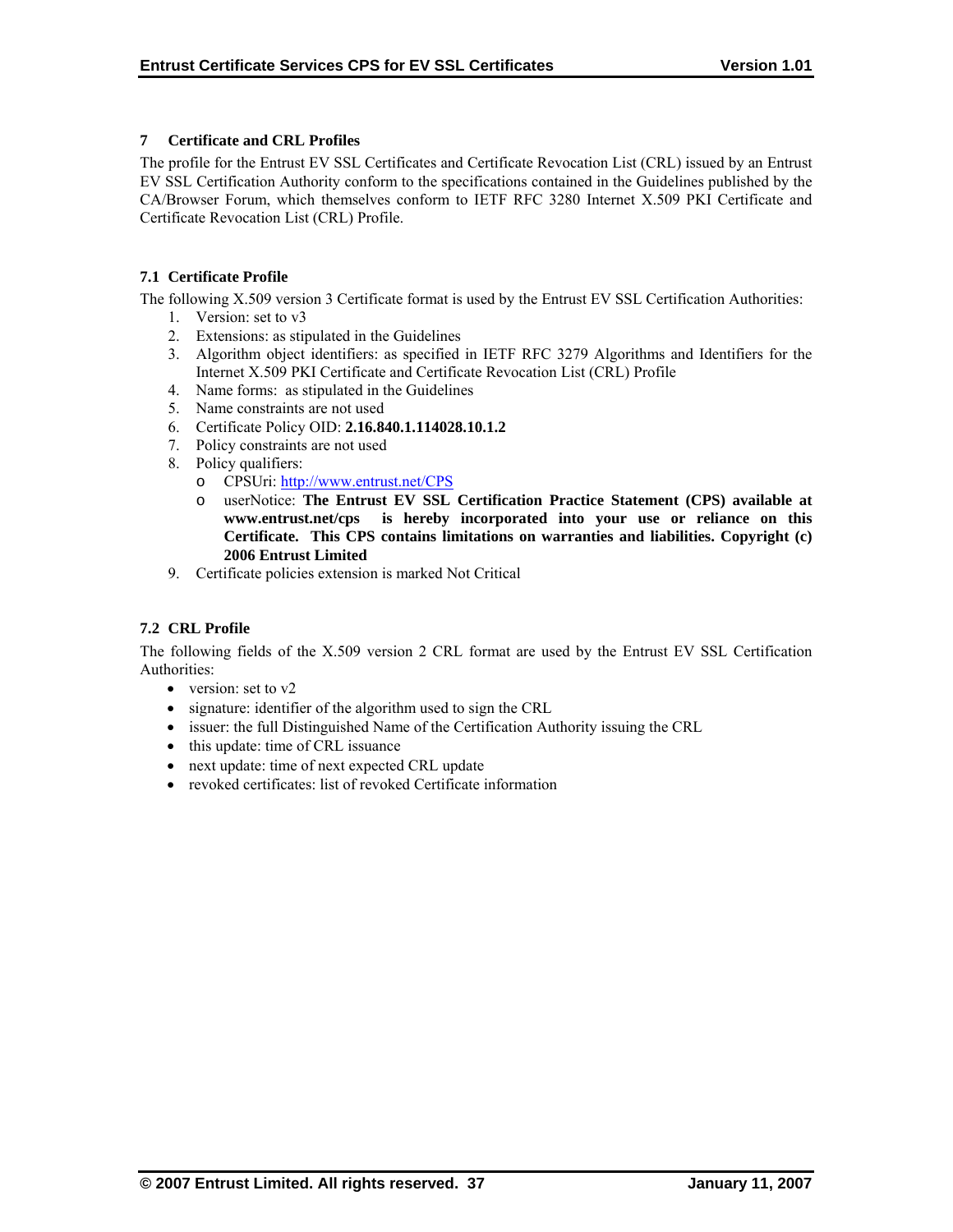# <span id="page-42-0"></span>**8 Specification Administration**

#### **8.1 Specification Change Procedures**

Entrust may, in its discretion, modify the Entrust EV SSL Certification Practice Statement and the terms and conditions contained herein from time to time. Modifications to the Entrust EV SSL Certification Practice Statement that, in the judgment of Entrust, will have little or no impact on Applicants, Subscribers, and Relying Parties, may be made with no change to the Entrust EV SSL Certification Practice Statement version number and no notification to Applicants, Subscribers, and Relying Parties. Such changes shall become effective immediately upon publication in the Entrust Repository.

Modifications to the Entrust EV SSL Certification Practice Statement that, in the judgment of Entrust may have a significant impact on Applicants, Subscribers, and Relying Parties, shall be published in the Entrust Repository and shall become effective fifteen (15) days after publication in the Entrust Repository unless Entrust withdraws such modified Entrust EV SSL Certification Practice Statement prior to such effective date. In the event that Entrust makes a significant modification to Entrust EV SSL Certification Practice Statement, the version number of the Entrust EV SSL Certification Practice Statement shall be updated accordingly. Unless a Subscriber ceases to use, removes, and requests revocation of such Subscriber's Entrust EV SSL Certificate(s) prior to the date on which an updated version of the Entrust EV SSL Certification Practice Statement becomes effective, such Subscriber shall be deemed to have consented to the terms and conditions of such updated version of the Entrust EV SSL Certification Practice Statement and shall be bound by the terms and conditions of such updated version of the Entrust EV SSL Certification Practice Statement.

# **8.2 Publication and Notification Policies**

Prior to major changes to this Entrust EV SSL Certification Practice Statement, notification of the upcoming changes will be posted in the Entrust Repository.

# **8.3 CPS Approval Procedures**

This Entrust EV SSL Certification Practice Statement and any subsequent changes shall be approved by the Entrust Policy Authority.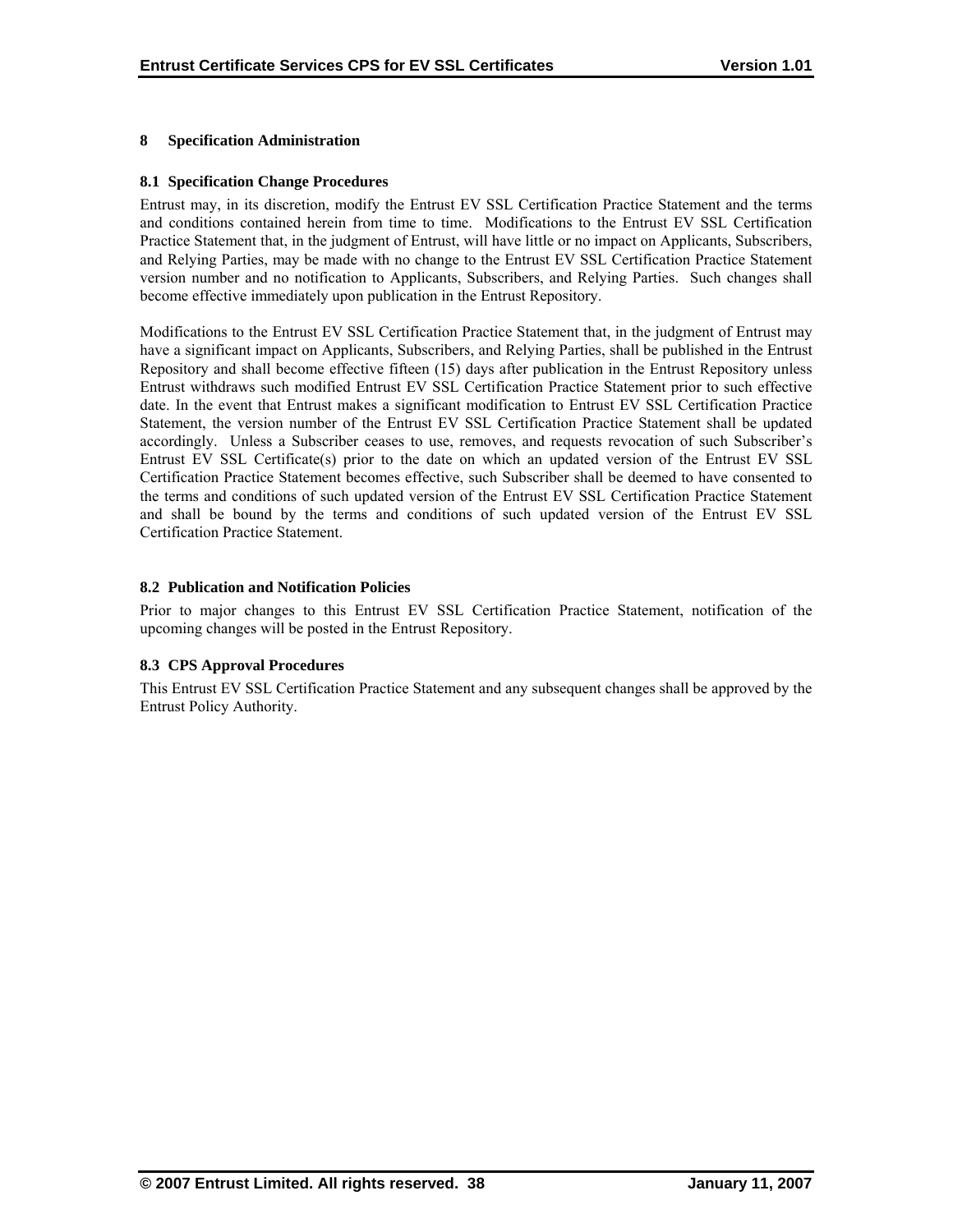# <span id="page-43-0"></span>**9 Acronyms**

| CA          | Certification Authority                                                          |
|-------------|----------------------------------------------------------------------------------|
| <b>CPS</b>  | <b>Certification Practice Statement</b>                                          |
| <b>CRL</b>  | Certificate Revocation List                                                      |
| <b>CSR</b>  | Certificate Signing Request                                                      |
| DN          | Distinguished Name                                                               |
| <b>DNS</b>  | Domain Name Server                                                               |
| <b>DSA</b>  | Digital Signature Algorithm                                                      |
| <b>HTTP</b> | <b>Hypertext Transfer Protocol</b>                                               |
| <b>IETF</b> | Internet Engineering Task Force                                                  |
| ITU-T       | International Telecommunication Union - Telecommunication Standardization Sector |
| MAC         | Message Authentication Code                                                      |
| <b>OCSP</b> | Online Certificate Status Protocol                                               |
| OA          | <b>Operational Authority</b>                                                     |
| <b>OID</b>  | Object Identifier                                                                |
| PA          | Policy Authority                                                                 |
| <b>PIN</b>  | Personal Identification Number                                                   |
| PKI         | Public-Key Infrastructure                                                        |
| RA          | <b>Registration Authority</b>                                                    |
| <b>RDN</b>  | Relative Distinguished Name                                                      |
| <b>RFC</b>  | Request for Comment                                                              |
| <b>SEP</b>  | Secure Exchange Protocol                                                         |
| <b>SSL</b>  | Secure Sockets Layer                                                             |
| URL         | Universal Resource Locator                                                       |
|             |                                                                                  |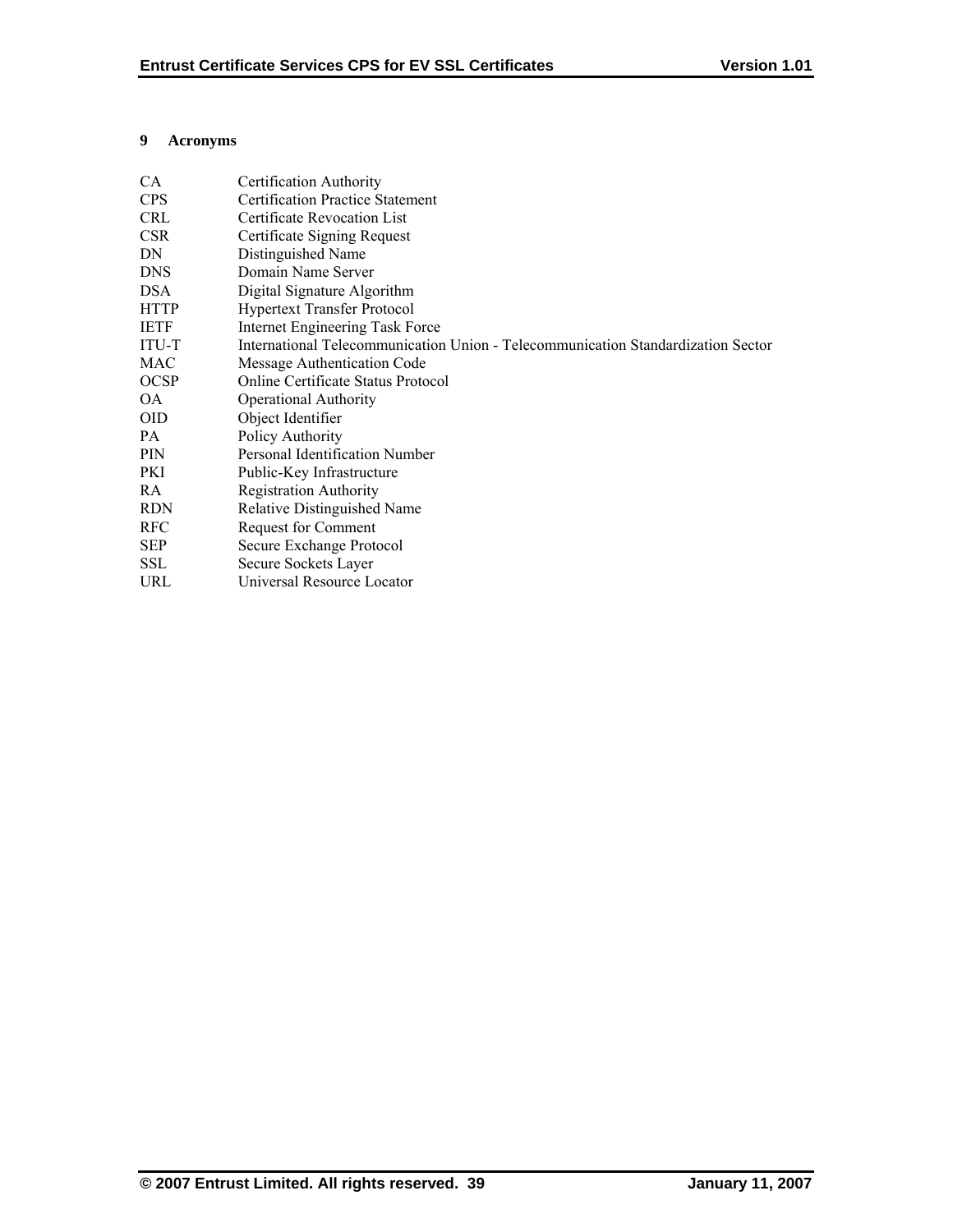#### <span id="page-44-0"></span>**10 Definitions**

**Affiliate:** means Entrust, and any corporation or other entity that Entrust directly or indirectly controls. In this context, a party "controls" a corporation or another entity if it directly or indirectly owns or controls fifty percent (50%) or more of the voting rights for the board of directors or other mechanism of control.

**Applicant:** means an eligible organization applying for an Entrust EV SSL Certificate, but which has not yet been issued an Entrust EV SSL Certificate, or an organization that currently has an Entrust EV SSL Certificate or Entrust EV SSL Certificates and that is applying for renewal of such Entrust EV SSL Certificate or Entrust EV SSL Certificates or for an additional Entrust EV SSL Certificate or Entrust EV SSL Certificates.

**Business Day:** means any day, other than a Saturday, Sunday, statutory or civic holiday in the City of Ottawa, Ontario.

**Certificate:** means a digital document that at a minimum: (a) identifies the Certification Authority issuing it, (b) names or otherwise identifies a Subject, (c) contains a Public Key of a Key Pair, (d) identifies its operational period, and (e) contains a serial number and is digitally signed by a Certification Authority.

**Certificate Revocation List:** means a time-stamped list of the serial numbers of revoked Certificates that has been digitally signed by a Certification Authority.

**Certification Authority:** means an entity or organization that (i) creates and digitally signs Certificates that contain among other things a Subject's Public Key and other information that is intended to identify the Subject, (ii) makes Certificates available to facilitate communication with the Subject identified in the Certificate, and (iii) creates and digitally signs Certificate Revocation Lists containing information about Certificates that have been revoked and which should no longer be used or relied upon.

**Certification Practice Statement:** means a statement of the practices that a Certification Authority uses in issuing, managing, revoking, renewing, and providing access to Certificates, and the terms and conditions under which the Certification Authority makes such services available.

**Co-marketers:** means any person, entity, or organization that has been granted by Entrust or a Registration Authority operating under an Entrust EV SSL Certification Authority the right to promote Entrust EV SSL Certificates.

**Compromise:** means a suspected or actual loss, disclosure, or loss of control over sensitive information or data.

**CPS:** see Certification Practice Statement.

**CRL:** see Certificate Revocation List.

**Cross Certificate(s)**: shall mean a Certificate(s) that (i) includes the public key of a public-private key pair generated by an Entrust EV SSL Certification Authority; and (ii) includes the digital signature of an Entrust Root Certification Authority.

**Entrust:** means Entrust Limited.

**Entrust.net**: means Entrust Limited.

**Entrust Operational Authority:** means those personnel who work for or on behalf of Entrust and who are responsible for the operation of the Entrust EV SSL Certification Authorities.

**Entrust Policy Authority:** means those personnel who work for or on behalf of Entrust and who are responsible for determining the policies and procedures that govern the operation of the Entrust EV SSL Certification Authorities.

**Entrust Repository:** means a collection of databases and web sites that contain information about Entrust EV SSL Certificates and services provided by Entrust in respect to Entrust EV SSL Certificates, including among other things, the types of Entrust EV SSL Certificates issued by the Entrust EV SSL Certification Authorities, the services provided by Entrust in respect to Entrust EV SSL Certificates, the fees charged by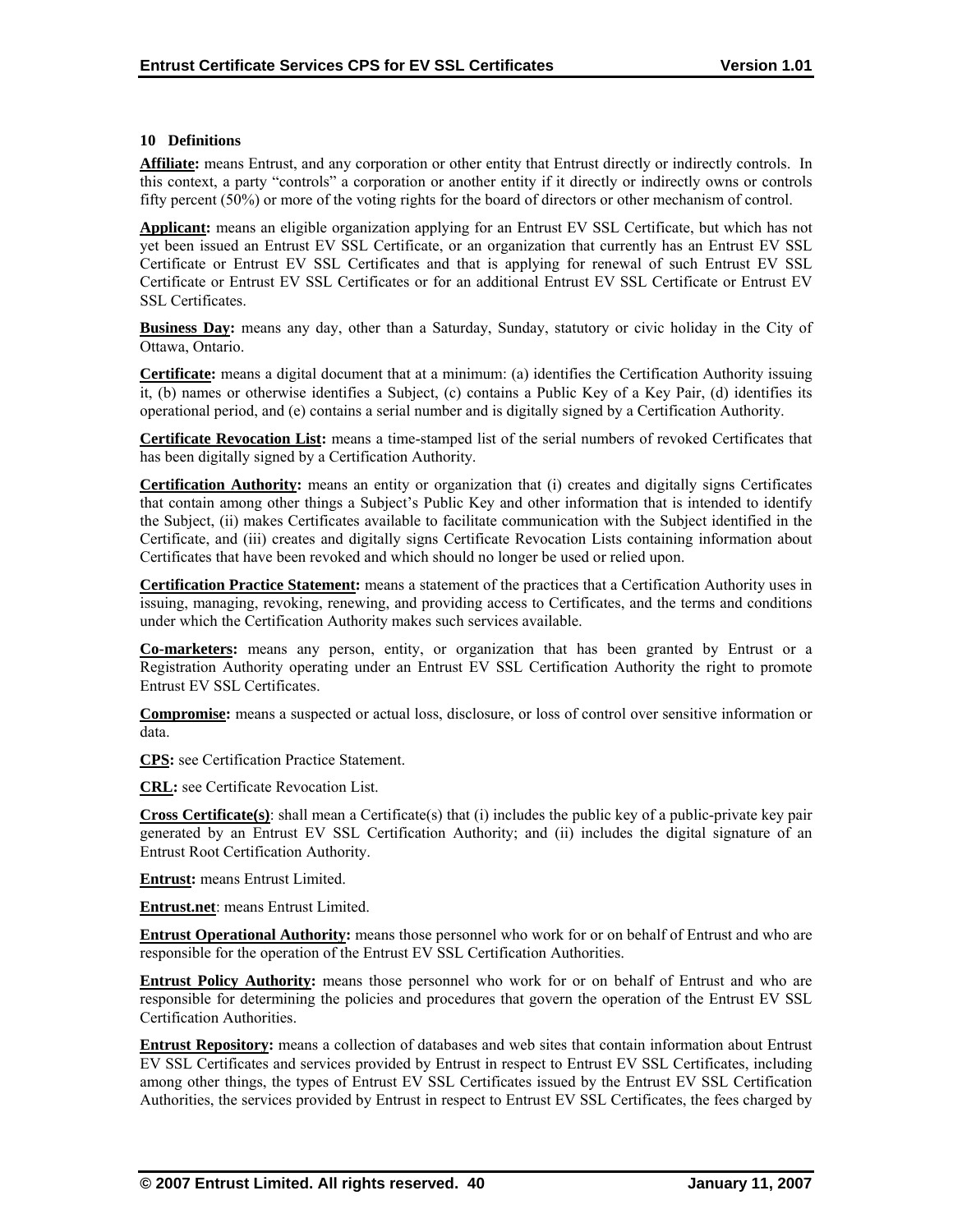Entrust for Entrust EV SSL Certificates and for the services provided by Entrust in respect to Entrust EV SSL Certificates, Certificate Revocation Lists, the Entrust EV SSL Certification Practice Statement, and other information and agreements that are intended to govern the use of Entrust EV SSL Certificates.

**Entrust EV SSL Certification Authority:** means a Certification Authority operated by or on behalf of Entrust for the purpose of issuing, managing, revoking, renewing, and providing access to Entrust EV SSL Certificates.

**Entrust EV SSL Certification Practice Statement:** means this document.

**Entrust EV SSL CPS:** See Entrust EV SSL Certification Practice Statement.

**Entrust EV SSL Certificate:** means an SSL Certificate issued by an Entrust EV SSL Certification Authority for use on World Wide Web servers.

**Entrust EV SSL Certificate Application:** means the form and application information requested by a Registration Authority operating under an Entrust EV SSL Certification Authority and submitted by an Applicant when applying for the issuance of an Entrust EV SSL Certificate.

**FIPS:** means the Federal Information Processing Standards. These are U.S. Federal standards that prescribe specific performance requirements, practices, formats, communication protocols, and other requirements for hardware, software, data, and telecommunications operation.

**IETF:** means the Internet Engineering Task Force. The Internet Engineering Task Force is an international community of network designers, operators, vendors, and researchers concerned with the evolution of the Internet architecture and the efficient operation of the Internet.

**Key Pair:** means two mathematically related cryptographic keys, having the properties that (i) one key can be used to encrypt a message that can only be decrypted using the other key, and (ii) even knowing one key, it is believed to be computationally infeasible to discover the other key.

**Object Identifier:** means a specially-formatted sequence of numbers that is registered in accordance with internationally-recognized procedures for object identifier registration.

**OID:** see Object Identifier.

**Operational Period:** means, with respect to a Certificate, the period of its validity. The Operational Period would typically begin on the date the Certificate is issued (or such later date as specified in the Certificate), and ends on the date and time it expires as noted in the Certificate or earlier if the Certificate is Revoked.

**PKIX:** means an IETF Working Group developing technical specifications for PKI components based on X.509 Version 3 Certificates.

**Private Key:** means the key of a Key Pair used to decrypt an encrypted message. This key must be kept secret.

**Public Key:** means the key of a Key Pair used to encrypt a message. The Public Key can be made freely available to anyone who may want to send encrypted messages to the holder of the Private Key of the Key Pair. The Public Key is usually made publicly available in a Certificate issued by a Certification Authority and is often obtained by accessing a repository or database. A Public Key is used to encrypt a message that can only be decrypted by the holder of the corresponding Private Key.

**RA:** see Registration Authority.

**Registration Authority:** means an entity that performs two functions: (1) the receipt of information from a Subject to be named in a Entrust EV SSL Certificate, and (2) the performance of verification of information provided by the Subject following the procedures prescribed by the Entrust EV SSL Certification Authorities. In the event that the information provided by a Subject satisfies the criteria defined by the Entrust EV SSL Certification Authorities, a Registration Authority may send a request to a Entrust EV SSL Certification Authority requesting that the Entrust EV SSL Certification Authority